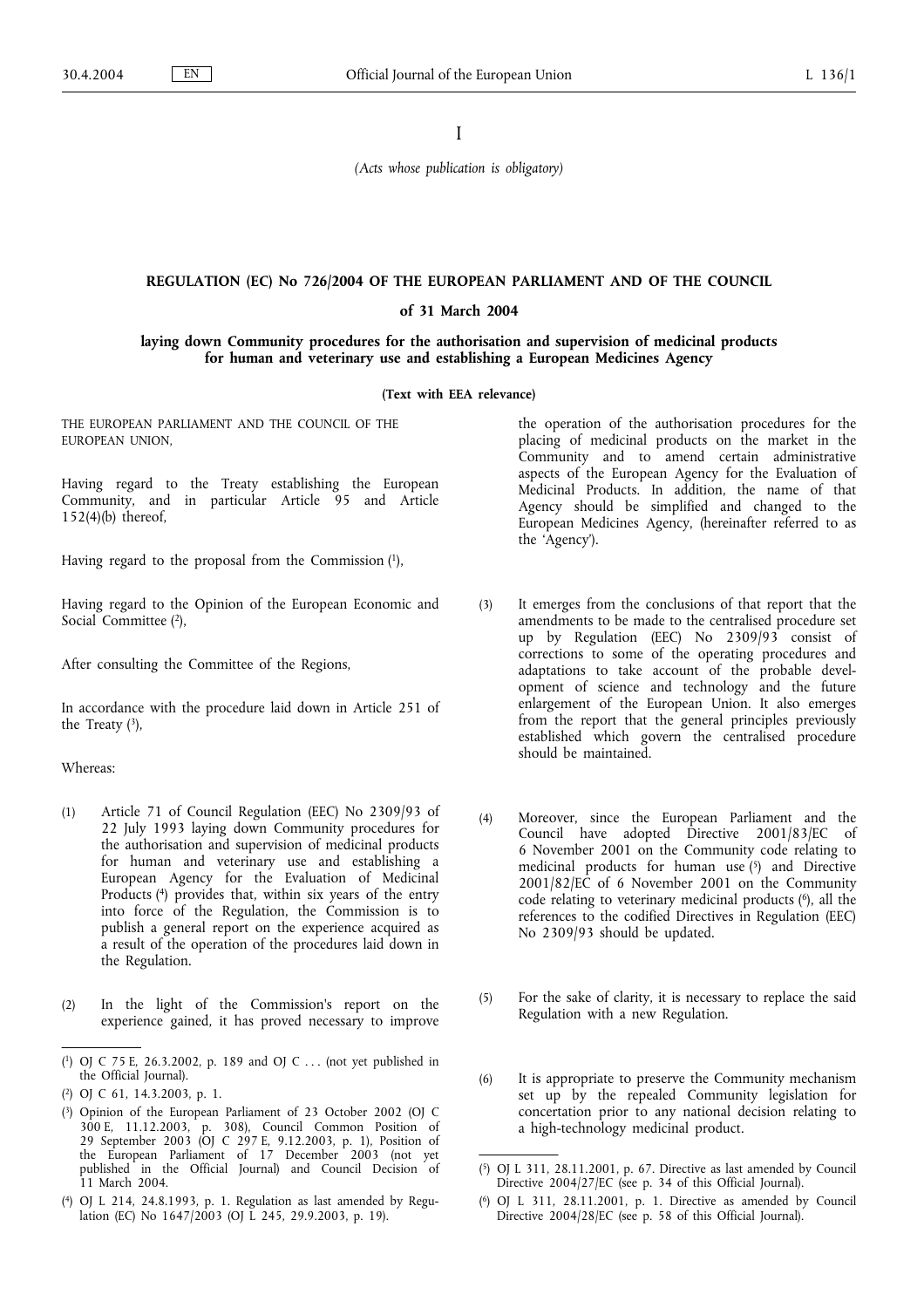- (7) Experience gained since the adoption of Council Directive 87/22/EEC of 22 December 1986 on the approximation of national measures relating to the placing on the market of high-technology medicinal products, particularly those derived from biotechnology (1) has shown that it is necessary to create a centralised authorisation procedure that is compulsory for high-technology medicinal products, particularly those resulting from biotechnical processes, in order to maintain the high level of scientific evaluation of these medicinal products in the European Union and thus to preserve the confidence of patients and the medical professions in the evaluation. This is particularly important in the context of the emergence of new therapies, such as gene therapy and associated cell therapies, and xenogenic somatic therapy. This approach should be maintained, particularly with a view to ensuring the effective operation of the internal market in the pharmaceutical sector.
- (8) With a view to harmonising the internal market for new medicinal products, this procedure should also be made compulsory for orphan medicinal products and any medicinal product for human use containing an entirely new active substance, i.e. one that has not yet been authorised in the Community, and for which the therapeutic indication is the treatment of acquired immune deficiency syndrome, cancer, neurodegenerative disorder or diabetes. Four years after the date of entry into force of this Regulation, the procedure should also become compulsory for medicinal products for human use containing a new active substance, and for which the therapeutic indication is for the treatment of autoimmune diseases and other immune dysfunctions and viral diseases. It should be possible to review the provisions in point 3 of the Annex via a simplified decision-making procedure not earlier than four years after the entry into force of this Regulation.
- (9) As regards medicinal products for human use, optional access to the centralised procedure should also be provided for in cases where use of a single procedure produces added value for the patient. This procedure should remain optional for medicinal products which, although not belonging to the abovementioned categories, are nevertheless therapeutically innovative. It is also appropriate to allow access to this procedure for medicinal products which, although not innovative, may be of benefit to society or to patients if they are authorised from the outset at Community level, such as certain medicinal products which can be supplied without a medical prescription. This option may be extended to generic medicinal products authorised by the Community, provided that this in no way undermines either the harmonisation achieved when

the reference medicinal product was evaluated or the results of that evaluation.

- (10) In the field of veterinary medicinal products, administrative measures should be laid down in order to take account of the specific features of this field, particularly those due to the regional distribution of certain diseases. It should be possible to use the centralised procedure for the authorisation of veterinary medicinal products used within the framework of Community provisions regarding prophylactic measures for epizootic diseases. Optional access to the centralised procedure should be maintained for veterinary medicinal products containing a new active substance.
- (11) For medicinal products for human use, the period for protection of data relating to pre-clinical tests and clinical trials should be the same as that provided for in Directive 2001/83/EC. For medicinal products for veterinary use, the period for protection of data relating to pre-clinical tests and clinical trials as well as safety and residue tests should be the same as that provided for in Directive 2001/82/EC.
- (12) In order to reduce the cost for small and medium-sized enterprises of marketing medicinal products authorised via the centralised procedure, provisions should be adopted to allow for a reduction of fees, deferring the payment of fees, taking over responsibility for translations and offering administrative assistance in respect of these enterprises.
- (13) In the interest of public health, authorisation decisions under the centralised procedure should be taken on the basis of the objective scientific criteria of quality, safety and efficacy of the medicinal product concerned, to the exclusion of economic and other considerations. However, Member States should be able exceptionally to prohibit the use in their territory of medicinal products for human use which infringe objectively defined concepts of public policy and public morality. Moreover, a veterinary medicinal product is not to be authorised by the Community if its use would contravene the rules laid down within the framework of the Common Agricultural Policy or if presented for a use prohibited under other Community provisions, inter alia Directive 96/22/EC (2).
- (14) Provision should be made for the quality, safety and efficacy criteria in Directives 2001/83/EC and 2001/82/EC to apply to medicinal products authorised by the Community and it should be possible to assess the risk-benefit balance of all medicinal products when they are placed on the market, at the time of the renewal of the authorisation and at any other time the competent authority deems appropriate.

<sup>(</sup> 1) OJ L 15, 17.1.1987, p. 38. Directive repealed by Directive 93/41/EEC (OJ L 214, 24.8.1993, p. 40).

<sup>(</sup> 2) Council Directive 96/22/EC of 29 April 1996 concerning the prohibition on the use in stockfarming of certain substances having a hormonal or thyrostatic action and of β-agonists (OJ L 125, 23.5.1996, p. 3).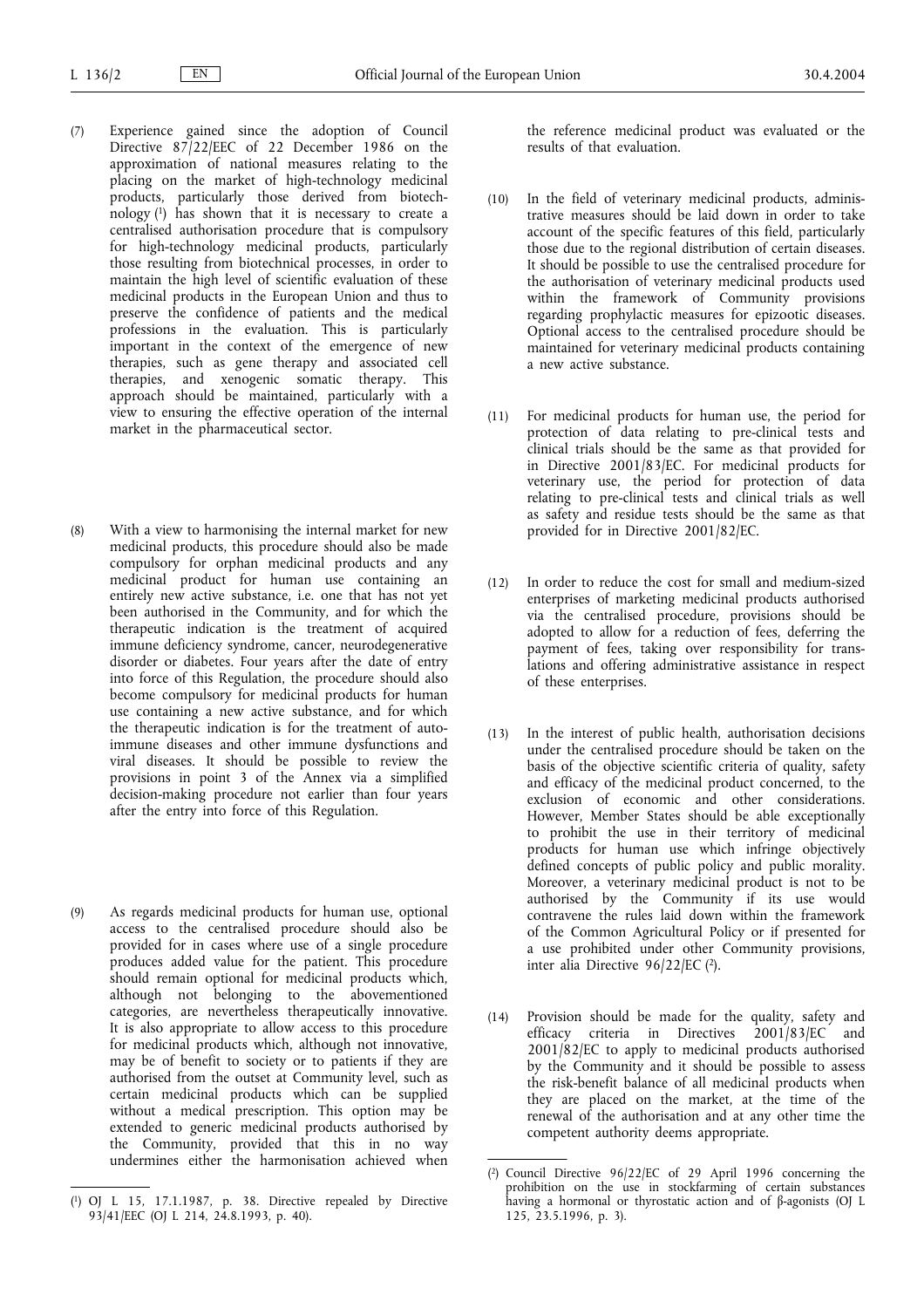- (15) The Community is required, pursuant to Article 178 of the Treaty, to take account of the development policy aspects of any measure and to promote the creation of conditions fit for human beings worldwide. Pharmaceutical law should continue to ensure that only efficacious, safe and top-quality medicinal products are exported, and the Commission should consider creating further incentives to carry out research into medicinal products against widespread tropical diseases.
- (16) There is also a need to provide for the ethical requirements of Directive 2001/20/EC of 4 April 2001 of the European Parliament and of the Council on the approximation of the laws, regulations and administrative provisions of the Member States relating to the implementation of good clinical practice in the conduct of clinical trials on medicinal products for human use (1) to apply to medicinal products authorised by the Community. In particular, with respect to clinical trials conducted outside the Community on medicinal products destined to be authorised within the Community, at the time of the evaluation of the application for authorisation, it should be verified that these trials were conducted in accordance with the principles of good clinical practice and the ethical requirements equivalent to the provisions of the said Directive.
- (17) The Community should have the means to carry out a scientific assessment of the medicinal products presented in accordance with the decentralised Community authorisation procedures. Moreover, with a view to ensuring the effective harmonisation of administrative decisions taken by Member States with regard to medicinal products presented in accordance with decentralised authorisation procedures, it is necessary to endow the Community with the means to resolve disagreements between Member States concerning the quality, safety and efficacy of medicinal products.
- (18) The structure and operation of the various bodies making up the Agency should be designed in such a way as to take into account the need constantly to renew scientific expertise, the need for cooperation between Community and national bodies, the need for adequate involvement of civil society, and the future enlargement of the European Union. The various bodies of the Agency should establish and develop appropriate contacts with the parties concerned, in particular representatives of patients and health-care professionals.
- (19) The chief task of the Agency should be to provide Community institutions and Member States with the
- ( 1) OJ L 121, 1.5.2001, p. 34.

best possible scientific opinions so as to enable them to exercise the powers regarding the authorisation and supervision of medicinal products conferred on them by Community legislation in the field of medicinal products. Only after a single scientific evaluation procedure addressing the quality, safety and efficacy of high-technology medicinal products has been conducted by the Agency, applying the highest possible standards, should marketing authorisation be granted by the Community, and this should be done by means of a rapid procedure ensuring close cooperation between the Commission and Member States.

- (20) In order to ensure close cooperation between the Agency and scientists operating in Member States, the composition of the Management Board should be such as to guarantee that the competent authorities of the Member States are closely involved in the overall management of the Community system for authorising medicinal products.
- (21) The Agency's budget should be composed of fees paid by the private sector and contributions paid out of the Community budget to implement Community policies.
- (22) Paragraph 25 of the Interinstitutional Agreement of 6 May 1999 between the European Parliament, the Council and the Commission on budgetary discipline and improvement of budgetary procedure (2) provides for the Financial Perspective to be adjusted in order to cover the new needs resulting from enlargement.
- (23) Exclusive responsibility for preparing the Agency's opinions on all questions concerning medicinal products for human use should be vested in a Committee for Medicinal Products for Human Use. As far as veterinary medicinal products are concerned, such responsibility should be vested in a Committee for Medicinal Products for Veterinary Use. As regards orphan medicinal products, the task should fall to the Committee on Orphan Medicinal Products set up under Regulation  $(EC)$  No  $141/2000$  of the European Parliament and of the Council of 16 December 1999 on orphan medicinal products (3). Lastly, as regards herbal medicinal products, this responsibility should be vested in the Committee on Herbal Medicinal Products set up under Directive 2001/83/EC.
- (24) The creation of the Agency will make it possible to reinforce the scientific role and independence of the committees, particularly through the setting-up of a permanent technical and administrative secretariat.

<sup>(</sup> 2) OJ C 172, 18.6.1999, p. 1.

<sup>(</sup> 3) OJ L 18, 22.1.2000, p. 1.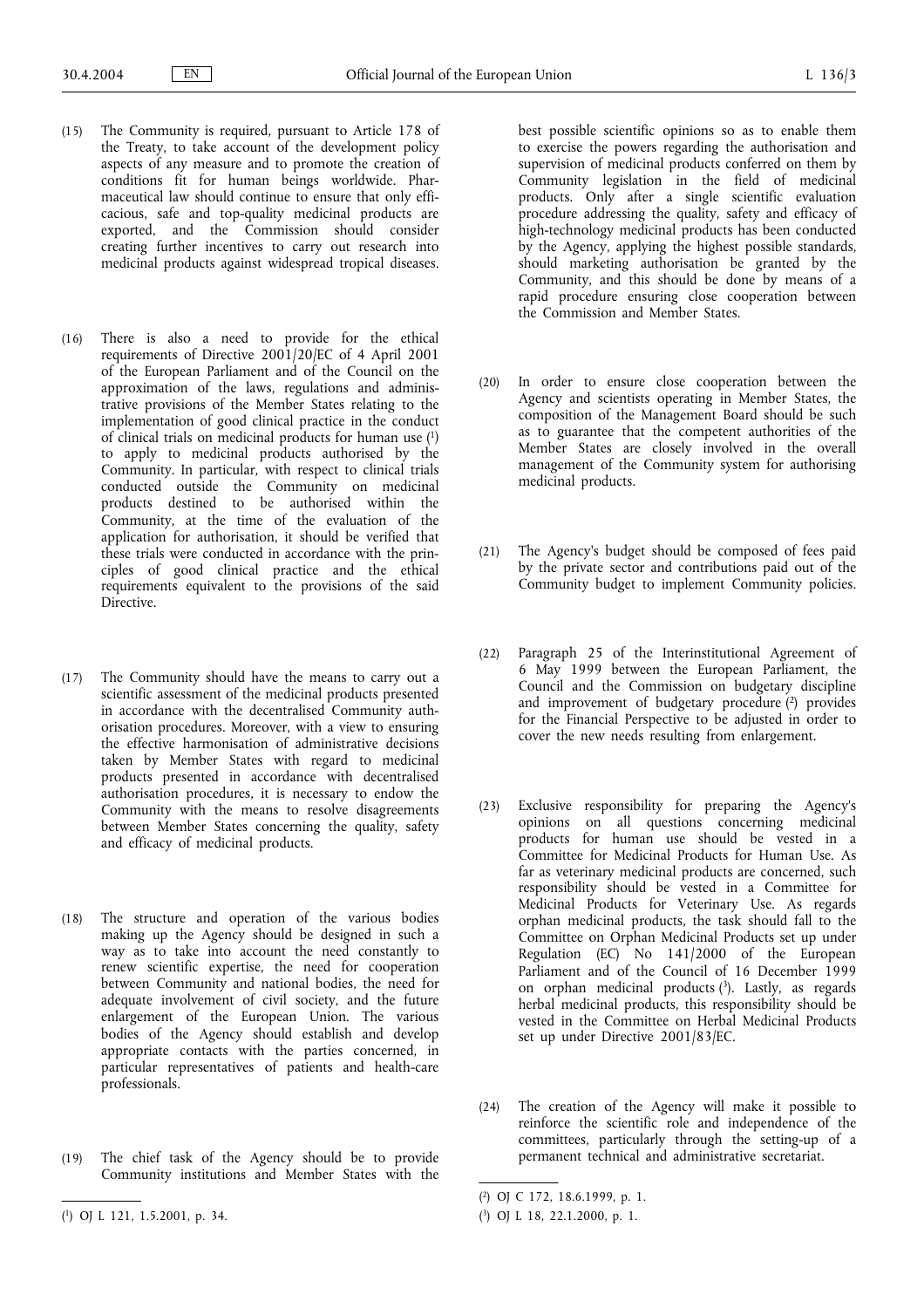- (25) The field of activity of the Scientific Committees should be enlarged and their operating methods and composition modernised. Scientific advice for future applicants seeking marketing authorisation should be provided more generally and in greater depth. Similarly, structures allowing the development of advice for companies, in particular small and medium-sized enterprises, should be put in place. The committees should be able to delegate some of their evaluation duties to standing working parties open to experts from the scientific world appointed for this purpose, whilst retaining total responsibility for the scientific opinions issued. The re-examination procedures should be amended to provide a better guarantee for applicants' rights.
- (26) The number of members of the Scientific Committees participating in the centralised procedure should be established with a view to ensuring that the committees remain of an efficient size after the enlargement of the European Union.
- (27) It is also necessary to reinforce the role of the Scientific Committees in such a way as to enable the Agency to participate actively in international scientific dialogue and to develop certain activities that will be necessary, in particular regarding international scientific harmonisation and technical cooperation with the World Health Organisation.
- (28) Furthermore, in order to create greater legal certainty it is necessary to define the responsibilities regarding the transparency rules for the Agency's work, to set certain conditions for the marketing of medicinal products authorised by the Community, to confer on the Agency powers to monitor the distribution of medicinal products authorised by the Community and to specify the sanctions and the procedures for implementing them in the event of failure to observe the provisions of this Regulation and the conditions contained in the authorisations granted under the procedures it establishes.
- (29) It is also necessary to take measures for the supervision of medicinal products authorised by the Community, and in particular for the intensive supervision of undesirable effects of these medicinal products within the framework of Community pharmacovigilance activities, so as to ensure the rapid withdrawal from the market of any medicinal product presenting a negative risk-benefit balance under normal conditions of use.
- (30) In order to enhance the efficiency of market surveillance, the Agency should be responsible for coordinating Member States' pharmacovigilance activities. A number of provisions need to be introduced to put in place

stringent and efficient pharmacovigilance procedures, to allow the competent authority to take provisional emergency measures, including the introduction of amendments to the marketing authorisation and, finally, to permit a reassessment to be made at any time of the risk-benefit balance of a medicinal product.

- (31) It is also appropriate to entrust the Commission, in close cooperation with the Agency and after consultations with the Member States, with the task of coordinating the execution of the various supervisory responsibilities vested in the Member States, and in particular with the tasks of providing information on medicinal products and of checking the observance of good manufacturing, laboratory and clinical practices.
- (32) It is necessary to provide for the coordinated implementation of Community procedures for the authorisation of medicinal products, and of the national procedures of Member States which have already been harmonised to a considerable degree by Directives 2001/83/EC and 2001/82/EC. It is appropriate that the operation of the procedures laid down by this Regulation be re-examined by the Commission every ten years on the basis of experience gained.
- (33) In order to meet, in particular, the legitimate expectations of patients and to take account of the increasingly rapid progress of science and therapies, accelerated assessment procedures should be set up, reserved for medicinal products of major therapeutic interest, and procedures for obtaining temporary authorisations subject to certain annually reviewable conditions. In the field of medicinal products for human use, a common approach should also be followed, whenever possible, regarding the criteria and conditions for the compassionate use of new medicinal products under Member States' legislation.
- (34) Member States have developed an evaluation of the comparative efficacy of medicinal products aimed at positioning a new medicinal product with respect to those that already exist in the same therapeutic class. Similarly, the Council, in its Conclusions on medicinal products and public health (1), adopted on 29 June 2000, emphasised the importance of identifying medicinal products that presented an added therapeutic value. However this evaluation should not be conducted in the context of the marketing authorisation, for which it is agreed that the fundamental criteria should be retained. It is useful in this respect to allow for the possibility of gathering information on the methods used by the Member States to determine the therapeutic benefit obtained by each new medicinal product.

<sup>(</sup> 1) OJ C 218, 31.7.2000, p. 10.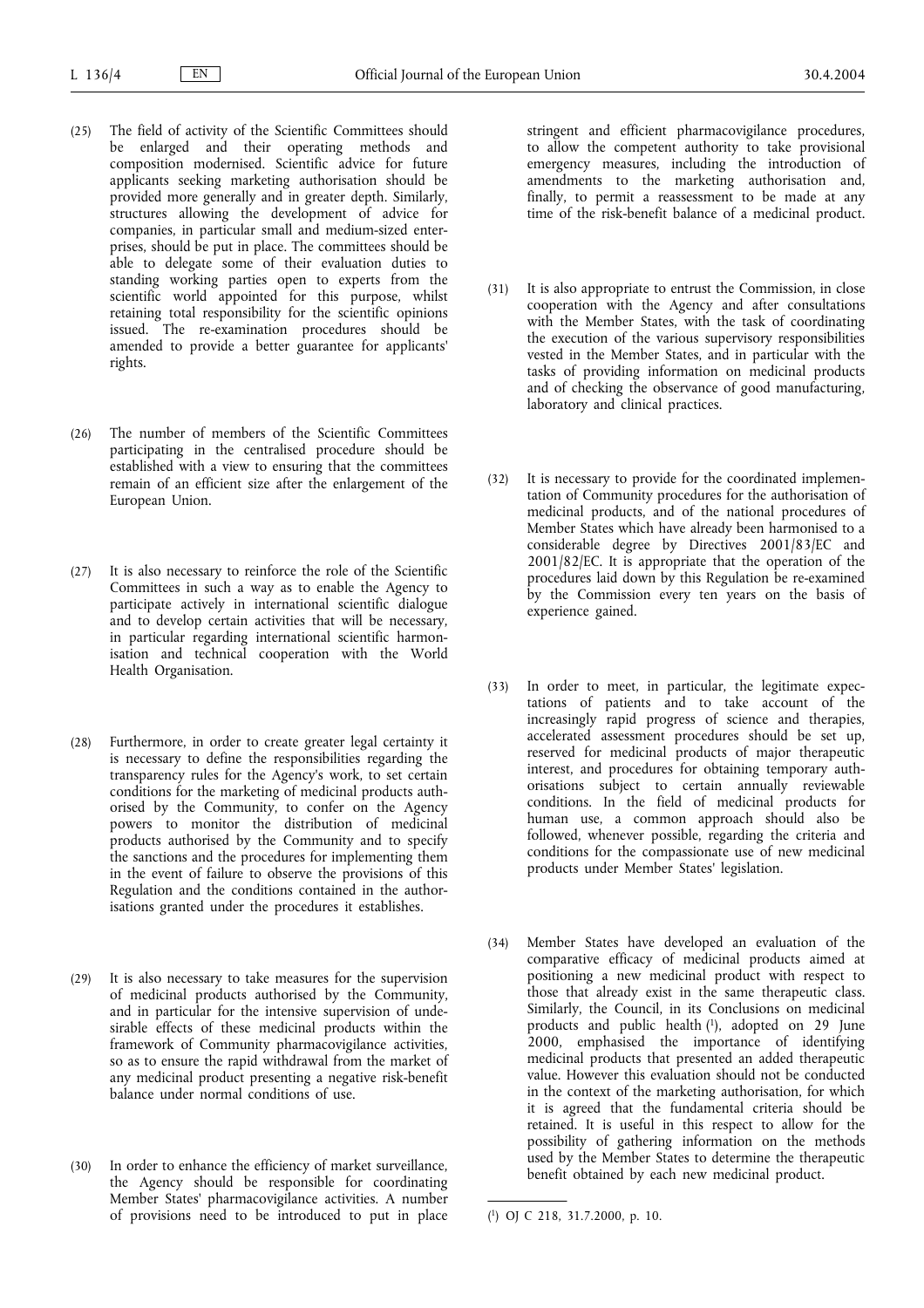- (35) In line with the current provisions of Directives  $2001/83$ /EC and  $2001/82$ /EC, the term of validity of a Community marketing authorisation should be limited initially to a period of five years, upon the expiry of which it should be renewed. Thereafter the marketing authorisation should normally be of unlimited validity. Furthermore, any authorisation not used for three consecutive years, that is to say, one which has not led to the placing on the market of a medicinal product in the Community during that period, should be considered invalid, in order, in particular, to avoid the administrative burden of maintaining such authorisations. However, this rule should be subject to exemptions when these are justified on public health grounds.
- (36) Environmental risks may arise from medicinal products containing or consisting of genetically modified organisms. It is thus necessary to subject such an environmental risk-assessment procedure similar to the procedure under Directive

2001/18/EC of the European Parliament and of the Council of 12 March 2001 on the deliberate release into the environment of genetically modified organisms (1), to be conducted in parallel with the evaluation, under a single Community procedure, of the quality, safety and efficacy of the product concerned.

- (37) The measures necessary for the implementation of this Regulation should be adopted in accordance with Council Decision 1999/468/EC of 28 June 1999 laying down the procedures for the exercise of implementing powers conferred on the Commission (2).
- (38) The provisions of Regulation (EC) No 1647/2003 (3) amending Regulation (EC) No 2309/93 as regards the budgetary and financial rules applicable to the Agency and access to the Agency's documents should be fully incorporated into this Regulation,

HAVE ADOPTED THIS REGULATION:

### TITLE I

### **DEFINITIONS AND SCOPE**

## *Article 1*

The purpose of this Regulation is to lay down Community procedures for the authorisation, supervision and pharmacovigilance of medicinal products for human and veterinary use, and to establish a European Medicines Agency (hereinafter referred to as 'the Agency').

The provisions of this Regulation shall not affect the powers of Member States' authorities as regards setting the prices of medicinal products or their inclusion in the scope of the national health system or social security schemes on the basis of health, economic and social conditions. In particular, Member States shall be free to choose from the particulars shown in the marketing authorisation those therapeutic indications and pack sizes which will be covered by their social security bodies.

## *Article 2*

The definitions laid down in Article 1 of Directive 2001/83/EC and those laid down in Article 1 of Directive 2001/82/EC shall apply for the purposes of this Regulation.

The holder of a marketing authorisation for medicinal products covered by this Regulation must be established in the Community. The holder shall be responsible for the placing on the market of those medicinal products, whether he does it himself or via one or more persons designated to that effect.

## *Article 3*

1. No medicinal product appearing in the Annex may be placed on the market within the Community unless a marketing authorisation has been granted by the Community in accordance with the provisions of this Regulation.

2. Any medicinal product not appearing in the Annex may be granted a marketing authorisation by the Community in accordance with the provisions of this Regulation, if:

- (a) the medicinal product contains a new active substance which, on the date of entry into force of this Regulation, was not authorised in the Community; or
- (b) the applicant shows that the medicinal product constitutes a significant therapeutic, scientific or technical innovation or that the granting of authorisation in accordance with this Regulation is in the interests of patients or animal health at Community level.

Immunological veterinary medicinal products for the treatment of animal diseases that are subject to Community prophylactic measures may also be granted such authorisation.

**\_\_\_\_\_\_\_\_\_\_\_**

<sup>(</sup> 1) OJ L 106, 17.4.2001, p. 1. Directive as last amended by Regulation (EC) No 1830/2003 of the European Parliament and of the Council (OJ L 268, 18.10.2003, p. 24).

<sup>(</sup> 2) OJ L 184, 17.7.1999, p. 23.

<sup>(</sup> 3) OJ L 245, 29.9.2003, p. 19.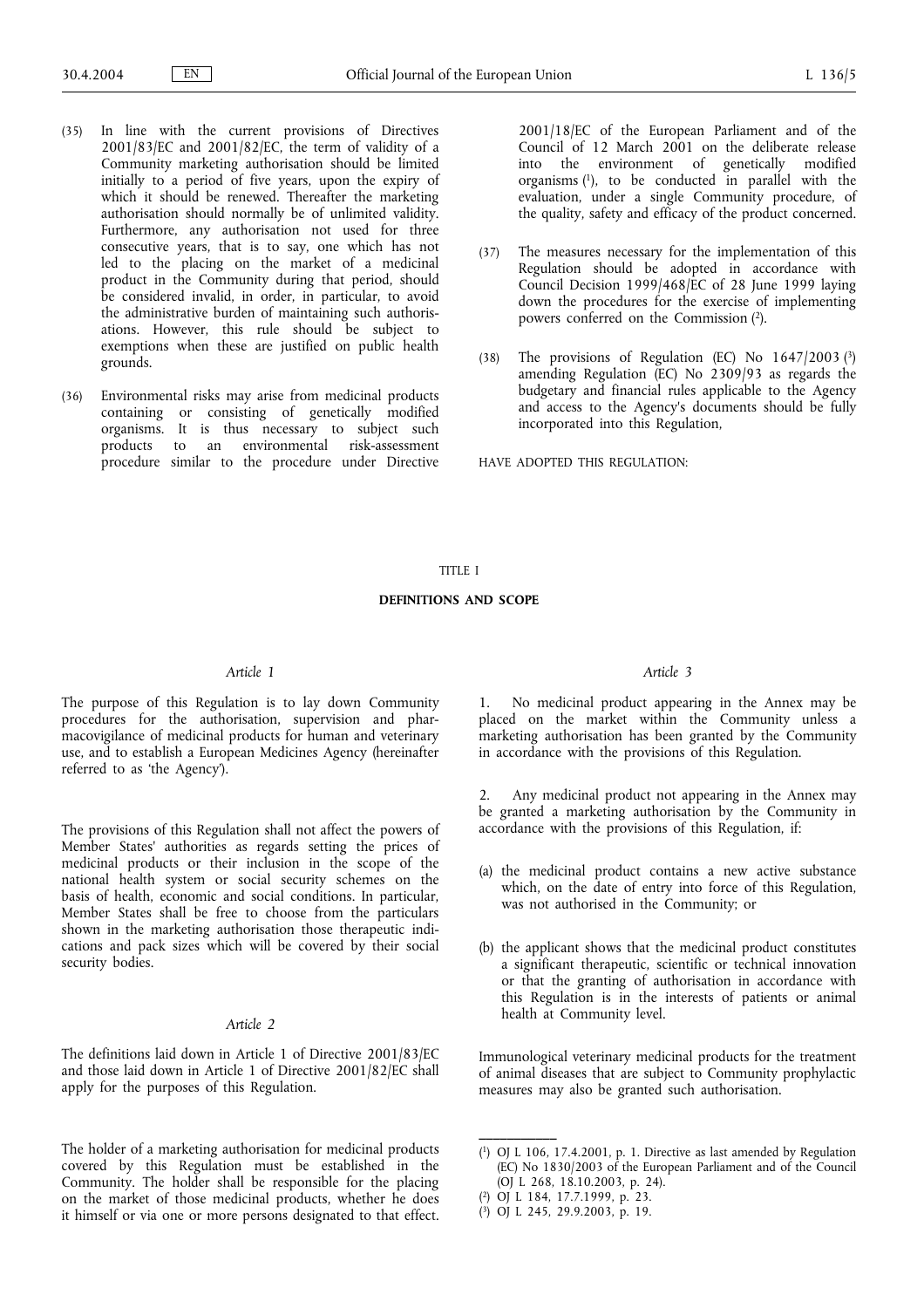3. A generic medicinal product of a reference medicinal product authorised by the Community may be authorised by the competent authorities of the Member States in accordance with Directive 2001/83/EC and Directive 2001/82/EC under the following conditions:

- (a) the application for authorisation is submitted in accordance with Article 10 of Directive 2001/83/EC or Article 13 of Directive 2001/82/EC;
- (b) the summary of the product characteristics is in all relevant respects consistent with that of the medicinal product authorised by the Community except for those parts of the summary of product characteristics referring to indications or dosage forms which were still covered by patent law at the time when the generic medicine was marketed; and
- (c) the generic medicinal product is authorised under the same name in all the Member States where the application has been made. For the purposes of this provision, all the linguistic versions of the INN (international non-proprietary name) shall be considered to be the same name.

4. After the competent committee of the Agency has been consulted, the Annex may be re-examined in the light of technical and scientific progress, with a view to making any necessary amendments without extending the scope of the centralised procedure. Such amendments shall be adopted in accordance with the procedure referred to in Article  $87(2)$ .

#### *Article 4*

1. Applications for the marketing authorisations referred to in Article 3 shall be submitted to the Agency.

2. The Community shall grant and supervise marketing authorisations for medicinal products for human use in accordance with Title II.

The Community shall grant and supervise marketing authorisations for veterinary medicinal products in accordance with Title III.

#### TITLE II

## **AUTHORISATION AND SUPERVISION OF MEDICINAL PRODUCTS FOR HUMAN USE**

## Chapter 1

## **Submission and examination of applications — Authorisations**

### *Article 5*

1. A Committee for Medicinal Products for Human Use is hereby established. The Committee shall be part of the Agency.

2. Without prejudice to Article 56 or to other tasks which Community law may confer on it, the Committee for Medicinal Products for Human Use shall be responsible for drawing up the opinion of the Agency on any matter concerning the admissibility of the files submitted in accordance with the centralised procedure, the granting, variation, suspension or revocation of an authorisation to place a medicinal product for human use on the market in accordance with the provisions of this Title, and pharmacovigilance.

3. At the request of the Executive Director of the Agency or the Commission representative, the Committee for Medicinal Products for Human Use shall also draw up an opinion on any scientific matter concerning the evaluation of medicinal products for human use. The Committee shall take due account of any requests by Member States for an opinion. The Committee shall also formulate an opinion whenever there is disagreement in the evaluation of medicinal products through the mutual recognition procedure. The opinion of the Committee shall be made publicly accessible.

## *Article 6*

1. Each application for the authorisation of a medicinal product for human use shall specifically and completely include the particulars and documents as referred to in Articles 8(3), 10, 10a, 10b or 11 of, and Annex I to, Directive 2001/83/EC. The documents must include a statement to the effect that clinical trials carried out outside the European Union meet the ethical requirements of Directive 2001/20/EC. These particulars and documents shall take account of the unique, Community nature of the authorisation requested and, otherwise than in exceptional cases relating to the application of the law on trade marks, shall include the use of a single name for the medicinal product.

The application shall be accompanied by the fee payable to the Agency for the examination of the application.

In the case of a medicinal product for human use containing or consisting of genetically modified organisms within the meaning of Article 2 of Directive 2001/18/EC, the application shall be accompanied by:

(a) a copy of the competent authorities' written consent to the deliberate release into the environment of the genetically modified organisms for research and development purposes where provided for in Part B of Directive 2001/18/EC or in Part B of Council Directive 90/220/EEC of 23 April 1990 on the deliberate release into the environment of genetically modified organisms (1);

 $(1)$ 1) OJ L 117, 8.5.1990, p. 15. Directive repealed by Directive 2001/18/EC, but continues to have certain legal effects.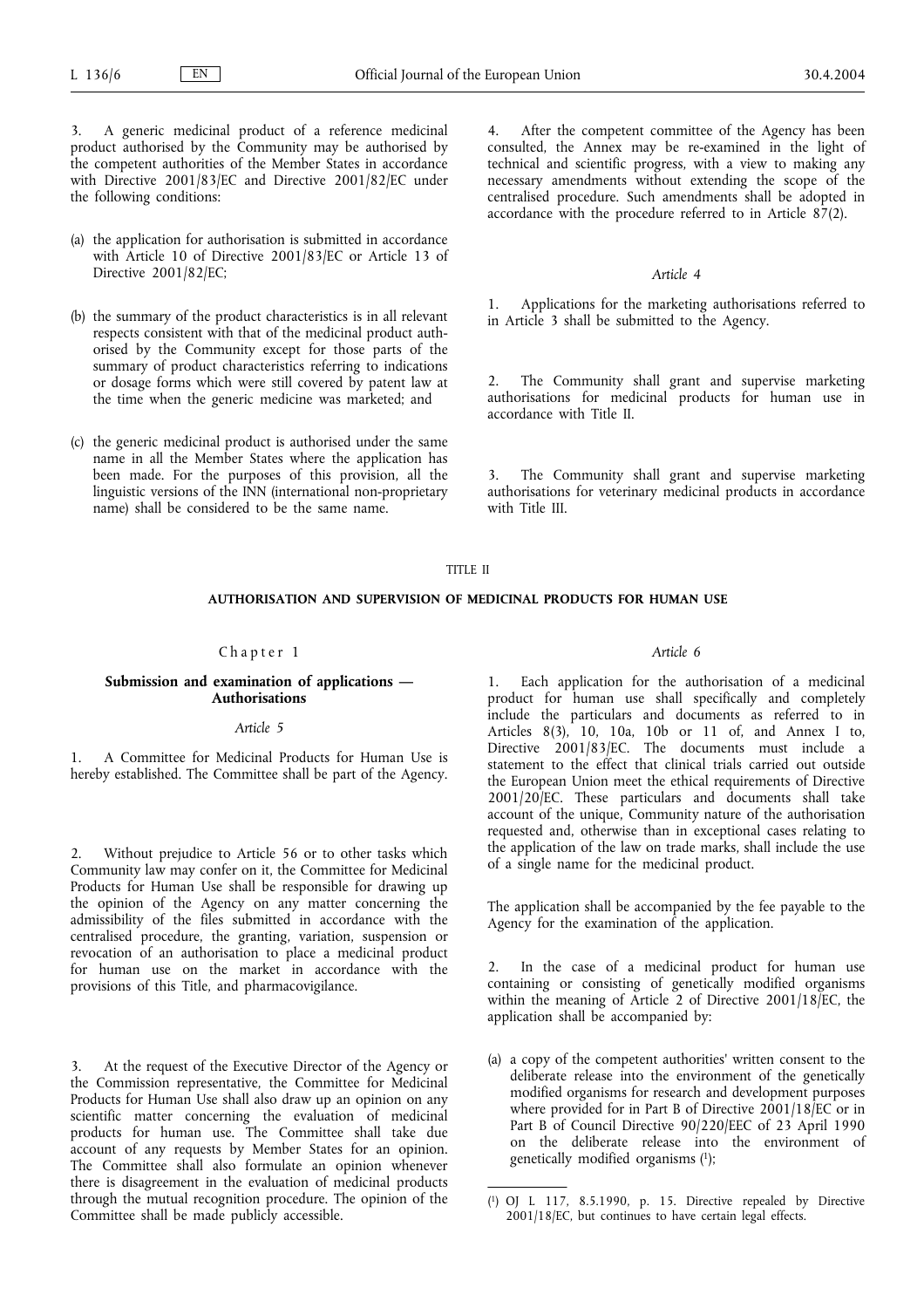- (b) the complete technical dossier supplying the information required by Annexes III and IV to Directive 2001/18/EC;
- (c) the environmental risk assessment in accordance with the principles set out in Annex II to Directive 2001/18/EC; and
- (d) the results of any investigations performed for the purposes of research or development.

Articles 13 to 24 of Directive 2001/18/EC shall not apply to medicinal products for human use containing or consisting of genetically modified organisms.

3. The Agency shall ensure that the opinion of the Committee for Medicinal Products for Human Use is given within 210 days after receipt of a valid application.

The duration of the analysis of the scientific data in the file concerning the application for marketing authorisation must be at least 80 days, except in cases where the rapporteur and co-rapporteur declare that they have completed their assessment before that time.

On the basis of a duly reasoned request, the said Committee may call for the duration of the analysis of the scientific data in the file concerning the application for marketing authorisation to be extended.

In the case of a medicinal product for human use containing or consisting of genetically modified organisms, the opinion of the said Committee shall respect the environmental safety requirements laid down by Directive 2001/18/EC. During the process of evaluating applications for marketing authorisations for medicinal products for human use containing or consisting of genetically modified organisms, the rapporteur shall carry out necessary consultations of bodies that the Community or Member States have set up in accordance with Directive 2001/18/EC.

4. The Commission shall, in consultation with the Agency, Member States and interested parties, draw up a detailed guide regarding the form in which applications for authorisation are to be presented.

### *Article 7*

In order to prepare its opinion, the Committee for Medicinal Products for Human Use:

(a) shall verify that the particulars and documents submitted in accordance with Article 6 comply with the requirements of Directive 2001/83/EC, and shall examine whether the conditions specified in this Regulation for granting a marketing authorisation are satisfied;

- (b) may request that an Official Medicines Control Laboratory or a laboratory that a Member State has designated for that purpose test the medicinal product for human use, its starting materials and, if need be, its intermediate products or other constituent materials in order to ensure that the control methods employed by the manufacturer and described in the application documents are satisfactory;
- (c) may request that the applicant supplement the particulars accompanying the application within a specific time period. Where the said Committee avails itself of this option, the time-limit laid down in Article 6(3), first subparagraph, shall be suspended until such time as the supplementary information requested has been provided. Likewise, this time-limit shall be suspended for the time allowed for the applicant to prepare oral or written explanations.

## *Article 8*

1. Upon receipt of a written request from the Committee for Medicinal Products for Human Use, a Member State shall forward the information showing that the manufacturer of a medicinal product or the importer from a third country is able to manufacture the medicinal product concerned and/or carry out the necessary control tests in accordance with the particulars and documents supplied pursuant to Article 6.

2. Where it considers it necessary in order to complete its examination of an application, the said Committee may require the applicant to undergo a specific inspection of the manufacturing site of the medicinal product concerned. Such inspections may be made unannounced.

The inspection shall be carried out within the time-limit laid down in the first subparagraph of Article 6(3) by inspectors from the Member State holding the appropriate qualifications; they may be accompanied by a rapporteur or an expert appointed by the Committee.

## *Article 9*

1. The Agency shall forthwith inform the applicant if the opinion of the Committee for Medicinal Products for Human Use is that:

- (a) the application does not satisfy the criteria for authorisation set out in this Regulation;
- (b) the summary of the product characteristics proposed by the applicant needs to be amended;
- (c) the labelling or package leaflet of the product is not in compliance with Title V of Directive 2001/83/EC;
- (d) the authorisation needs to be granted subject to the conditions provided for in Article 14(7) and (8).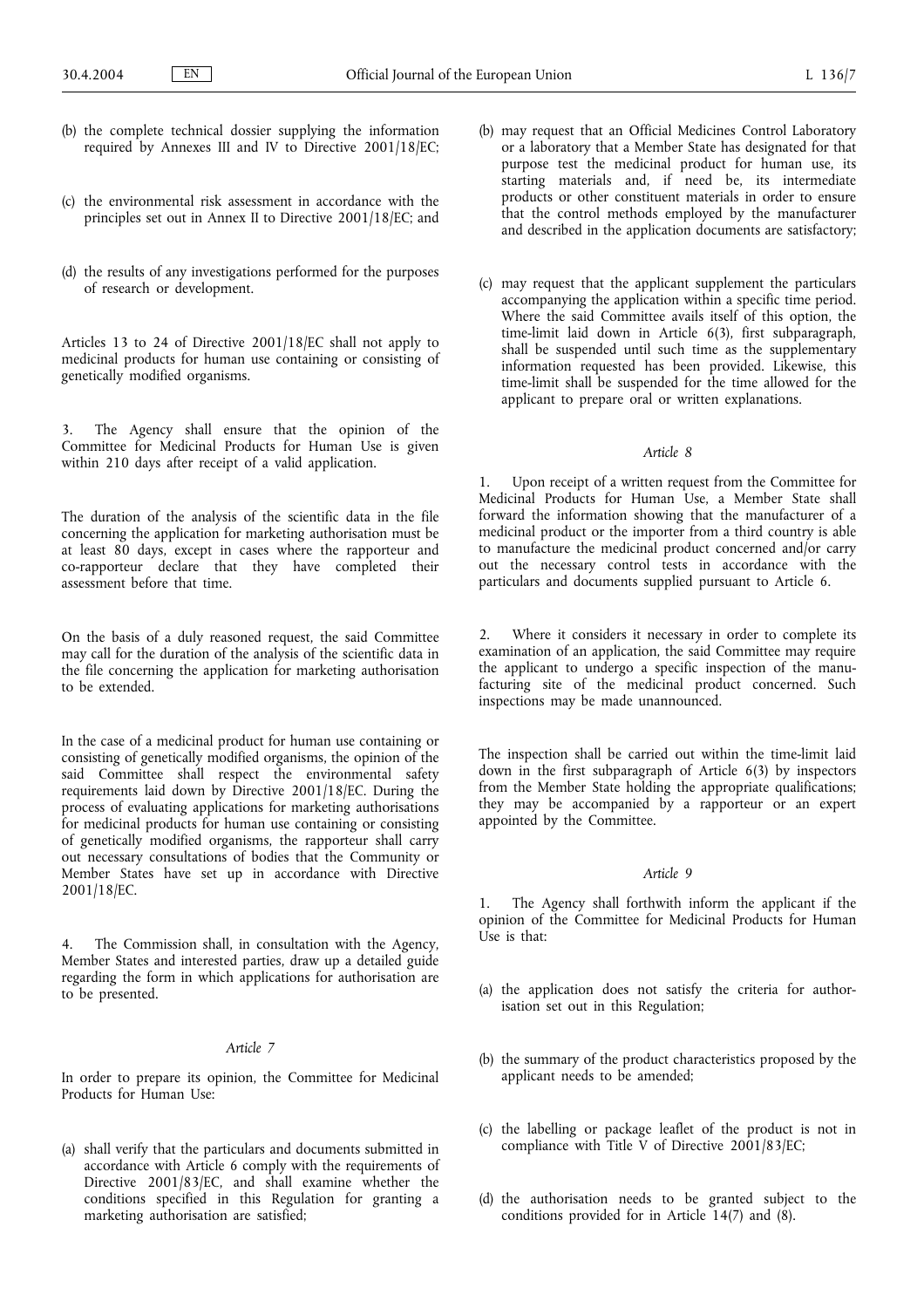Within 15 days after receipt of the opinion referred to in paragraph 1, the applicant may give written notice to the Agency that he wishes to request a re-examination of the opinion. In that case, the applicant shall forward to the Agency the detailed grounds for the request within 60 days after receipt of the opinion.

Within 60 days following receipt of the grounds for the request, the said Committee shall re-examine its opinion in accordance with the conditions laid down in the fourth subparagraph of Article 62(1). The reasons for the conclusion reached shall be annexed to the final opinion.

3. Within 15 days after its adoption, the Agency shall send the final opinion of the said Committee to the Commission, to the Member States and to the applicant, together with a report describing the assessment of the medicinal product by the Committee and stating the reasons for its conclusions.

4. If an opinion is favourable to the granting of the relevant authorisation to place the medicinal product concerned on the market, the following documents shall be annexed to the opinion:

- (a) a draft summary of the product characteristics, as referred to in Article 11 of Directive 2001/83/EC;
- (b) details of any conditions or restrictions which should be imposed on the supply or use of the medicinal product concerned, including the conditions under which the medicinal product may be made available to patients, in accordance with the criteria laid down in Title VI of Directive 2001/83/EC;
- (c) details of any recommended conditions or restrictions with regard to the safe and effective use of the medicinal product;
- (d) the draft text of the labelling and package leaflet proposed by the applicant, presented in accordance with Title V of Directive  $2001/83/EC$ ;
- (e) the assessment report.

### *Article 10*

1. Within 15 days after receipt of the opinion referred to in Article 5(2), the Commission shall prepare a draft of the decision to be taken in respect of the application.

Where a draft decision envisages the granting of a marketing authorisation, it shall include or make reference to the documents mentioned in Article 9(4)(a), (b), (c) and (d).

Where the draft decision is not in accordance with the opinion of the Agency, the Commission shall annex a detailed explanation of the reasons for the differences.

The draft decision shall be forwarded to Member States and the applicant.

The Commission shall take a final decision in accordance with, and within 15 days after the end of, the procedure referred to in Article 87(3).

The Standing Committee on Medicinal Products for Human Use referred to in Article 87(1) shall adjust its rules of procedure so as to take account of the tasks incumbent upon it under this Regulation.

The adjustments shall provide that:

- (a) the opinion of the said Standing Committee is to be given in writing;
- (b) Member States shall have 22 days to forward their written observations on the draft decision to the Commission. However, if a decision has to be taken urgently, a shorter time-limit may be set by the Chairman according to the degree of urgency involved. This time-limit shall not, otherwise than in exceptional circumstances, be shorter than 5 days;
- (c) Member States may request in writing that the draft decision referred to in paragraph 1 be discussed by a plenary meeting of the said Standing Committee, stating their reasons in detail.

4. Where, in the opinion of the Commission, a Member State's written observations raise important new questions of a scientific or technical nature which the opinion delivered by the Agency has not addressed, the Chairman shall suspend the procedure and refer the application back to the Agency for further consideration.

5. The Commission shall adopt the provisions necessary for the implementation of paragraph 4 in accordance with the procedure referred to in Article 87(2).

6. The Agency shall disseminate the documents referred to in Article  $9(4)(a)$ , (b), (c) and (d).

#### *Article 11*

If an applicant withdraws an application for a marketing authorisation submitted to the Agency before an opinion has been given on the application, the applicant shall communicate its reasons for doing so to the Agency. The Agency shall make this information publicly accessible and shall publish the assessment report, if available, after deletion of all information of a commercially confidential nature.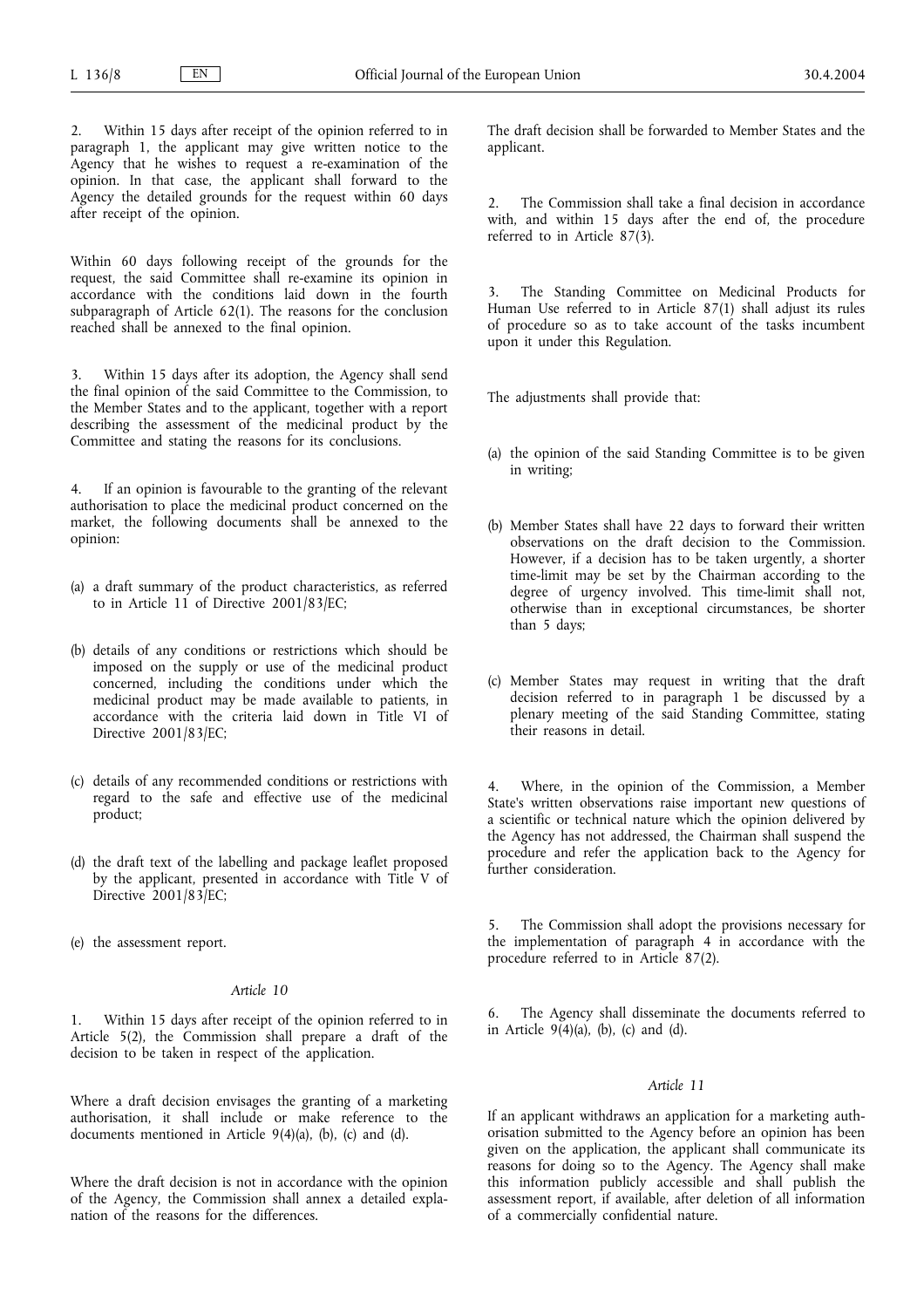1. The marketing authorisation shall be refused if, after verification of the particulars and documents submitted in accordance with Article 6, it appears that the applicant has not properly or sufficiently demonstrated the quality, safety or efficacy of the medicinal product.

Authorisation shall likewise be refused if particulars or documents provided by the applicant in accordance with Article 6 are incorrect or if the labelling and package leaflet proposed by the applicant are not in accordance with Title V of Directive 2001/83/EC.

2. The refusal of a Community marketing authorisation shall constitute a prohibition on the placing on the market of the medicinal product concerned throughout the Community.

3. Information about all refusals and the reasons for them shall be made publicly accessible.

### *Article 13*

1. Without prejudice to Article 4(4) of Directive 2001/83/EC, a marketing authorisation which has been granted in accordance with this Regulation shall be valid throughout the Community. It shall confer the same rights and obligations in each of the Member States as a marketing authorisation granted by that Member State in accordance with Article 6 of Directive 2001/83/EC.

Authorised medicinal products for human use shall be entered in the Community Register of Medicinal Products and shall be given a number, which shall appear on the packaging.

2. Notification of marketing authorisation shall be published in the *Official Journal of the European Union*, quoting in particular the date of authorisation and the registration number in the Community Register, any International Non-proprietary Name (INN) of the active substance of the medicinal product, its pharmaceutical form, and any Anatomical Therapeutic Chemical Code (ATC).

3. The Agency shall immediately publish the assessment report on the medicinal product for human use drawn up by the Committee for Medicinal Products for Human Use and the reasons for its opinion in favour of granting authorisation, after deletion of any information of a commercially confidential nature.

The European Public Assessment Report (EPAR) shall include a summary written in a manner that is understandable to the public. The summary shall contain in particular a section relating to the conditions of use of the medicinal product.

After a marketing authorisation has been granted, the holder of the authorisation shall inform the Agency of the dates of actual marketing of the medicinal product for human use in the Member States, taking into account the various presentations authorised.

The holder shall also notify the Agency if the product ceases to be placed on the market, either temporarily or permanently. Such notification shall, otherwise than in exceptional circumstances, be made no less than 2 months before the interruption in the placing on the market of the product.

Upon request by the Agency, particularly in the context of pharmacovigilance, the marketing authorisation holder shall provide the Agency with all data relating to the volume of sales of the medicinal product at Community level, broken down by Member State, and any data in the holder's possession relating to the volume of prescriptions.

### *Article 14*

Without prejudice to paragraphs 4, 5 and 7 a marketing authorisation shall be valid for five years.

The marketing authorisation may be renewed after five years on the basis of a re-evaluation by the Agency of the risk-benefit balance.

To this end, the marketing authorisation holder shall provide the Agency with a consolidated version of the file in respect of quality, safety and efficacy, including all variations introduced since the marketing authorisation was granted, at least six months before the marketing authorisation ceases to be valid in accordance with paragraph 1.

3. Once renewed, the marketing authorisation shall be valid for an unlimited period, unless the Commission decides, on justified grounds relating to pharmacovigilance, to proceed with one additional five-year renewal in accordance with paragraph 2.

4. Any authorisation which is not followed by the actual placing of the medicinal product for human use on the Community market within three years after authorisation shall cease to be valid.

5. When an authorised medicinal product previously placed on the market is no longer actually present on the market for three consecutive years, the authorisation shall cease to be valid.

6. In exceptional circumstances and on public health grounds the Commission may grant exemptions from paragraphs 4 and 5. Such exemptions must be duly justified.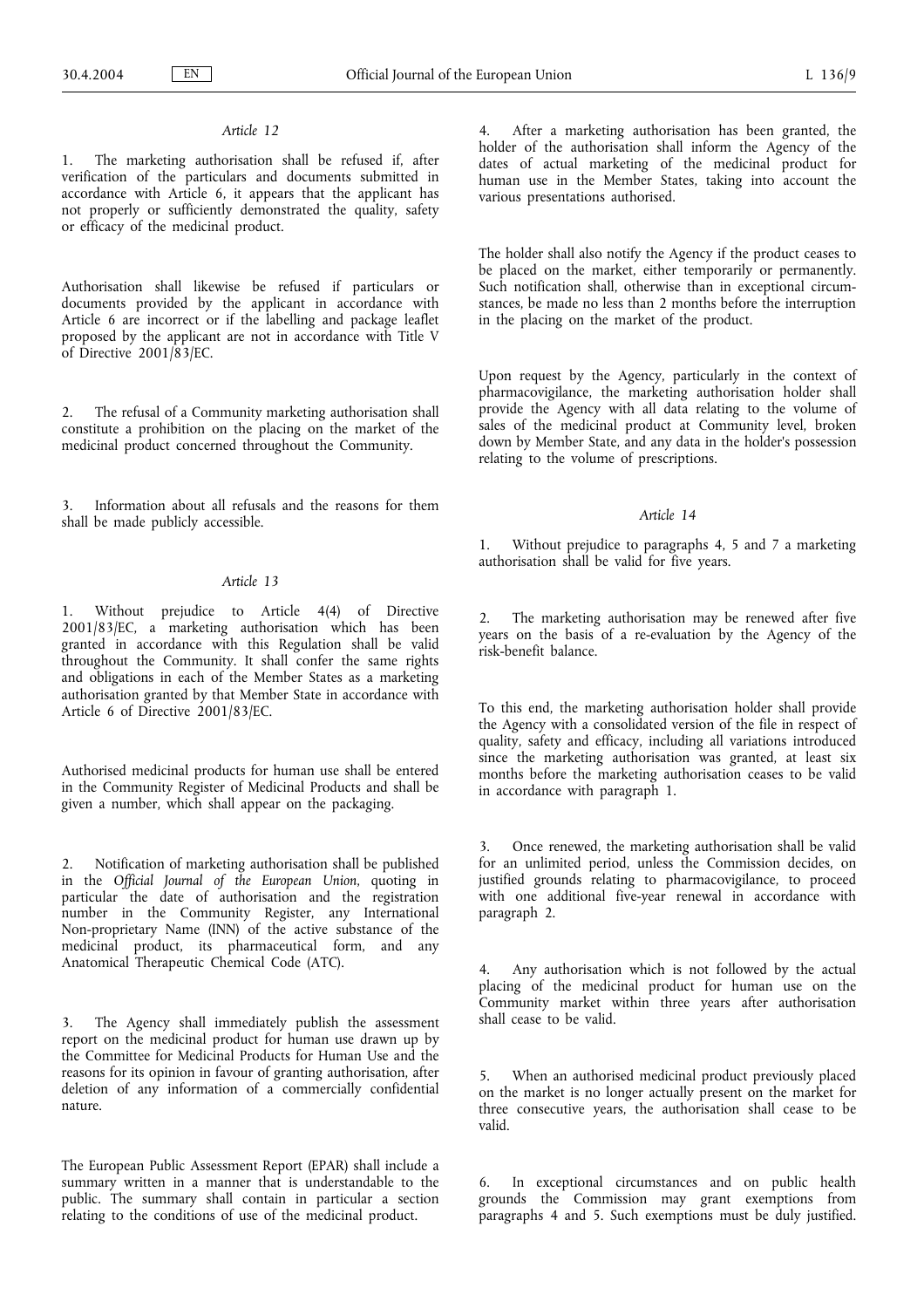Following consultation with the applicant, an authorisation may be granted subject to certain specific obligations, to be reviewed annually by the Agency. The list of these obligations shall be made publicly accessible.

By way of derogation from paragraph 1, such authorisation shall be valid for one year, on a renewable basis.

The provisions for granting such authorisation shall be laid down in a Commission Regulation adopted in accordance with the procedure referred to in Article  $87(2)$ .

8. In exceptional circumstances and following consultation with the applicant, the authorisation may be granted subject to a requirement for the applicant to introduce specific procedures, in particular concerning the safety of the medicinal product, notification to the competent authorities of any incident relating to its use, and action to be taken. This authorisation may be granted only for objective, verifiable reasons and must be based on one of the grounds set out in Annex I to Directive 2001/83/EC. Continuation of the authorisation shall be linked to the annual reassessment of these conditions.

9. When an application is submitted for a marketing authorisation in respect of medicinal products for human use which are of major interest from the point of view of public health and in particular from the viewpoint of therapeutic innovation, the applicant may request an accelerated assessment procedure. The request shall be duly substantiated.

If the Committee for Medicinal Products for Human Use accepts the request, the time-limit laid down in Article 6(3), first subparagraph, shall be reduced to 150 days.

When adopting its opinion, the Committee for Medicinal Products for Human Use shall include a proposal concerning the criteria for the prescription or use of the medicinal products in accordance with Article 70(1) of Directive 2001/83/EC.

11. Without prejudice to the law on the protection of industrial and commercial property, medicinal products for human use which have been authorised in accordance with the provisions of this Regulation shall benefit from an eight-year period of data protection and a ten-year period of marketing protection, in which connection the latter period shall be extended to a maximum of 11 years if, during the first eight years of those ten years, the marketing authorisation holder obtains an authorisation for one or more new therapeutic indications which, during the scientific evaluation prior to their authorisation, are held to bring a significant clinical benefit in comparison with existing therapies.

# *Article 15*

The granting of authorisation shall not affect the civil or criminal liability of the manufacturer or of the holder of the marketing authorisation pursuant to the applicable national law in Member States.

#### Chapter 2

#### **Supervision and penalties**

## *Article 16*

1. After an authorisation has been granted in accordance with this Regulation, the holder of the marketing authorisation for a medicinal product for human use shall, in respect of the methods of manufacture and control provided for in Article  $8(3)(d)$  and (h) of Directive 2001/83/EC, take account of technical and scientific progress and make any variations that may be required to enable the medicinal products to be manufactured and checked by means of generally accepted scientific methods. He shall apply for approval of such variations in accordance with this Regulation.

The holder of the marketing authorisation shall forthwith supply to the Agency, to the Commission and to the Member States any new information which might entail the variation of the particulars or documents referred to in Articles 8(3), 10, 10a, 10b and 11 of Directive 2001/83/EC, in Annex I thereto, or in Article 9(4) of this Regulation.

In particular, he shall forthwith inform the Agency, the Commission and the Member States of any prohibition or restriction imposed by the competent authorities of any country in which the medicinal product for human use is marketed and of any other new information which might influence the evaluation of the benefits and risks of the medicinal product for human use concerned.

In order that the risk-benefit balance may be continuously assessed, the Agency may at any time ask the holder of the marketing authorisation to forward data demonstrating that the risk-benefit balance remains favourable.

If the holder of the authorisation for a medicinal product for human use proposes to make any variation of the particulars and documents referred to in paragraph 2, he shall submit the relevant application to the Agency.

4. The Commission shall, after consulting the Agency, adopt appropriate provisions for the examination of variations to marketing authorisations in the form of a regulation in accordance with the procedure referred to in Article 87(2).

# *Article 17*

The applicant or the holder of a marketing authorisation shall be responsible for the accuracy of the documents and of the data submitted.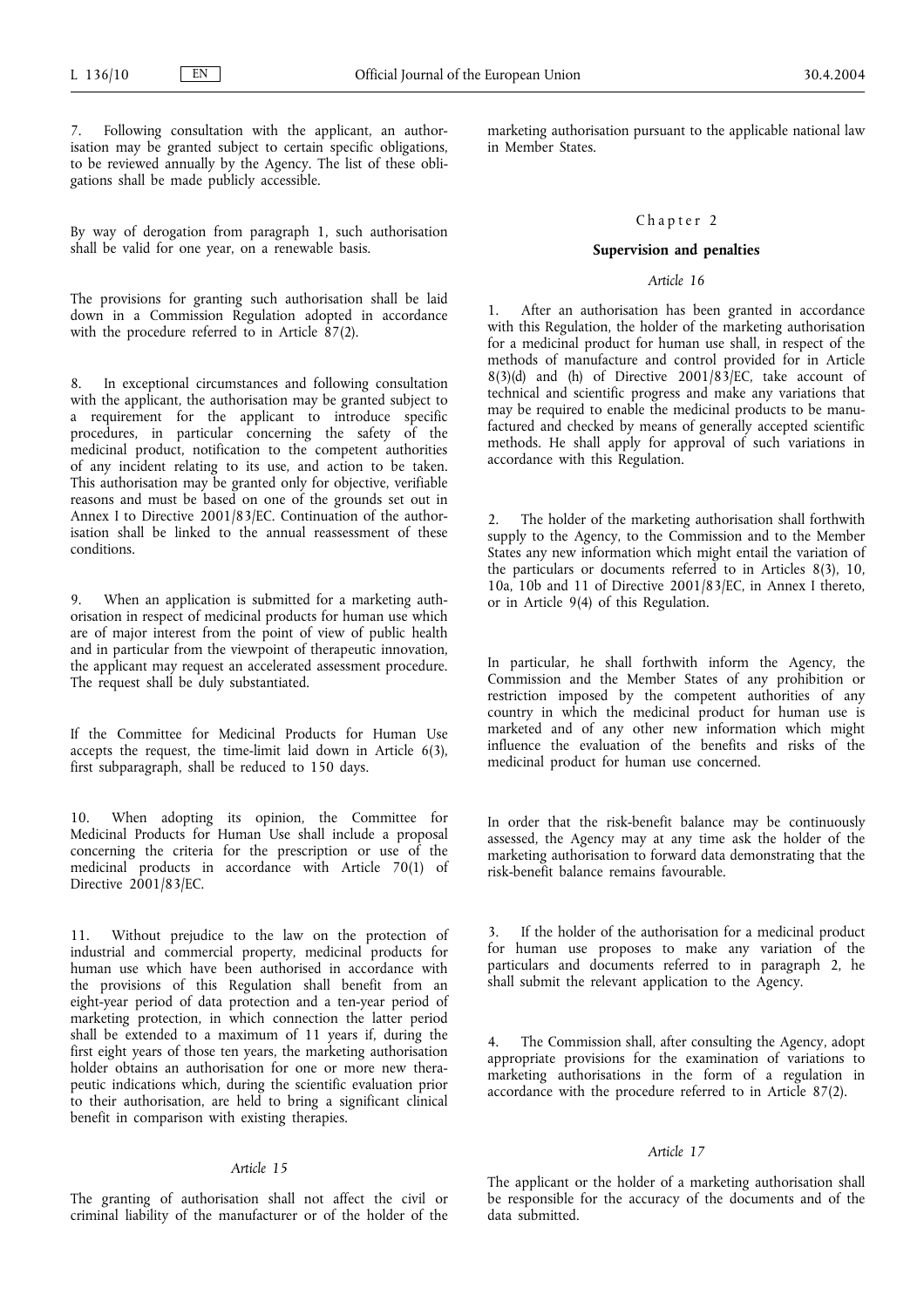1. In the case of medicinal products for human use manufactured within the Community, the supervisory authorities shall be the competent authorities of the Member State or Member States which granted the manufacturing authorisation provided for in Article 40(1) of Directive 2001/83/EC in respect of the medicinal product concerned.

2. In the case of medicinal products imported from third countries, the supervisory authorities shall be the competent authorities of the Member State or Member States that granted the authorisation provided for in Article  $40(3)$  of Directive 2001/83/EC to the importer, unless appropriate agreements have been made between the Community and the exporting country to ensure that those controls are carried out in the exporting country and that the manufacturer applies standards of good manufacturing practice at least equivalent to those laid down by the Community.

A Member State may request assistance from another Member State or from the Agency.

#### *Article 19*

1. The supervisory authorities shall be responsible for verifying on behalf of the Community that the holder of the marketing authorisation for the medicinal product for human use or the manufacturer or importer established within the Community satisfies the requirements laid down in Titles IV, IX and XI of Directive 2001/83/EC.

2. Where, in accordance with Article 122 of Directive 2001/83/EC, the Commission is informed of serious differences of opinion between Member States as to whether the holder of the marketing authorisation for the medicinal product for human use or a manufacturer or importer established within the Community satisfies the requirements referred to in paragraph 1, the Commission may, after consultation with the Member States concerned, request an inspector from the supervisory authority to undertake a new inspection of the marketing authorisation holder, the manufacturer or the importer; the inspector in question shall be accompanied by two inspectors from Member States which are not party to the dispute or by two experts nominated by the Committee for Medicinal Products for Human Use.

3. Subject to any agreements which may have been concluded between the Community and third countries in accordance with Article 18(2), the Commission may, following a reasoned request from a Member State or from the said Committee, or on its own initiative, require a manufacturer established in a third country to submit to an inspection.

The inspection shall be undertaken by inspectors from the Member States who possess the appropriate qualifications; they may be accompanied by a rapporteur or expert appointed by the said Committee. The report of the inspectors shall be made available to the Commission, the Member States and the said Committee.

### *Article 20*

1. Where the supervisory authorities or the competent authorities of any other Member State are of the opinion that the manufacturer or importer established within the Community territory is no longer fulfilling the obligations laid down in Title IV of Directive 2001/83/EC, they shall forthwith inform the Committee for Medicinal Products for Human Use and the Commission, stating their reasons in detail and indicating the course of action proposed.

The same shall apply where a Member State or the Commission considers that one of the measures envisaged in Titles IX and XI of Directive 2001/83/EC should be applied in respect of the medicinal product concerned or where the said Committee has delivered an opinion to that effect in accordance with Article 5 of this Regulation.

2. The Commission shall request the opinion of the Agency within a time-limit which it shall determine in the light of the urgency of the matter, in order to examine the reasons advanced. Whenever practicable, the holder of the authorisation for placing the medicinal product for human use on the market shall be invited to provide oral or written explanations.

3. Following an opinion by the Agency, the Commission shall adopt the necessary provisional measures, which shall be applied immediately.

A final decision shall be adopted within six months, in accordance with the procedure referred to in Article 87(3).

4. Where urgent action is essential to protect human health or the environment, a Member State may, on its own initiative or at the Commission's request, suspend the use in its territory of a medicinal product for human use which has been authorised in accordance with this Regulation.

When it does so on its own initiative, it shall inform the Commission and the Agency of the reasons for its action at the latest on the next working day following the suspension. The Agency shall inform the other Member States without delay. The Commission shall immediately initiate the procedure provided for in paragraphs 2 and 3.

5. In this case, the Member State shall ensure that health-care professionals are rapidly informed of its action and the reasons for the action. Networks set up by professional associations may be used to this effect. The Member States shall inform the Commission and the Agency of actions taken for this purpose.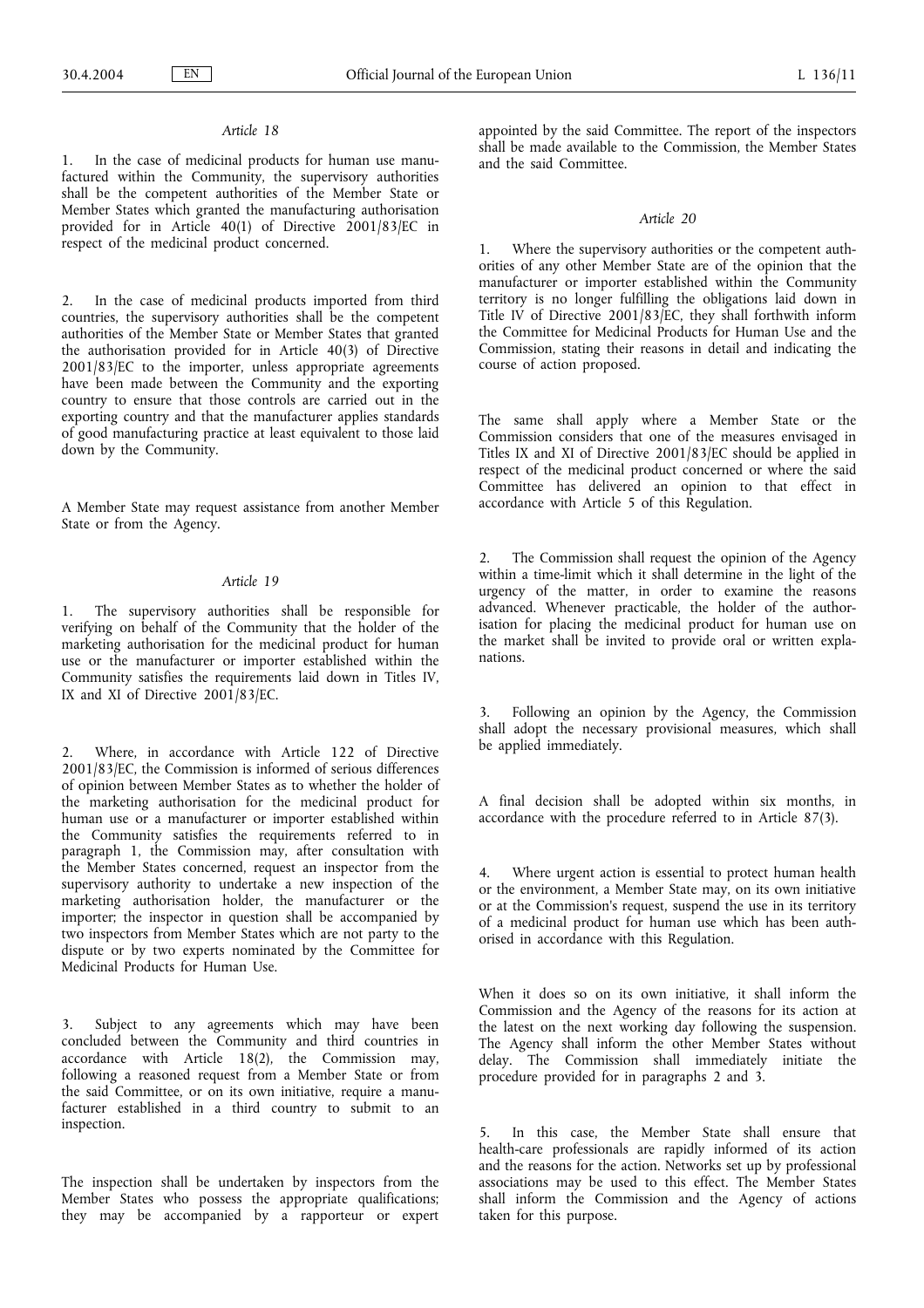6. The suspensive measures referred to in paragraph 4 may be maintained in force until such time as a definitive decision has been reached in accordance with the procedure referred to in Article 87(3).

7. The Agency shall, upon request, inform any person concerned of the final decision and make the decision publicly accessible immediately after it has been taken.

# Chapter 3

## **Pharmacovigilance**

#### *Article 21*

For the purposes of this Chapter, Article 106(2) of Directive 2001/83/EC shall apply.

### *Article 22*

The Agency, acting in close cooperation with the national pharmacovigilance systems established in accordance with Article 102 of Directive 2001/83/EC, shall receive all relevant information concerning suspected adverse reactions to medicinal products for human use which have been authorised by the Community in accordance with this Regulation. Where appropriate, the Committee for Medicinal Products for Human Use shall, in accordance with Article 5 of this Regulation, draw up opinions on the measures necessary. These opinions shall be made publicly accessible.

The measures referred to in the first paragraph may include amendments to the marketing authorisation granted in accordance with Article 10. They shall be adopted in accordance with the procedure referred to in Article  $\frac{87}{3}$ .

The holder of the marketing authorisation and the competent authorities of Member States shall ensure that all relevant information concerning suspected adverse reactions to the medicinal products authorised under this Regulation are brought to the attention of the Agency in accordance with the provisions of this Regulation. Patients shall be encouraged to communicate any adverse reaction to health-care professionals.

# *Article 23*

The holder of an authorisation for a medicinal product for human use granted in accordance with the provisions of this Regulation shall have permanently and continuously at his disposal an appropriately qualified person responsible for pharmacovigilance.

That qualified person shall reside in the Community and shall be responsible for the following:

(a) establishing and managing a system which ensures that information concerning all suspected adverse reactions which are reported to the personnel of the company and to medical representatives is collected, evaluated and collated so that it may be accessed at a single point within the Community;

- (b) preparing the reports referred to in Article 24(3) for the competent authorities of the Member States and the Agency in accordance with the requirements of this Regulation;
- (c) ensuring that any request from the competent authorities for the provision of additional information necessary for the evaluation of the risks and benefits of a medicinal product is answered fully and promptly, including the provision of information regarding the volume of sales or prescriptions for the medicinal product concerned;
- (d) providing the competent authorities with any other information relevant to the evaluation of the risks and benefits of a medicinal product, particularly information concerning post-authorisation safety studies.

## *Article 24*

The holder of the marketing authorisation for a medicinal product for human use shall ensure that all suspected serious adverse reactions to a medicinal product authorised in accordance with this Regulation occurring within the Community which a health-care professional brings to his attention are recorded and reported promptly to Member States within the territory of which the incident occurred, and no later than 15 days following the receipt of the information.

The holder of the marketing authorisation shall record any other suspected serious adverse reactions occurring within the Community, in accordance with the guide referred to in Article 26, of which he may reasonably be expected to be aware, and promptly notify the competent authority of Member States in the territory of which the incident occurred and the Agency, and no later than 15 days following receipt of the information.

The holder of the marketing authorisation for a medicinal product for human use shall ensure that all suspected serious unexpected adverse reactions and any suspected transmission via a medicinal product of any infectious agent occurring in the territory of a third country are reported promptly to Member States and the Agency, and no later than 15 days following receipt of the information. The provisions for the reporting of suspected unexpected adverse reactions which are not serious, whether occurring in the Community or in a third country, shall be adopted in accordance with the procedure referred to in Article 87(2).

Save in exceptional circumstances, these reactions shall be transmitted electronically in the form of a report and in accordance with the guide referred to in Article 26.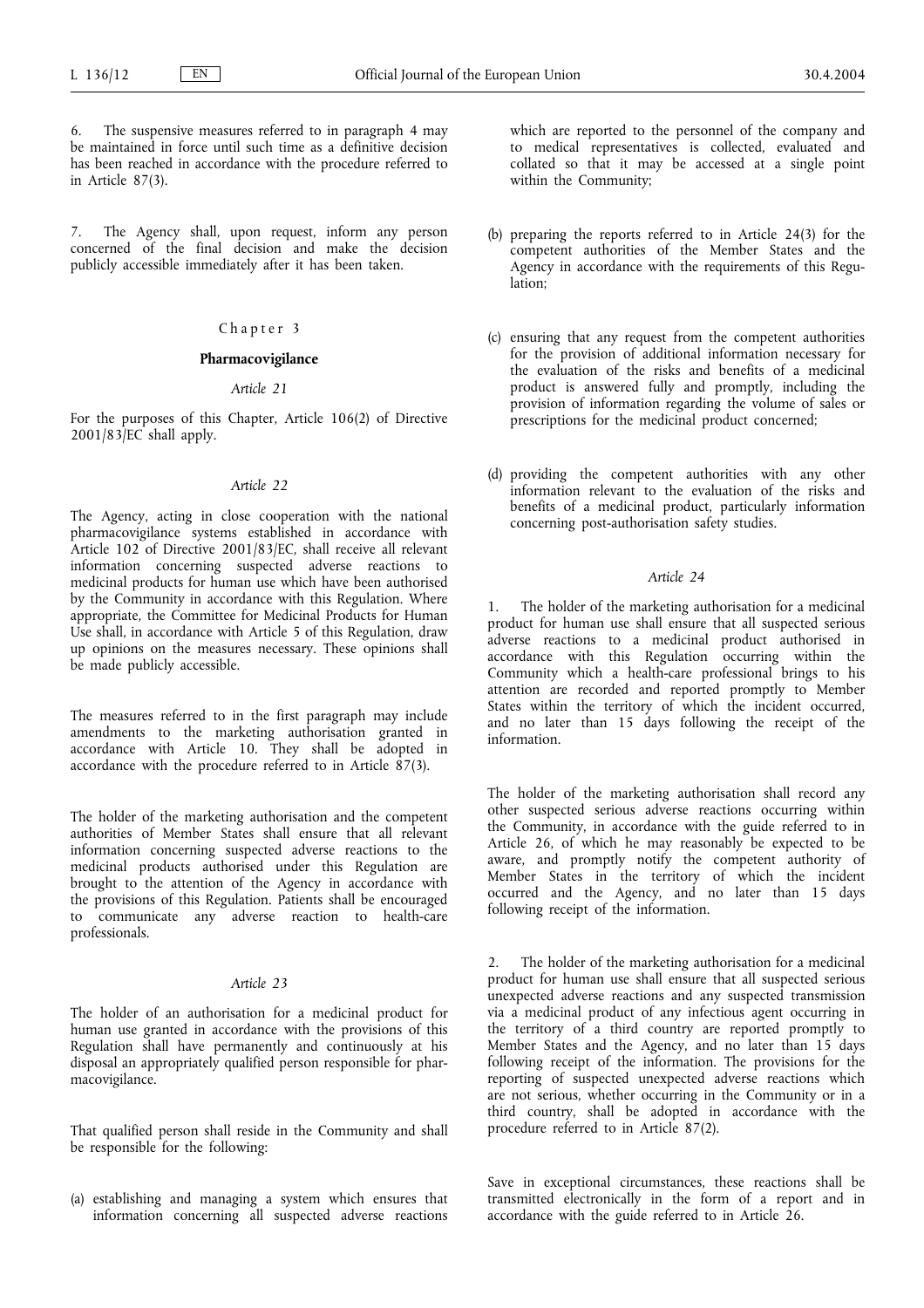The holder of the marketing authorisation for a medicinal product for human use shall maintain detailed records of all suspected adverse reactions within or outside the Community which are reported to him by a health-care professional.

Unless other requirements have been laid down as a condition for the granting of the marketing authorisation by the Community, these records shall be submitted, in the form of a periodic safety update report, to the Agency and Member States immediately upon request or at least every six months after authorisation until the placing on the market. Periodic safety update reports shall also be submitted immediately upon request or at least every six months during the first two years following the initial placing on the Community market and once a year for the following two years. Thereafter, the reports shall be submitted at three-yearly intervals, or immediately upon request.

These reports shall be accompanied by a scientific evaluation, particularly of the risk-benefit balance of the medicinal product.

4. The Commission may lay down provisions to amend paragraph 3 in view of experience gained with its operation. The Commission shall adopt any such provisions in accordance with the procedure referred to in Article 87(2).

5. The holder of a marketing authorisation may not communicate information relating to pharmacovigilance concerns to the general public in relation to its authorised medicinal product without giving prior or simultaneous notification to the Agency.

In any case, the marketing authorisation holder shall ensure that such information is presented objectively and is not misleading.

Member States shall take the necessary measures to ensure that a marketing authorisation holder who fails to discharge these obligations is subject to effective, proportionate and dissuasive penalties.

## *Article 25*

Each Member State shall ensure that all suspected serious adverse reactions occurring within their territory to a medicinal product for human use authorised in accordance with this Regulation which are brought to their attention are recorded and reported promptly to the Agency and the marketing authorisation holder, and no later than 15 days following receipt of the information.

The Agency shall forward the information to the national pharmacovigilance systems set up in accordance with Article 102 of Directive 2001/83/EC.

### *Article 26*

The Commission, in consultation with the Agency, Member States and interested parties, shall draw up a guide on the collection, verification and presentation of adverse-reaction reports. This guide shall contain, in particular, for the benefit of health-care professionals, recommendations concerning the communication of information on adverse reactions.

In accordance with this guide, holders of marketing authorisations shall use the medical terminology accepted at international level for the transmission of adverse-reaction reports.

The Agency, in consultation with Member States and the Commission, shall set up a data-processing network for the rapid transmission of information to the competent Community authorities in the event of an alert relating to faulty manufacture, serious adverse reactions and other pharmacovigilance data regarding medicinal products authorised in accordance with Article 6 of Directive 2001/83/EC. Such data shall be made publicly accessible, if relevant, after evaluation.

For a period of five years following the initial placing on the market in the Community, the Agency may request that the marketing authorisation holder arrange for specific pharmacovigilance data to be collected from targeted groups of patients. The Agency shall state the reasons for the request. The marketing authorisation holder shall collate and assess the data collected and submit it to the Agency for evaluation.

# *Article 27*

The Agency shall collaborate with the World Health Organisation in matters of international pharmacovigilance and shall take the necessary steps to submit to it, promptly, appropriate and adequate information regarding the measures taken in the Community which may have a bearing on public health protection in third countries; it shall send a copy thereof to the Commission and the Member States.

### *Article 28*

The Agency and Member States' competent authorities shall cooperate to continuously develop pharmacovigilance systems capable of achieving high standards of public health protection for all medicinal products, regardless of routes of authorisation, including the use of collaborative approaches, to maximise use of resources available within the Community.

## *Article 29*

Any amendment which may be necessary to update the provisions of this Chapter in order to take account of scientific and technical progress shall be adopted in accordance with the procedure referred to in Article  $87(2)$ .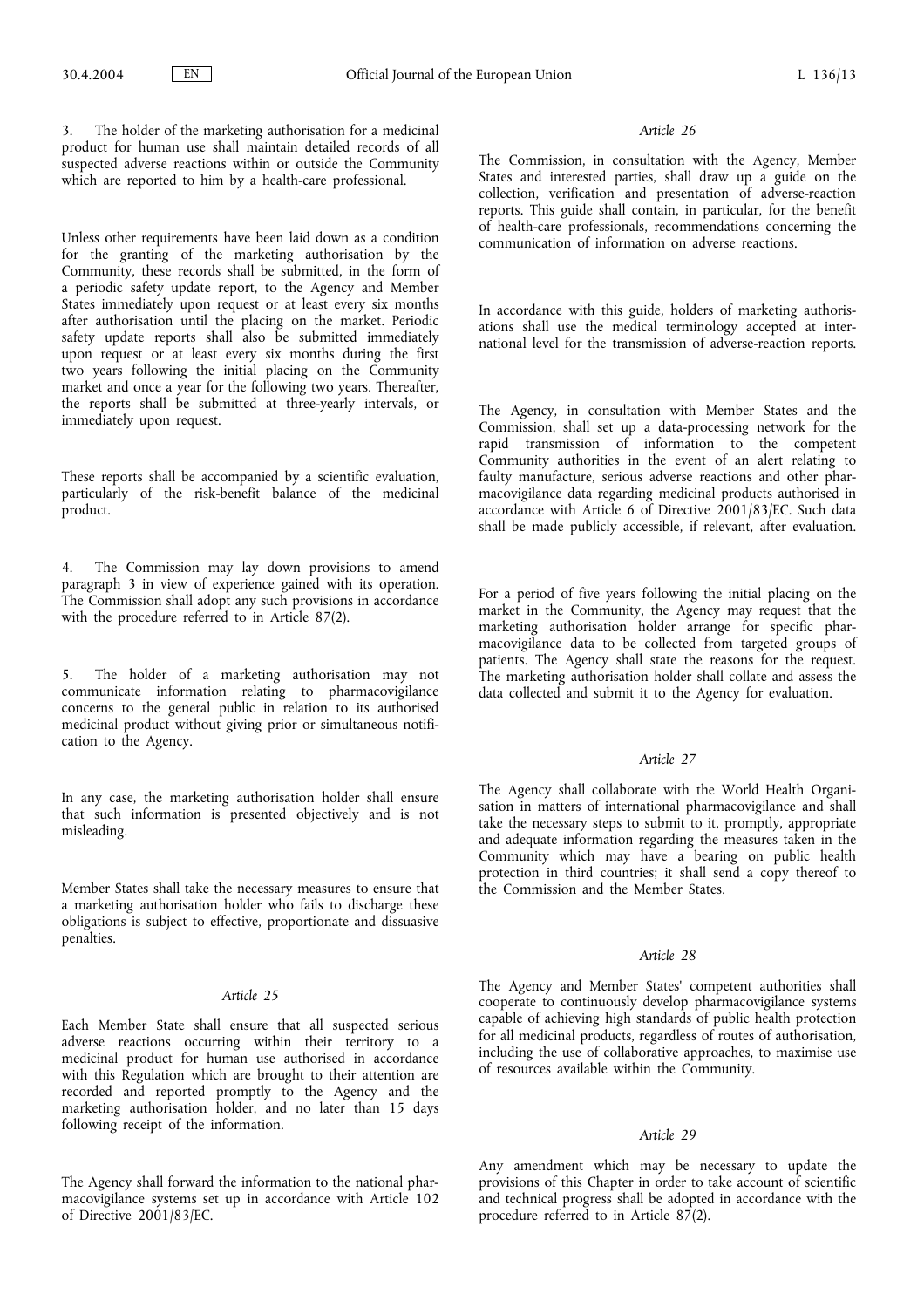### TITLE III

## **AUTHORISATION AND SUPERVISION OF VETERINARY MEDICINAL PRODUCTS**

## Chapter 1

#### **Submission and examination of applications — Authorisations**

### *Article 30*

1. A Committee for Medicinal Products for Veterinary Use is hereby established. The Committee shall be part of the Agency.

2. Without prejudice to Article 56 and other tasks which Community law may confer on it, in particular under Regulation (EEC) No 2377/90 (1), the Committee for Medicinal Products for Veterinary Use shall be responsible for drawing up the opinion of the Agency on any question concerning the admissibility of files submitted in accordance with the centralised procedure, the granting, variation, suspension or revocation of an authorisation to place a veterinary medicinal product on the market arising in accordance with the provisions of this Title, and pharmacovigilance.

At the request of the Executive Director of the Agency or the Commission representative, the Committee for Medicinal Products for Veterinary Use shall also draw up opinions on any scientific matters concerning the evaluation of veterinary medicinal products. The Committee shall take due account of any requests from Member States for an opinion. The Committee shall also formulate an opinion whenever there is disagreement in the assessment of a veterinary medicinal product through the mutual recognition procedure. The opinion of the Committee shall be made publicly accessible.

#### *Article 31*

Each application for the authorisation of a medicinal product for veterinary use shall specifically and exhaustively include the particulars and documents as referred to in Articles 12(3), 13, 13a, 13b and 14 of, and Annex I to, Directive 2001/82/EC. These particulars and documents shall take account of the unique, Community nature of the authorisation requested and, otherwise than in exceptional cases relating to the application of the law on trade marks, shall include the use of a single name for the medicinal product.

The application shall be accompanied by the fee payable to the Agency for the examination of the application.

2. In the case of a veterinary medicinal product containing or consisting of genetically modified organisms within the meaning of Article 2 of Directive 2001/18/EC, the application shall also be accompanied by:

- (a) a copy of the written consent of the competent authorities to the deliberate release into the environment of the genetically modified organisms for research and development purposes, as provided for in Part B of Directive  $2001/18$ <sup>EC</sup> or in Part B of Directive 90/220/EEC;
- (b) the complete technical file supplying the information required under Annexes III and IV to Directive 2001/18/EC;
- (c) the environmental risk assessment in accordance with the principles set out in Annex II to Directive 2001/18/EC; and
- (d) the results of any investigations performed for the purposes of research or development.

Articles 13 to 24 of Directive 2001/18/EC shall not apply to veterinary medicinal products containing or consisting of genetically modified organisms.

The Agency shall ensure that the opinion of the Committee for Medicinal Products for Veterinary Use is given within 210 days after the receipt of a valid application.

In the case of a veterinary medicinal product containing or consisting of genetically modified organisms, the opinion of the said Committee must respect the environmental safety requirements laid down by Directive 2001/18/EC. During the process of evaluating applications for marketing authorisations for veterinary medicinal products containing or consisting of genetically modified organisms, necessary consultations shall be held by the rapporteur with the bodies set up by the Community or the Member States in accordance with Directive 2001/18/EC.

4. The Commission shall, in consultation with the Agency, Member States and interested parties, draw up a detailed guide regarding the form in which applications for authorisation are to be presented.

#### *Article 32*

In order to prepare its opinion, the Committee for Medicinal Products for Veterinary Use:

(a) shall verify that the particulars and documents submitted in accordance with Article 31 comply with the requirements of Directive 2001/82/EC and examine whether the conditions specified in this Regulation for granting a marketing authorisation are satisfied;

<sup>(</sup> 1) Council Regulation (EEC) No 2377/90 of 26 June 1990 laying down a Community procedure for the establishment of maximum residue limits of veterinary medicinal products in foodstuffs of animal origin (OJ L 224, 18.8.1990, p. 1). Regulation as last amended by Commission Regulation (EC) No 1029/2003 (OJ L 149, 17.6.2003, p. 15).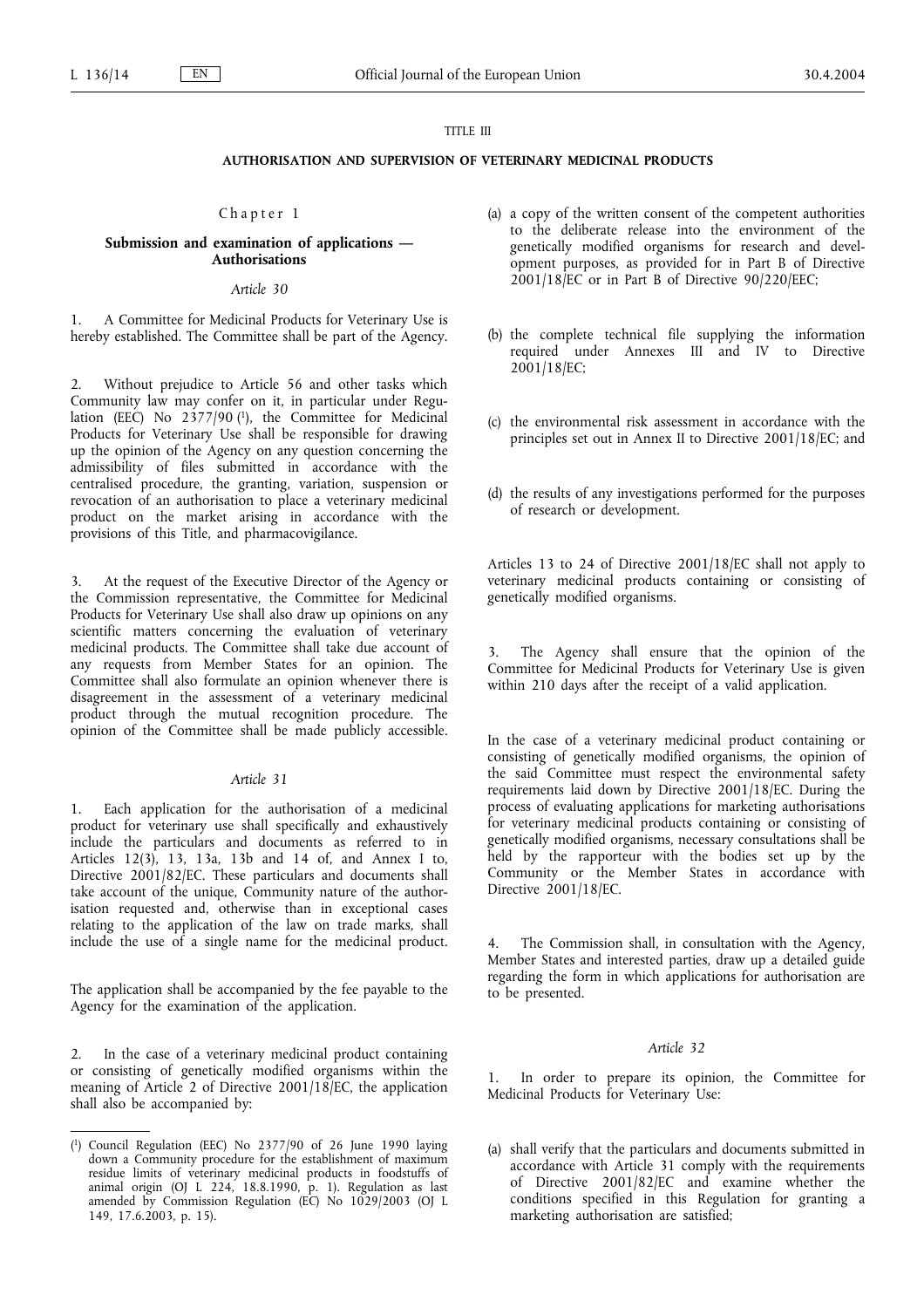- (b) may request that an Official Medicines Control Laboratory or a laboratory that a Member State has designated for that purpose test the veterinary medicinal product, its starting materials and, where appropriate, its intermediate products or other constituent materials in order to ensure that the control methods employed by the manufacturer and described in the application are satisfactory;
- (c) may request a Community reference laboratory, Official Medicines Control Laboratory or laboratory that a Member State has designated for that purpose to verify, using samples provided by the applicant, that the analytical detection method proposed by the applicant for the purposes of Article  $12(3)(j)$ , second indent, of Directive 2001/82/EC is satisfactory and is suitable for use to reveal the presence of residue levels, particularly those above the maximum residue level accepted by the Community in accordance with the provisions of Regulation (EEC) No 2377/90;
- (d) may request the applicant to supplement the particulars accompanying the application within a specific time-limit. Where the said Committee avails itself of this option, the time-limit laid down in Article 31(3), first subparagraph shall be suspended until such time as the supplementary information requested has been provided. Likewise, the time-limit shall be suspended for the time allowed to the applicant to prepare oral or written explanations.

2. In those cases where the analytical method has not been subject to verification by one of the abovementioned laboratories under the procedures established by Regulation (EEC) No 2377/90, the verification shall be carried out within the framework of this Article.

#### *Article 33*

1. Upon receipt of a written request from the Committee for Medicinal Products for Veterinary Use, a Member State shall forward the information establishing that the manufacturer of a veterinary medicinal product or the importer from a third country is able to manufacture the veterinary medicinal product concerned and/or carry out the necessary control tests in accordance with the particulars and documents supplied pursuant to Article 31.

2. Where it considers it necessary in order to complete its examination of the application, the said Committee may require the applicant to undergo a specific inspection of the manufacturing site of the veterinary medicinal product concerned. Such inspections may be made unannounced.

The inspection, which shall be completed within the time-limit referred to in Article 31(3), first subparagraph, shall be undertaken by inspectors from the Member State who possess the appropriate qualifications; they may be accompanied by a rapporteur or expert appointed by the said Committee.

#### *Article 34*

The Agency shall forthwith inform the applicant if the opinion of the Committee for Medicinal Products for Veterinary Use is that:

- (a) the application does not satisfy the criteria for authorisation set out in this Regulation;
- (b) the summary of the product characteristics should be amended;
- (c) the labelling or package leaflet of the product is not in compliance with Title  $\bar{V}$  of Directive 2001/82/EC;
- (d) the authorisation should be granted subject to the conditions provided for in Article 39(7).

2. Within 15 days after receipt of the opinion referred to in paragraph 1, the applicant may provide written notice to the Agency that he wishes to request a re-examination of the opinion. In that case the applicant shall forward to the  $\Lambda$  gency the detailed grounds for the request within 60 days after receipt of the opinion.

Within 60 days after receipt of the grounds for the request, the said Committee shall re-examine its opinion in accordance with the conditions laid down in Article  $62(1)$ , fourth subparagraph. The reasons for the conclusion reached shall be annexed to the final opinion.

3. Within 15 days after its adoption, the Agency shall forward the final opinion of the said Committee to the Commission, to Member States and to the applicant, together with a report describing the assessment of the veterinary medicinal product by the Committee and stating the reasons for its conclusions.

4. If an opinion is favourable to the granting of the relevant authorisation to place the relevant veterinary medicinal product on the market, the following documents shall be annexed to the opinion:

- (a) a draft summary of the product characteristics, as referred to in Article 14 of Directive 2001/82/EC; where appropriate, this draft shall reflect differences in the veterinary conditions in the Member States;
- (b) in the case of a veterinary medicinal product intended for administration to food-producing animals, a statement of the maximum residue level which may be accepted by the Community in accordance with Regulation (EEC) No 2377/90;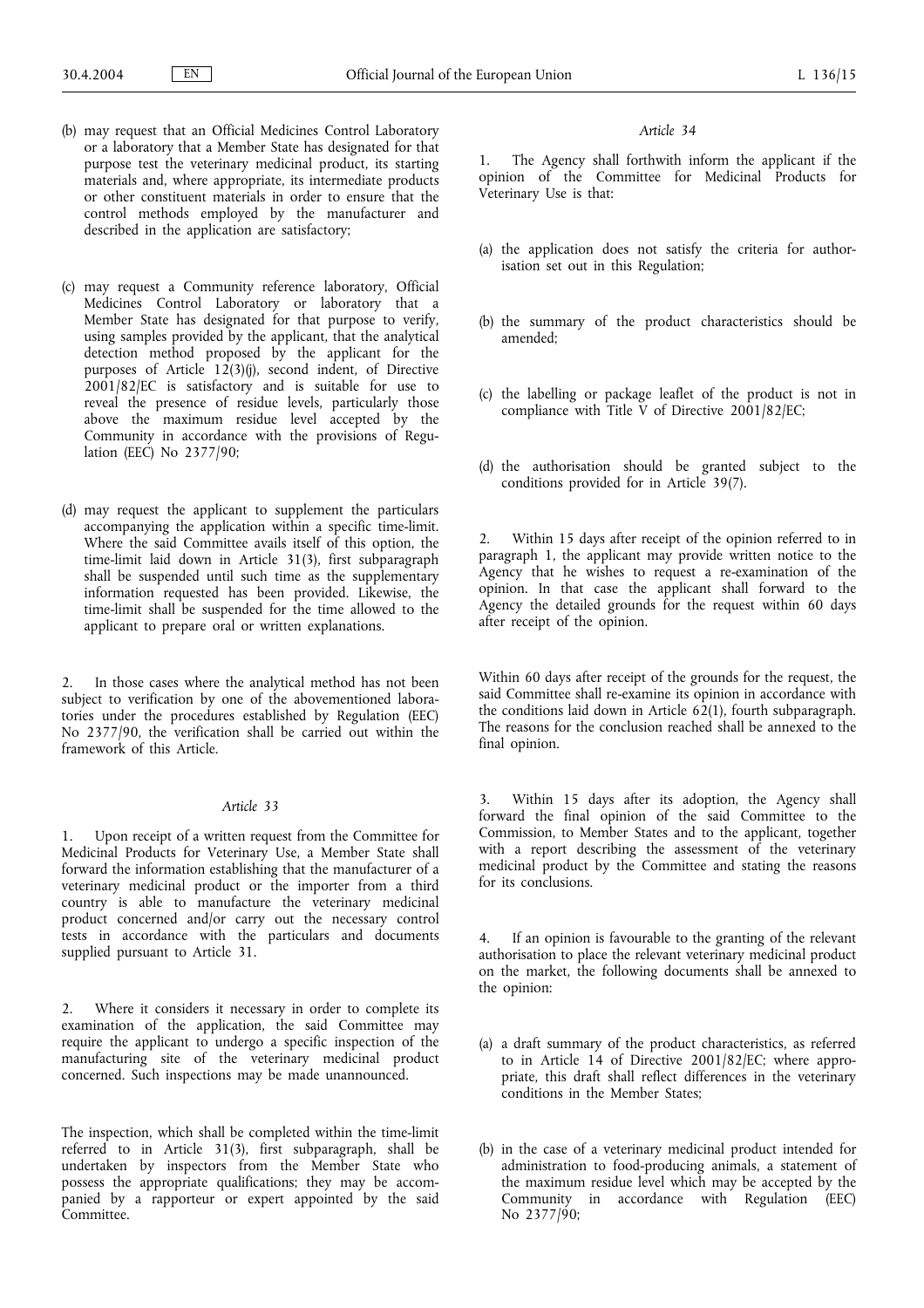- (c) details of any conditions or restrictions which should be imposed on the supply or use of the veterinary medicinal product concerned, including the conditions under which the veterinary medicinal product may be made available to users, in conformity with the criteria laid down in Directive 2001/82/EC;
- (d) details of any recommended conditions or restrictions with regard to the safe and effective use of the medicinal product;
- (e) the draft text of the labelling and package leaflet proposed by the applicant, presented in accordance with Title V of Directive 2001/82/EC;
- (f) the assessment report.

1. Within 15 days after receipt of the opinion referred to in Article 30(2), the Commission shall prepare a draft of the decision to be taken in respect of the application.

Where a draft decision envisages the granting of marketing authorisation, it shall include or make reference to the documents mentioned in Article 34(4)(a) to (e).

Where the draft decision is not in accordance with the opinion of the Agency, the Commission shall annex a detailed explanation of the reasons for the differences.

The draft decision shall be forwarded to Member States and the applicant.

2. The Commission shall take a final decision in accordance with, and within 15 days after the end of, the procedure referred to in Article 87(3).

3. The Standing Committee for Veterinary Medicinal Products referred to in Article 87(1) shall adjust its rules of procedure so as to take account of the tasks assigned to it by this Regulation.

The adjustments shall provide that:

- (a) the opinion of the said Standing Committee is to be given in writing;
- (b) Member States shall have 22 days to forward their written observations on the draft decision to the Commission; however, if a decision has to be taken urgently, a shorter time-limit may be set by the Chairman according to the degree of urgency involved. This time-limit shall not, otherwise than in exceptional circumstances, be shorter than 5 days;

(c) Member States may request in writing that the draft decision referred to in paragraph 1 be discussed at a plenary meeting of the said Standing Committee, stating their reasons in detail.

4. Where, in the opinion of the Commission, the written observations of a Member State raise important new questions of a scientific or technical nature which have not been addressed in the opinion delivered by the Agency, the Chairman shall suspend the procedure and refer the application back to the Agency for further consideration.

5. The provisions necessary for the implementation of paragraph 4 shall be adopted by the Commission in accordance with the procedure referred to in Article 87(2).

The Agency shall disseminate the documents referred to in Article  $34(4)$  (a) to (e).

## *Article 36*

If an applicant withdraws an application for a marketing authorisation submitted to the Agency before an opinion has been given on the application, the applicant shall communicate its reasons for doing so to the Agency. The Agency shall make this information publicly accessible and shall publish the assessment report, if available, after deletion of all information of a commercially confidential nature.

#### *Article 37*

1. The marketing authorisation shall be refused if, after verification of the particulars and documents submitted in accordance with Article 31, it appears that:

- (a) the applicant has not properly or sufficiently demonstrated the quality, safety or efficacy of the veterinary medicinal product;
- (b) in the case of zootechnical veterinary medicinal products and performance enhancers, when the safety and welfare of the animals and/or consumer safety have not been sufficiently taken into account;
- (c) the withdrawal period recommended by the applicant is not long enough to ensure that foodstuffs obtained from treated animals do not contain residues which might constitute a health hazard for the consumer or is insufficiently substantiated;
- (d) the veterinary medicinal product is presented for a use prohibited under other Community provisions.

Authorisation shall likewise be refused if particulars or documents provided by the applicant in accordance with Article 31 are incorrect or if the labelling and package leaflets proposed by the applicant are not in accordance with Title V of Directive 2001/82/EC.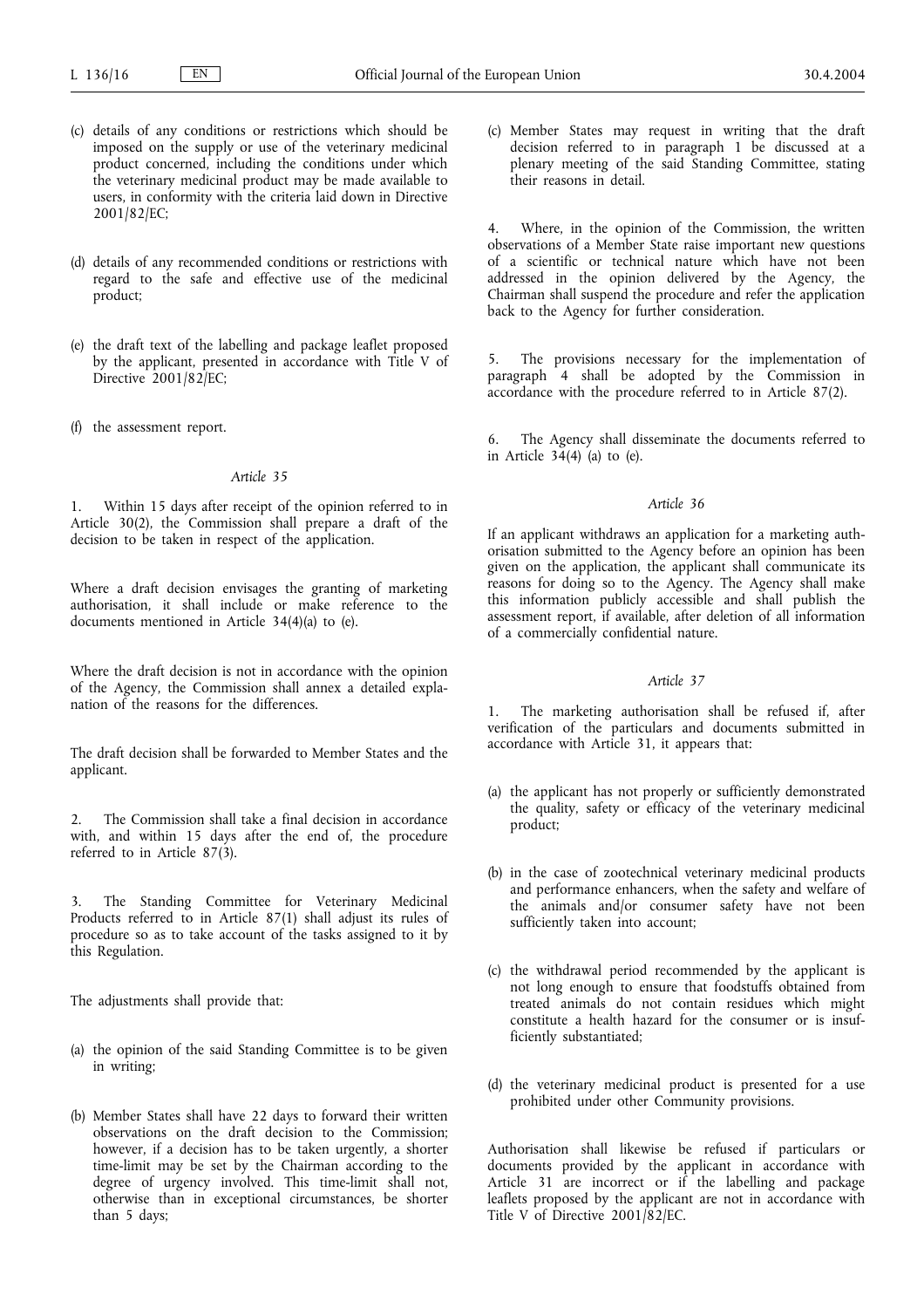The refusal of a Community marketing authorisation shall constitute a prohibition on the placing on the market of the veterinary medicinal product concerned throughout the Community.

Information about all refusals and the reasons for them shall be made publicly accessible.

## *Article 38*

1. Without prejudice to Article 71 of Directive 2001/82/EC, a marketing authorisation which has been granted in accordance with this Regulation shall be valid throughout the Community. It shall confer the same rights and obligations in each of the Member States as a marketing authorisation granted by that Member State in accordance with Article 5 of Directive 2001/82/EC.

Authorised veterinary medicinal products shall be entered in the Community Register of Medicinal Products and shall be given a number which shall appear on the packaging.

2. Notification of marketing authorisation shall be published in the *Official Journal of the European Union*, quoting in particular the date of authorisation and the number in the Community Register, any International Non-proprietary Name (INN) of the active substance of the medicinal product, its pharmaceutical form, and any Anatomical Therapeutic Chemical Veterinary Code (ATC Vet Code).

3. The Agency shall immediately publish the assessment report on the veterinary medicinal product drawn up by the Committee for Medicinal Products for Veterinary Use and the reasons for its opinion in favour of granting authorisation, after deletion of any information of a commercially confidential nature.

The European Public Assessment Report (EPAR) shall include a summary written in a manner that is understandable to the public. The summary shall contain in particular a section relating to the conditions of use of the medicinal product.

4. After a marketing authorisation has been granted, the holder of the authorisation shall inform the Agency of the dates of actual placing on the market of the veterinary medicinal product in Member States, taking into account the various presentations authorised.

The holder shall also notify the Agency if the product ceases to be placed on the market, either temporarily or permanently. Such notification shall, other than in exceptional circumstances, be made no less than 2 months before the interruption in the placing of the product on the market.

Upon request by the Agency, particularly in the context of pharmacovigilance, the marketing authorisation holder shall provide the Agency with all data relating to the volume of sales of the medicinal product at Community level, broken down by Member State, and any data in the holder's possession relating to the volume of prescriptions.

# *Article 39*

1. Without prejudice to paragraphs 4 and 5, a marketing authorisation shall be valid for five vears.

2. The marketing authorisation may be renewed after five years on the basis of a re-evaluation by the Agency of the risk-benefit balance.

To this end, the marketing authorisation holder shall submit a consolidated list of all documents submitted in respect of quality, safety and efficacy, including all variations introduced since the marketing authorisation was granted, at least six months before the marketing authorisation ceases to be valid in accordance with paragraph 1. The Agency may require the applicant to submit the listed documents at any time.

3. Once renewed, the marketing authorisation shall be valid for an unlimited period, unless the Commission decides, on justified grounds relating to pharmacovigilance, to proceed with one additional five-year renewal in accordance with paragraph 2.

4. Any authorisation which is not followed by the actual placing of the medicinal product for veterinary use on the Community market within three years after authorisation shall cease to be valid.

5. When an authorised medicinal product previously placed on the market is no longer actually present on the market for three consecutive years, the authorisation shall cease to be valid.

6. In exceptional circumstances and on public and/or animal health grounds the Commission may grant exemptions from the provisions of paragraphs 4 and 5. Such exemptions must be duly justified.

7. In exceptional circumstances and following consultation with the applicant, authorisation may be granted subject to a requirement for the applicant to introduce specific procedures, in particular concerning product safety, notification to the relevant authorities of any incident relating to its use, and action to be taken. This authorisation may be granted only for objective, verifiable reasons. Continuation of the authorisation shall be linked to the annual reassessment of these conditions.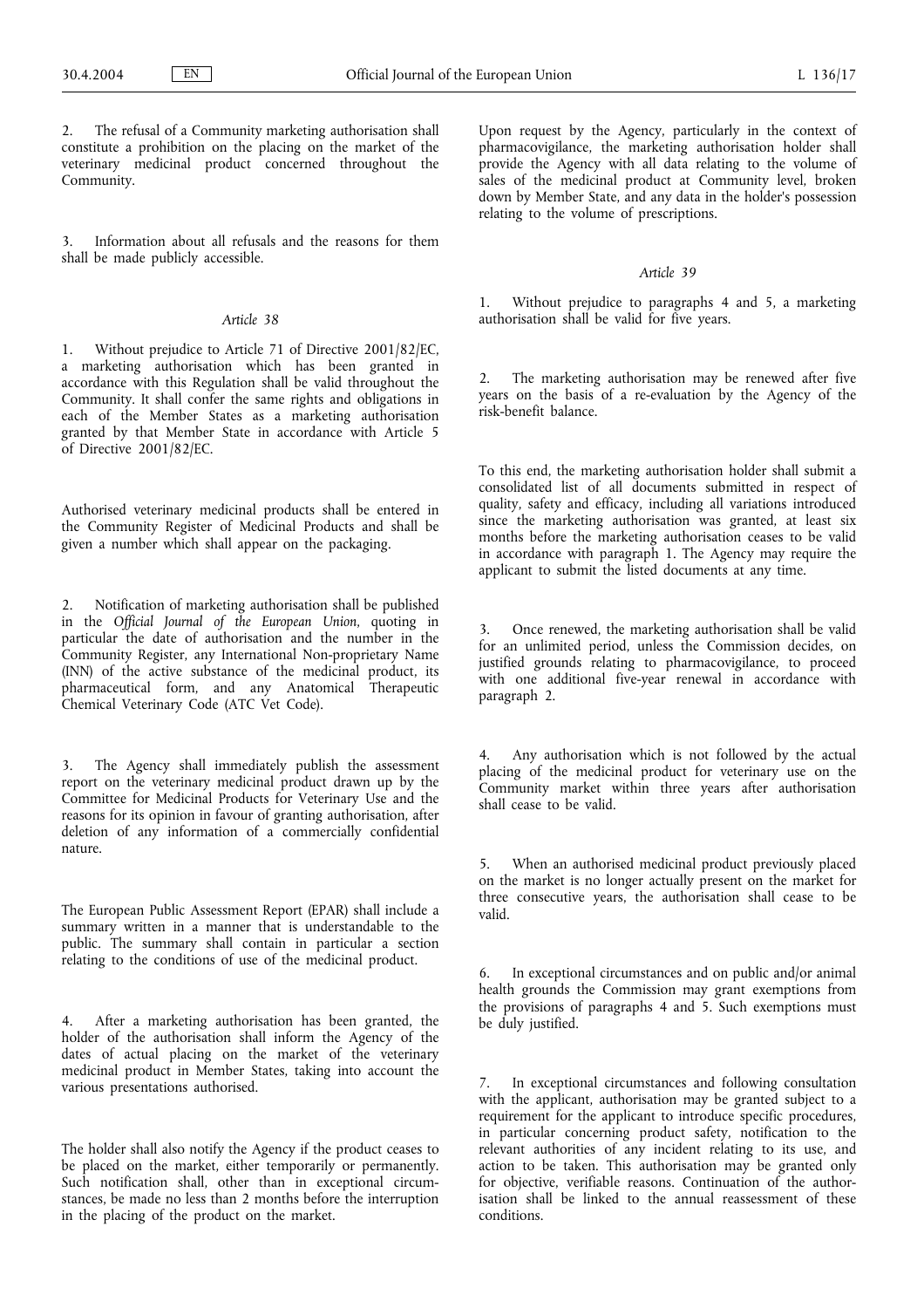When an application is submitted for a marketing authorisation in respect of veterinary medicinal products of major interest, particularly from the point of view of animal health and from the viewpoint of therapeutic innovation, the applicant may request an accelerated assessment procedure. The request shall be duly substantiated.

If the Committee for Medicinal Products for Veterinary Use accepts the request, the time-limit laid down in Article 31(3), first subparagraph, shall be reduced to 150 days.

9. When adopting its opinion, the said Committee shall include a proposal concerning the conditions for the prescription or use of the veterinary medicinal products.

10. Veterinary medicinal products which have been authorised in accordance with the provisions of this Regulation shall benefit from the provisions on protection in Articles 13 and 13a of Directive 2001/82/EC.

# *Article 40*

The granting of authorisation shall not affect the civil or criminal liability of the manufacturer or the holder of the marketing authorisation pursuant to the applicable national law in Member States.

# Chapter 2

### **Supervision and sanctions**

# *Article 41*

After an authorisation has been granted in accordance with this Regulation, the holder of the marketing authorisation shall, in respect of the methods of manufacture and control provided for in Article  $12(3)(d)$  and  $(i)$  of Directive 2001/82/EC, take account of technical and scientific progress and make any variations that may be required to enable the medicinal products to be manufactured and checked by means of generally accepted scientific methods. He shall apply for approval of these variations in accordance with this Regulation.

2. The competent authority of a Member State or the Agency may require the holder of the marketing authorisation to provide substances in sufficient quantities for the performance of tests to detect the presence of residues of the veterinary medicinal products concerned in foodstuffs of animal origin.

3. At the request of the competent authority of a Member State or the Agency, the holder of the marketing authorisation shall provide technical expertise to facilitate the implementation of the analytical method for detecting residues of veterinary medicinal products by the Community reference laboratory or, where appropriate, national reference laboratories designated in accordance with Council Directive 96/23/EC of 29 April 1996 on measures to monitor certain substances and residues thereof in live animals and animal products  $(1)$ .

4. The holder of the marketing authorisation shall forthwith supply to the Agency, the Commission and the Member States any new information which might entail the variation of the particulars or documents referred to in Articles 12(3), 13, 13a, 13b and 14 of Directive 2001/82/EC, in Annex I thereto, or in Article 34(4) of this Regulation.

He shall forthwith inform the Agency, the Commission and the Member States of any prohibition or restriction imposed by the competent authorities of any country in which the veterinary medicinal product is marketed and of any other new information which might influence the evaluation of the benefits and risks of the veterinary medicinal product concerned.

In order that the risk-benefit balance may be continuously assessed, the Agency may at any time ask the holder of the marketing authorisation to forward data justifying that the riskbenefit balance remains favourable.

5. If the holder of the marketing authorisation for the veterinary medicinal product proposes to make any variation of the particulars and documents referred to in paragraph 4, he shall submit the relevant application to the Agency.

6. The Commission shall, after consulting the Agency, adopt appropriate provisions for the examination of variations to marketing authorisations in the form of a regulation in accordance with the procedure referred to in Article 87(2).

## *Article 42*

The applicant or the holder of a marketing authorisation shall be responsible for the accuracy of the documents and of the data submitted.

### *Article 43*

1. In the case of veterinary medicinal products manufactured within the Community, the supervisory authorities shall be the competent authorities of the Member State or Member States which granted the manufacturing authorisation provided for in Article 44(1) of Directive 2001/82/EC in respect of the manufacture of the medicinal product concerned.

<sup>(</sup> 1) OJ L 125, 23.5.1996, p. 10. Directive as amended by Regulation  $(\overline{EC})$  No 806/2003 (OJ L 122, 16.5.2003, p. 1).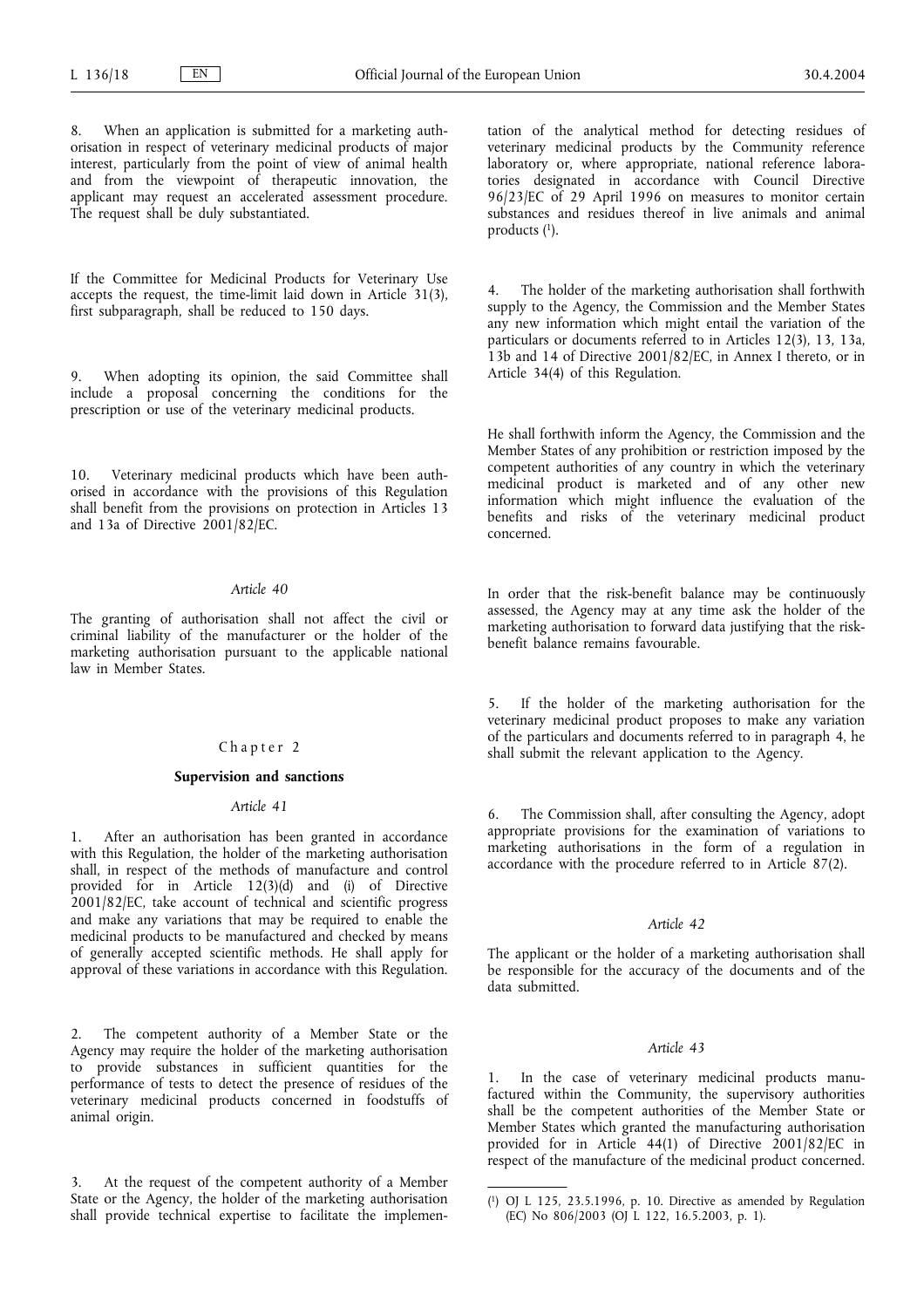2. In the case of veterinary medicinal products imported from third countries, the supervisory authorities shall be the competent authorities of the Member State or Member States that granted the authorisation provided for in Article 44(3) of Directive 2001/82/EC to the importer, unless appropriate agreements have been made between the Community and the exporting country to ensure that those controls are carried out in the exporting country and that the manufacturer applies standards of good manufacturing practice at least equivalent to those laid down by the Community.

A Member State may request assistance from another Member State or the Agency.

### *Article 44*

1. The supervisory authorities shall be responsible for verifying on behalf of the Community that the holder of the marketing authorisation for the veterinary medicinal product or the manufacturer or importer established within the Community satisfies the requirements laid down in Titles IV, VII and VIII of Directive 2001/82/EC.

2. Where, in accordance with Article 90 of Directive 2001/82/EC, the Commission is informed of serious differences of opinion between Member States as to whether the holder of the marketing authorisation for the veterinary medicinal product or a manufacturer or importer established within the Community satisfies the requirements referred to in paragraph 1, the Commission may, after consultation with the Member States concerned, request an inspector from the supervisory authority to undertake a new inspection of the holder of the marketing authorisation, the manufacturer or the importer; the inspector in question shall be accompanied by two inspectors from Member States which are not party to the dispute and/or by two experts nominated by the Committee for Medicinal Products for Veterinary Use.

3. Subject to any agreements which may have been concluded between the Community and third countries in accordance with Article 43(2), the Commission may, upon receipt of a reasoned request from a Member State or from the said Committee, or on its own initiative, require a manufacturer established in a third country to submit to an inspection.

The inspection shall be undertaken by inspectors from the Member State who possess the appropriate qualifications; they may be accompanied by a rapporteur or expert appointed by the said Committee. The report of the inspectors shall be made available to the Commission, the Member States and the said Committee.

#### *Article 45*

1. Where the supervisory authorities or the competent authorities of any other Member State are of the opinion that the manufacturer or importer established within the Community is

no longer fulfilling the obligations laid down in Title VII of Directive 2001/82/EC, they shall forthwith inform the Committee for Medicinal Products for Veterinary Use and the Commission, stating their reasons in detail and indicating the course of action proposed.

The same shall apply where a Member State or the Commission considers that one of the measures envisaged in Title VIII of Directive 2001/82/EC should be applied in respect of the veterinary medicinal product concerned or where the said Committee has delivered an opinion to that effect in accordance with Article 30 of this Regulation.

2. The Commission shall request the opinion of the Agency within a time-limit which it shall determine in the light of the urgency of the matter, in order to examine the reasons advanced. Whenever practicable, the holder of the marketing authorisation for the medicinal product shall be invited to provide oral or written explanations.

3. Following an opinion by the Agency, the Commission shall adopt the necessary provisional measures, which shall be applied immediately.

A final decision shall be adopted within six months, in accordance with the procedure referred to in Article 87(3).

4. Where urgent action is essential to protect human or animal health or the environment, a Member State may, on its own initiative or at the Commission's request, suspend the use on its territory of a veterinary medicinal product which has been authorised in accordance with this Regulation.

When it does so on its own initiative, the Member State shall inform the Commission and the Agency of the reasons for its action at the latest on the next working day following the suspension. The Agency shall inform the other Member States without delay. The Commission shall immediately initiate the procedure provided for in paragraphs 2 and 3.

5. In this case, the Member State shall ensure that health-care professionals are rapidly informed of its action and the reasons for the action. Networks set up by professional associations may be used to this effect. Member States shall inform the Commission and the Agency of actions taken for this purpose.

6. The suspensive measures referred to in paragraph 4 may be maintained until such time as a definitive decision has been reached in accordance with the procedure referred to in Article 87(3).

7. The Agency shall, upon request, inform any person concerned of the final decision and make the decision publicly accessible, immediately after it has been taken.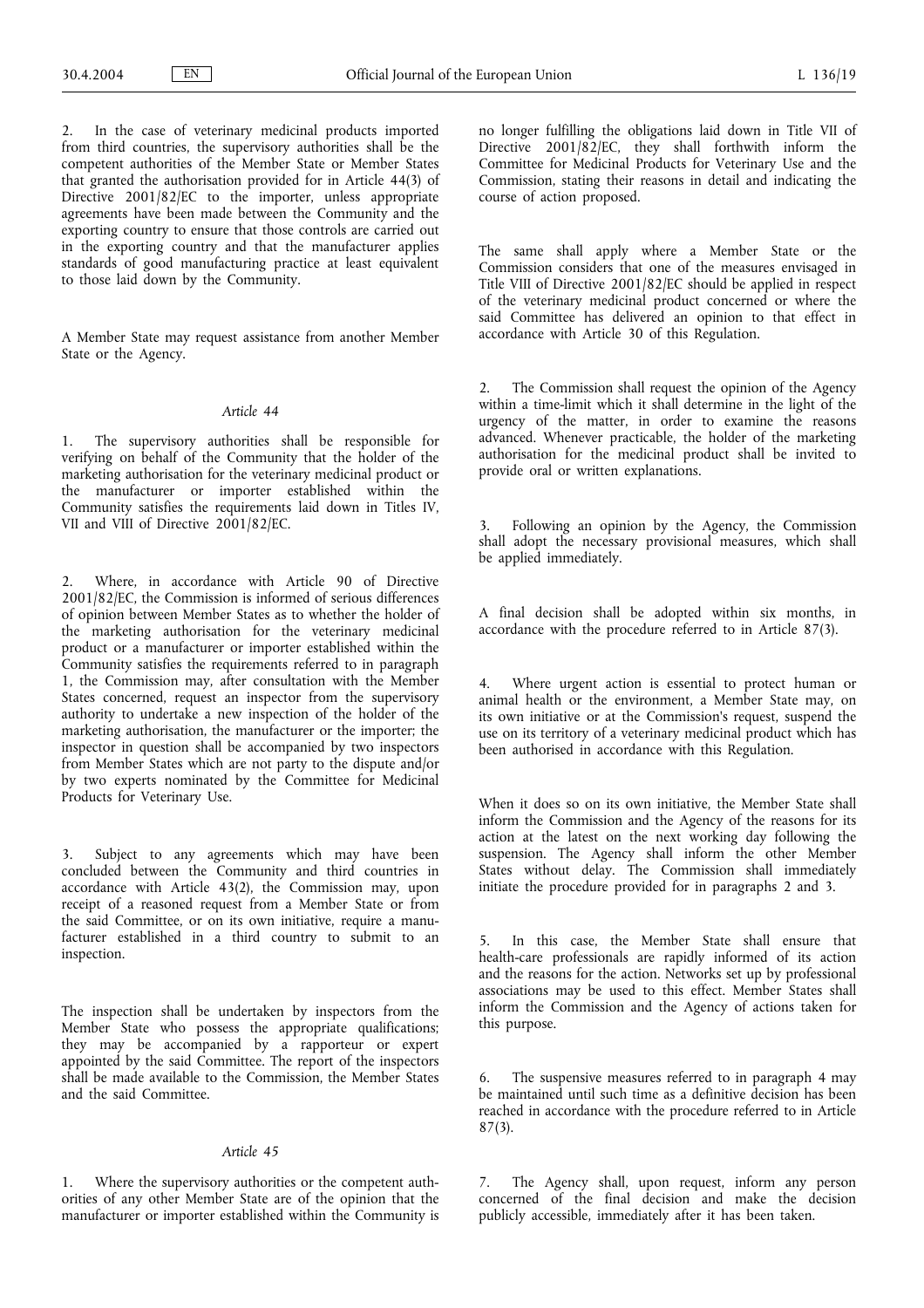# Chapter 3

### **Pharmacovigilance**

### *Article 46*

For the purpose of this Chapter, Article 77(2) of Directive  $2001/82$ *[EEC shall apply.* 

## *Article 47*

The Agency, acting in close cooperation with the national pharmacovigilance systems established in accordance with Article 73 of Directive 2001/82/EC, shall receive all relevant information about suspected adverse reactions to veterinary medicinal products which have been authorised by the Community in accordance with this Regulation. Where appropriate the Committee for Medicinal Products for Veterinary Use shall, in accordance with Article 30 of this Regulation, draw up opinions on the measures necessary. These opinions shall be made publicly accessible.

These measures may include amendments to the marketing authorisation granted in accordance with Article 35. They shall be adopted in accordance with the procedure referred to in Article  $87(3)$ .

The holder of the marketing authorisation and the competent authorities of the Member States shall ensure all relevant information about suspected adverse reactions to the veterinary medicinal products authorised under this Regulation is brought to the attention of the Agency in accordance with the provisions of this Regulation. Animal owners and breeders shall be encouraged to communicate any adverse reaction to health-care professionals or to the competent national authorities responsible for pharmacovigilance.

## *Article 48*

The holder of the marketing authorisation for a veterinary medicinal product granted in accordance with the provisions of this Regulation shall have permanently and continuously at his disposal an appropriately qualified person responsible for pharmacovigilance.

That qualified person shall reside in the Community and shall be responsible for the following:

- (a) establishing and managing a system which ensures that information about all suspected adverse reactions which are reported to the personnel of the company and to medical representatives is collected, evaluated and collated so that it may be accessed at a single point within the Community;
- (b) preparing the reports referred to in Article 49(3) for the competent authorities of the Member States and the

Agency in accordance with the requirements of this Regulation;

- (c) ensuring that any request from the competent authorities for the provision of additional information necessary for the evaluation of the risks and benefits of a veterinary medicinal product is answered fully and promptly, including the provision of information about the volume of sales or prescriptions for the veterinary medicinal product concerned;
- (d) providing the competent authorities with any other information relevant to the evaluation of the risks and benefits of a veterinary medicinal product, particularly information concerning post-authorisation safety studies, including information regarding the validity of the withdrawal period or lack of expected efficacy or potential environmental problems.

### *Article 49*

1. The holder of the marketing authorisation for a veterinary medicinal product shall ensure that all suspected serious adverse reactions, and adverse human reactions to a veterinary medicinal product authorised in accordance with the provisions of this Regulation occurring within the Community which a health-care professional brings to his attention are recorded and reported promptly to the Member States in the territory of which the incident occurred no later than 15 days following receipt of the information.

The holder of the marketing authorisation shall record any other suspected serious adverse reactions and human adverse reactions occurring within the Community, in accordance with the guidelines referred to in Article  $51$ , of which he may reasonably be expected to be aware, and promptly notify Member States in the territory of which the incident occurred and the Agency, and no later than 15 days following receipt of the information.

The holder of the marketing authorisation for a veterinary medicinal product shall ensure that all suspected serious unexpected adverse reactions, and adverse human reactions, and any suspected transmission via a medicinal product of any infectious agent occurring in the territory of a third country are reported promptly to the Member States and the Agency, and no later than 15 days following receipt of the information. The provisions for the reporting of suspected unexpected adverse reactions which are not serious, whether occurring in the Community or in a third country, shall be adopted in accordance with the procedure referred to in Article  $87(2)$ .

Save in exceptional circumstances, these reactions shall be transmitted electronically in the form of a report and in accordance with the guide referred to in Article 51.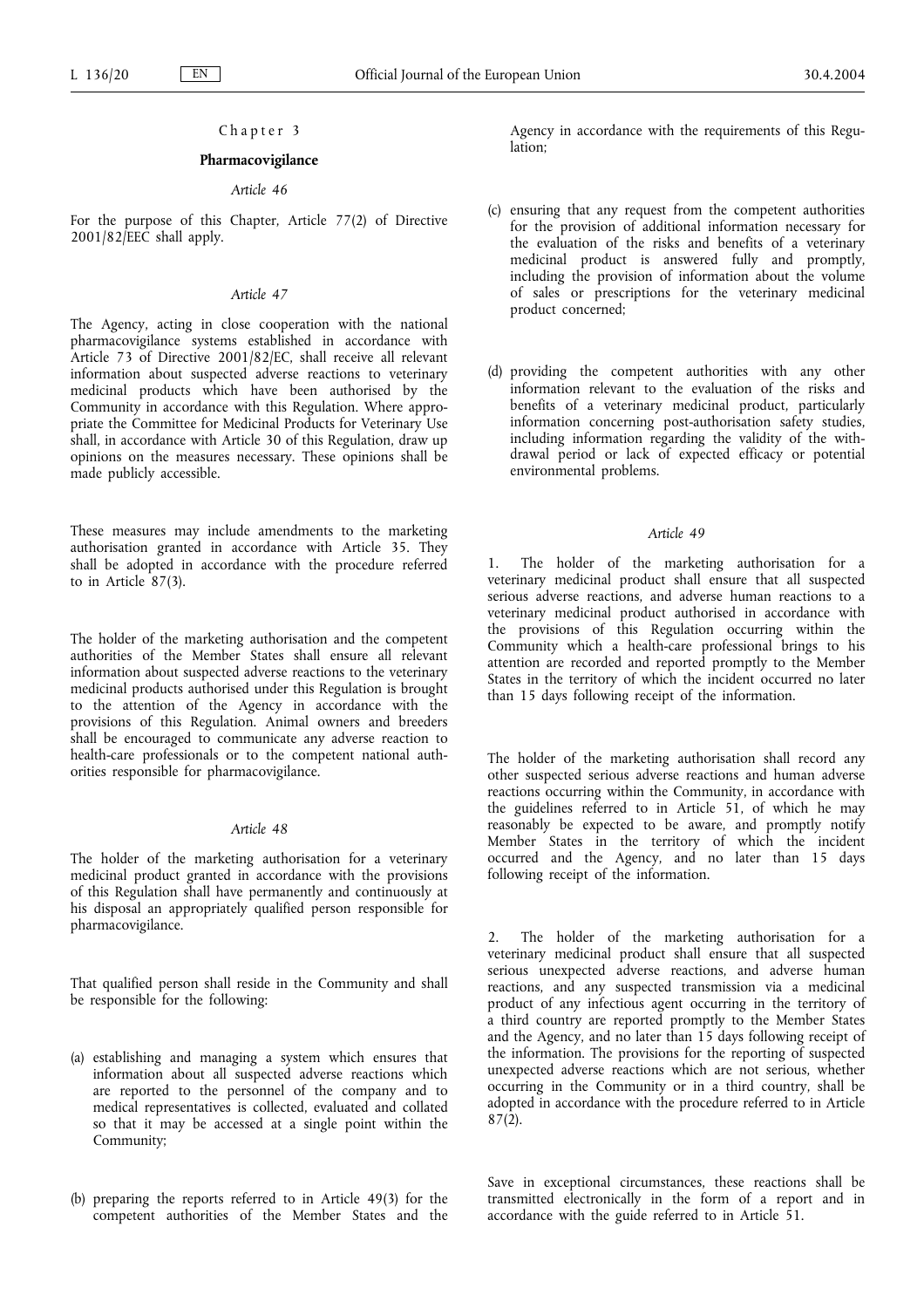The holder of the marketing authorisation for a veterinary medicinal product shall maintain detailed records of all suspected adverse reactions occurring within or outside the Community which are reported to him.

Unless other requirements have been laid down as a condition for the granting of the marketing authorisation by the Community, these records shall be submitted, in the form of a periodic safety update report, to the Agency and Member States immediately upon request or at least every six months after authorisation until the placing on the market. Periodic safety update reports shall also be submitted immediately upon request or at least every six months during the first two years following the initial placing on the Community market and once a year for the following two years. Thereafter, the reports shall be submitted at three-yearly intervals, or immediately upon request.

These reports shall be accompanied by a scientific evaluation, particularly of the risk-benefit balance of the medicinal product.

4. The Commission may lay down provisions to amend paragraph 3 in view of experience gained with its operation. The Commission shall adopt any such provisions in accordance with the procedure referred to in Article 87(2).

5. The holder of a marketing authorisation may not communicate information relating to pharmacovigilance concerns to the general public in relation to its authorised medicinal product without giving prior or simultaneous notification to the Agency.

In any case, the marketing authorisation holder shall ensure that such information is presented objectively and is not misleading.

Member States shall take the necessary measures to ensure that a marketing authorisation holder who fails to discharge these obligations is subject to effective, proportionate and dissuasive penalties.

## *Article 50*

Each Member State shall ensure that all suspected serious adverse reactions, and adverse human reactions, occurring within its territory to a veterinary medicinal product authorised in accordance with the provisions of this Regulation which are brought to its attention are recorded and reported promptly to the Agency and the holder of the marketing authorisation for the veterinary medicinal product, and no later than 15 days following receipt of the information.

The Agency shall forward the information to the national pharmacovigilance systems set up in accordance with Article 73 of Directive 2001/82/EC.

## *Article 51*

The Commission, in consultation with the Agency, Member States and interested parties, shall draw up a guide on the collection, verification and presentation of adverse-reaction reports. This guide shall contain, in particular, for the benefit of health-care professionals, recommendations concerning the communication of information on adverse reactions.

In accordance with this guide, holders of marketing authorisations shall use the medical terminology accepted at international level for the transmission of adverse-reaction reports.

The Agency, in consultation with the Member States and the Commission, shall set up a data-processing network for the rapid transmission of data between the competent Community authorities in the event of an alert relating to faulty manufacture, serious adverse reactions and other pharmacovigilance data regarding veterinary medicinal products authorised in accordance with Article 5 of Directive 2001/82/EC.

For a period of five years following the initial placing on the market in the Community, the Agency may request that the marketing authorisation holder arrange for specific pharmacovigilance data to be collected from targeted groups of animals. The Agency shall state the reasons for the request. The marketing authorisation holder shall collate and assess the data collected and submit it to the Agency for evaluation.

## *Article 52*

The Agency shall cooperate with international organisations concerned with veterinary pharmacovigilance.

# *Article 53*

The Agency and the Member States' competent authorities shall cooperate to continuously develop pharmacovigilance systems capable of achieving high standards of public health protection for all medicinal products, regardless of routes of authorisation, including the use of collaborative approaches, to maximise use of resources available within the Community.

## *Article 54*

Any amendment which may be necessary to update the provisions of this Chapter in order to take account of scientific and technical progress shall be adopted in accordance with the procedure referred to in Article  $87(2)$ .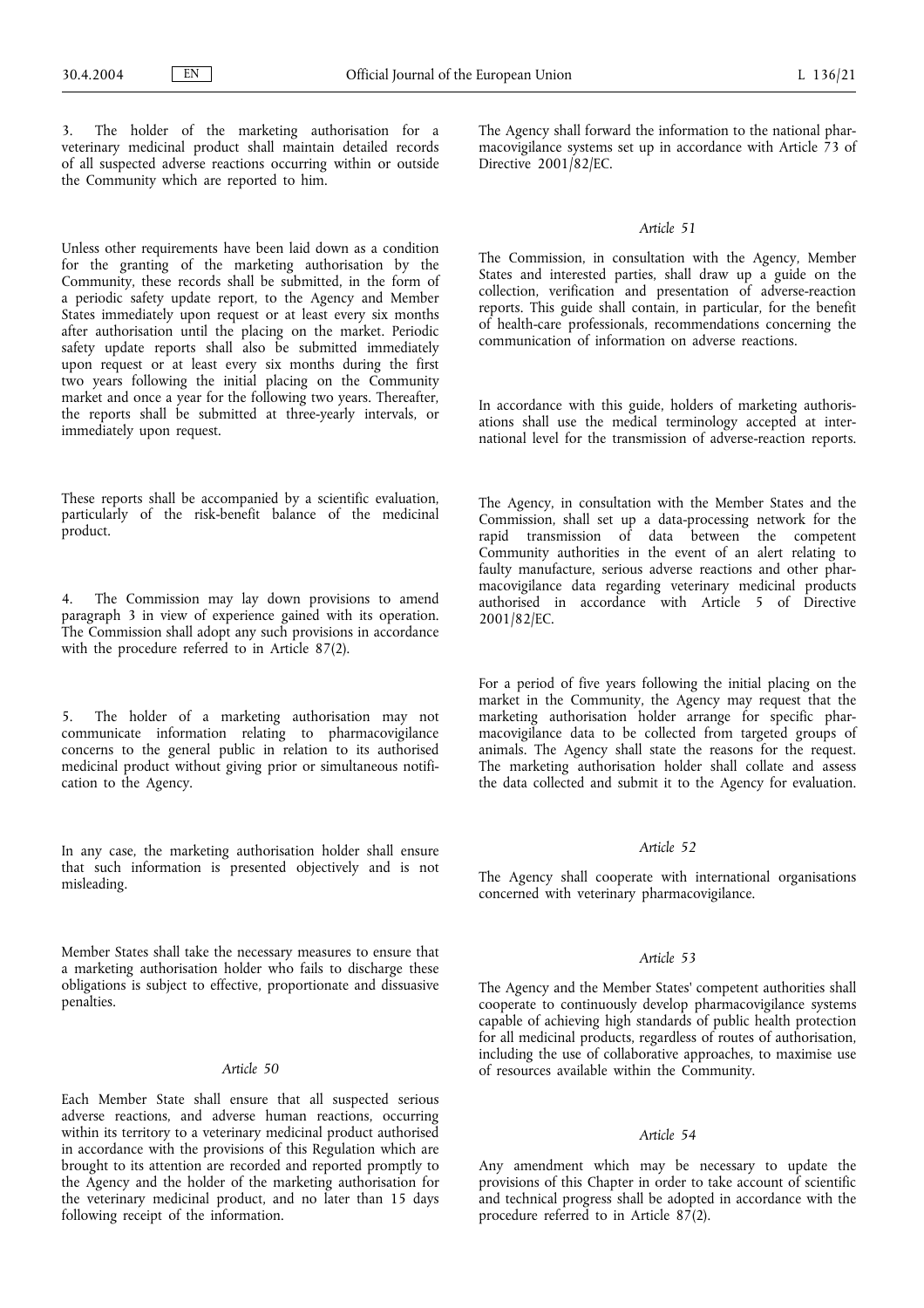### TITLE IV

# **THE EUROPEAN MEDICINES AGENCY — RESPONSIBILITIES AND ADMINISTRATIVE STRUCTURE**

## Chapter 1

# **Tasks of the Agency**

### *Article 55*

A European Medicines Agency is hereby established.

The Agency shall be responsible for coordinating the existing scientific resources put at its disposal by Member States for the evaluation, supervision and pharmacovigilance of medicinal products.

#### *Article 56*

1. The Agency shall comprise:

- (a) the Committee for Medicinal Products for Human Use, which shall be responsible for preparing the opinion of the Agency on any question relating to the evaluation of medicinal products for human use;
- (b) the Committee for Medicinal Products for Veterinary Use, which shall be responsible for preparing the opinion of the Agency on any question relating to the evaluation of medicinal products for veterinary use;
- (c) the Committee on Orphan Medicinal Products;
- (d) the Committee on Herbal Medicinal Products;
- (e) a Secretariat, which shall provide technical, scientific and administrative support for the committees and ensure appropriate coordination between them;
- (f) an Executive Director, who shall exercise the responsibilities set out in Article 64;
- (g) a Management Board, which shall exercise the responsibilities set out in Articles 65, 66 and 67.

2. The committees referred to in paragraph 1(a) to (d) may each establish standing and temporary working parties. The committees referred to in paragraph 1(a) and (b) may establish scientific advisory groups in connection with the evaluation of specific types of medicinal products or treatments, to which the committee concerned may delegate certain tasks associated with drawing up the scientific opinions referred to in Articles 5 and 30.

When establishing working parties and scientific advisory groups, the committees shall in their rules of procedures referred to in Article 61(8) provide for:

- (a) the appointment of members of these working parties and scientific advisory groups on the basis of the lists of experts referred to in the second subparagraph of Article  $62(2)$ ; and
- (b) consultation of these working parties and scientific advisory groups.

3. The Executive Director, in close consultation with the Committee for Medicinal Products for Human Use and the Committee for Medicinal Products for Veterinary Use, shall set up the administrative structures and procedures allowing the development of advice for undertakings, as referred to in Article  $57(1)(n)$ , particularly regarding the development of new therapies.

Each committee shall establish a standing working party with the sole remit of providing scientific advice to undertakings.

4. The Committee for Medicinal Products for Human Use and the Committee for Medicinal Products for Veterinary Use may, if they consider it appropriate, seek guidance on important questions of a general scientific or ethical nature.

## *Article 57*

1. The Agency shall provide the Member States and the institutions of the Community with the best possible scientific advice on any question relating to the evaluation of the quality, safety and efficacy of medicinal products for human or veterinary use which is referred to it in accordance with the provisions of Community legislation relating to medicinal products.

To this end, the Agency, acting particularly through its committees, shall undertake the following tasks:

- (a) coordination of the scientific evaluation of the quality, safety and efficacy of medicinal products which are subject to Community marketing authorisation procedures;
- (b) transmitting on request and making publicly available assessment reports, summaries of product characteristics, labels and package leaflets or inserts for these medicinal products;
- (c) coordination of the supervision, under practical conditions of use, of medicinal products which have been authorised within the Community and the provision of advice on the measures necessary to ensure the safe and effective use of these products, in particular by evaluation, coordination of the implementation of pharmacovigilance obligations and the monitoring of such implementation;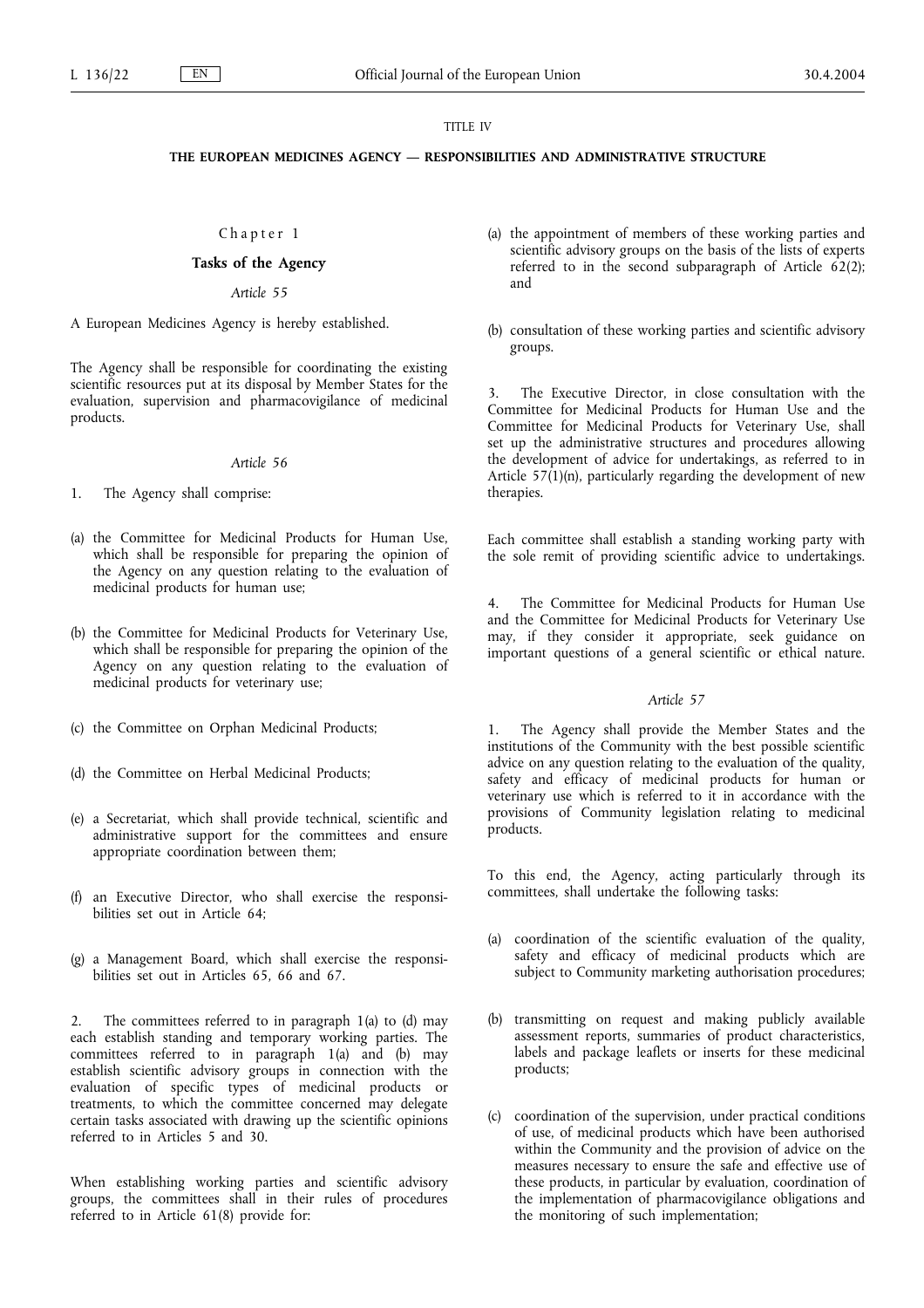- (d) ensuring the dissemination of information on adverse reactions to medicinal products authorised in the Community, by means of a database permanently accessible to all Member States; health-care professionals, marketing authorisation holders and the public shall have appropriate levels of access to these databases, with personal data protection being guaranteed;
- (e) assisting Member States with the rapid communication of information concerning pharmacovigilance to health-care professionals.
- (f) distributing appropriate pharmacovigilance information to the general public;
- (g) advising on the maximum limits for residues of veterinary medicinal products which may be accepted in foodstuffs of animal origin in accordance with Regulation (EEC) No  $2377/90$ ;
- (h) providing scientific advice on the use of antibiotics in food-producing animals in order to minimise the occurrence of bacterial resistance in the Community; this advice shall be updated when needed;
- (i) coordinating the verification of compliance with the principles of good manufacturing practice, good laboratory practice, good clinical practice and the verification of compliance with pharmacovigilance obligations;
- (j) upon request, providing technical and scientific support in order to improve cooperation between the Community, its Member States, international organisations and third countries on scientific and technical issues relating to the evaluation of medicinal products, in particular in the context of discussions organised in the framework of international conferences on harmonisation;
- (k) recording the status of marketing authorisations for medicinal products granted in accordance with Community procedures;
- (l) creating a database on medicinal products, to be accessible to the general public, and ensuring that it is updated, and managed independently of pharmaceutical companies; the database shall facilitate the search for information already authorised for package leaflets; it shall include a section on medicinal products authorised for the treatment of children; the information provided to the public shall be worded in an appropriate and comprehensible manner;
- (m) assisting the Community and Member States in the provision of information to health-care professionals and

the general public about medicinal products evaluated by the Agency;

- (n) advising undertakings on the conduct of the various tests and trials necessary to demonstrate the quality, safety and efficacy of medicinal products;
- (o) checking that the conditions laid down in Community legislation on medicinal products and in the marketing authorisations are observed in the case of parallel distribution of medicinal products authorised in accordance with this Regulation;
- (p) drawing up, at the Commission's request, any other scientific opinion concerning the evaluation of medicinal products or the starting materials used in the manufacture of medicinal products;
- (q) with a view to the protection of public health, compilation of scientific information concerning pathogenic agents which might be used in biological warfare, including the existence of vaccines and other medicinal products available to prevent, or to treat, the effects of such agents;
- (r) coordination of the supervision of the quality of medicinal products placed on the market by requesting testing of compliance with their authorised specifications by an Official Medicines Control Laboratory or by a laboratory that a Member State has designated for that purpose;
- (s) forwarding annually to the budgetary authority any information relevant to the outcome of the evaluation procedures.

2. The database provided for in paragraph 1(l) shall include the summaries of product characteristics, the patient or user package leaflet and the information shown on the labelling. The database shall be developed in stages, priority being given to medicinal products authorised under this Regulation and those authorised under Chapter 4 of Title III of Directive 2001/83/EC and of Directive 2001/82/EC respectively. The database shall subsequently be extended to include any medicinal product placed on the market within the Community.

Where appropriate, the database shall also include references to data on clinical trials currently being carried out or already completed, contained in the clinical trials database provided for in Article 11 of Directive 2001/20/EC. The Commission shall, in consultation with the Member States, issue guidelines on data fields which could be included and which may be accessible to the public.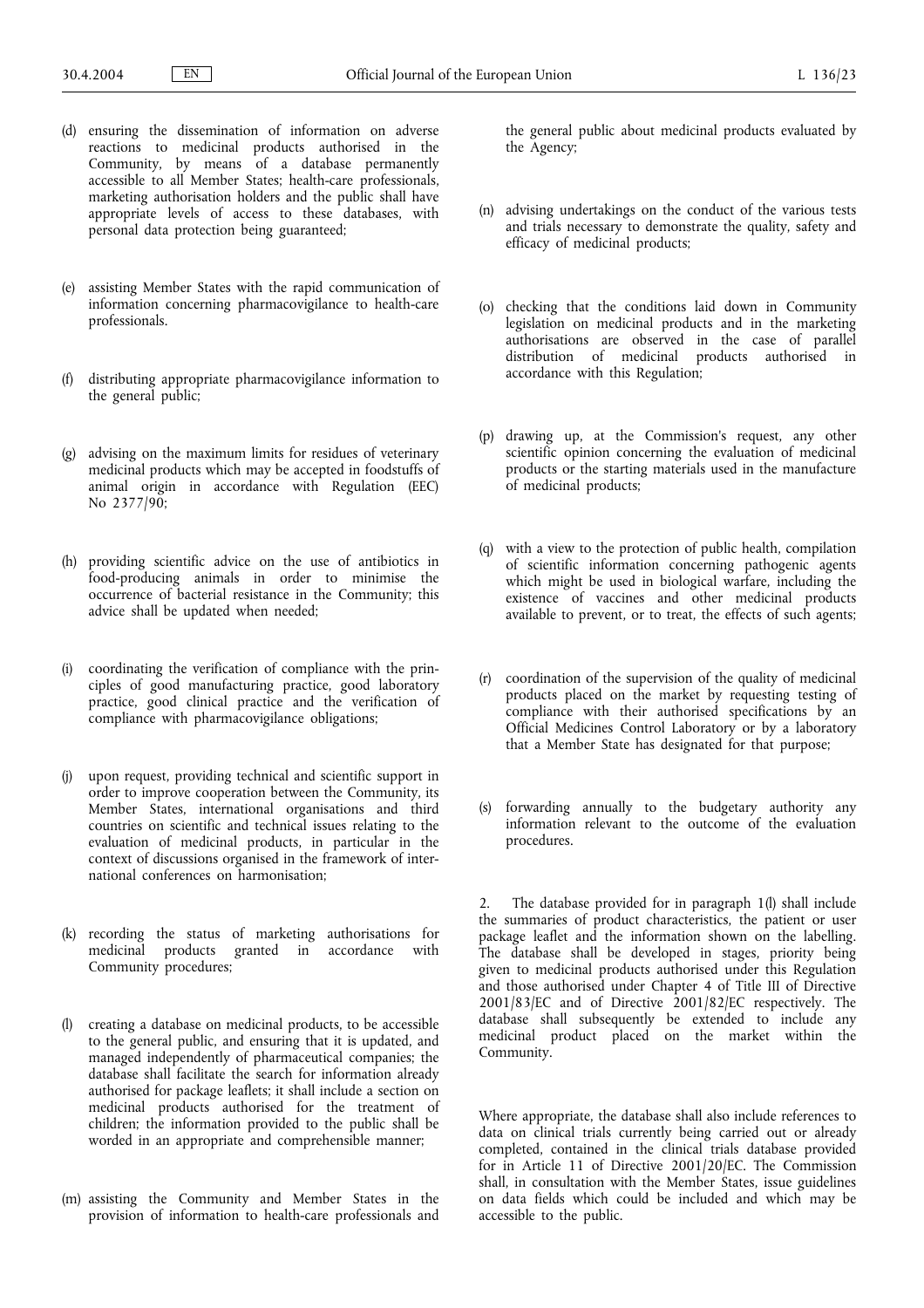The Agency may give a scientific opinion, in the context of cooperation with the World Health Organisation, for the evaluation of certain medicinal products for human use intended exclusively for markets outside the Community. For this purpose, an application shall be submitted to the Agency in accordance with the provisions of Article 6. The Committee for Medicinal Products for Human Use may, after consulting the World Health Organisation, draw up a scientific opinion in accordance with Articles 6 to 9. The provisions of Article 10 shall not apply.

2. The said Committee shall establish specific procedural rules for the implementation of paragraph 1, as well as for the provision of scientific advice.

# *Article 59*

1. The Agency shall take care to ensure early identification of potential sources of conflict between its scientific opinions and those of other bodies established under Community law carrying out a similar task in relation to issues of common concern.

2. Where the Agency identifies a potential source of conflict, it shall contact the body concerned in order to ensure that any relevant scientific information is shared and to identify the scientific points which potentially conflict.

3. Where there is a fundamental conflict over scientific points and the body concerned is a Community agency or a scientific committee, the Agency and the body concerned shall work together either to resolve the conflict or to submit a joint document to the Commission clarifying the scientific points of conflict. This document shall be published immediately after its adoption.

4. Save as otherwise provided in this Regulation, in Directive 2001/83/EC or in Directive 2001/82/EC, where there is a fundamental conflict over scientific points and the body concerned is a body in a Member State, the Agency and the national body concerned shall work together either to resolve the conflict or to prepare a joint document clarifying the scientific points of conflict. This document shall be published immediately after its adoption.

#### *Article 60*

At the request of the Commission, the Agency shall, in respect of authorised medicinal products, collect any available information on methods that Member States' competent authorities use to determine the added therapeutic value that any new medicinal product provides.

## *Article 61*

Each Member State shall, after consultation of the Management Board, appoint, for a three-year term which may be renewed, one member and one alternate to the Committee for Medicinal Products for Human Use and one member and one alternate to the Committee for Medicinal Products for Veterinary Use.

The alternates shall represent and vote for the members in their absence and may act as rapporteurs in accordance with Article 62.

Members and alternates shall be chosen for their role and experience in the evaluation of medicinal products for human and veterinary use as appropriate and shall represent the competent national authorities.

2. The committees may co-opt a maximum of five additional members chosen on the basis of their specific scientific competence. These members shall be appointed for a term of three years, which may be renewed, and shall not have alternates.

With a view to the co-opting of such members, the committees shall identify the specific complementary scientific competence of the additional member(s). Co-opted members shall be chosen among experts nominated by Member States or the Agency.

3. The members of each Committee may be accompanied by experts in specific scientific or technical fields.

4. The Executive Director of the Agency or his representative and representatives of the Commission shall be entitled to attend all meetings of the committees, working parties and scientific advisory groups and all other meetings convened by the Agency or its committees.

In addition to their task of providing objective scientific opinions to the Community and Member States on the questions which are referred to them, the members of each committee shall ensure that there is appropriate coordination between the tasks of the Agency and the work of competent national authorities, including the consultative bodies concerned with the marketing authorisation.

6. Members of the committees and experts responsible for evaluating medicinal products shall rely on the scientific evaluation and resources available to national marketing authorisation bodies. Each competent national authority shall monitor the scientific level and independence of the evaluation carried out and facilitate the activities of nominated committee members and experts. Member States shall refrain from giving committee members and experts any instruction which is incompatible with their own individual tasks or with the tasks and responsibilities of the Agency.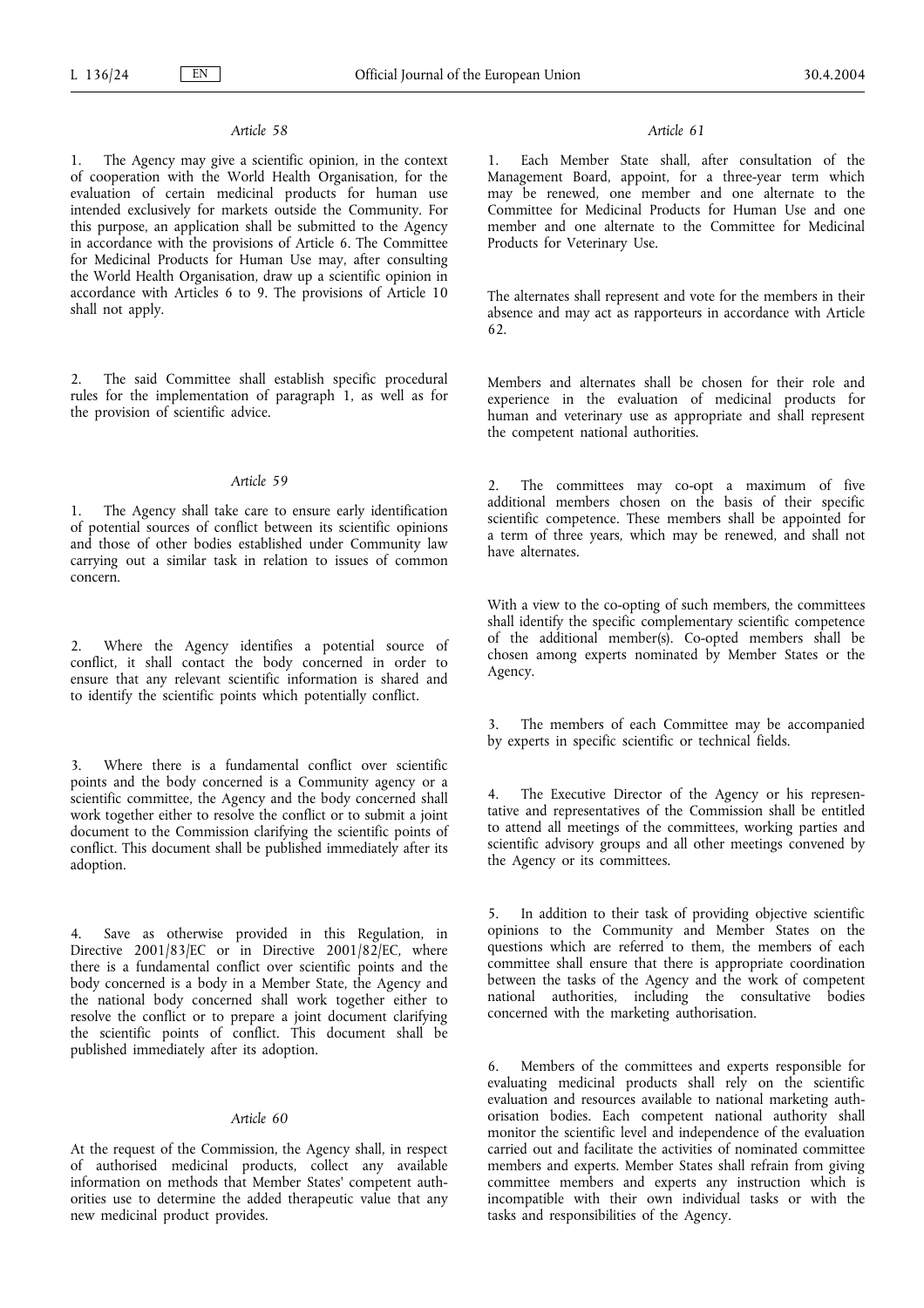7. When preparing the opinion, each committee shall use its best endeavours to reach a scientific consensus. If such a consensus cannot be reached, the opinion shall consist of the position of the majority of members and divergent positions, with the grounds on which they are based.

8. Each committee shall establish its own rules of procedure.

These rules shall, in particular, lay down:

- (a) procedures for appointing and replacing the Chairman;
- (b) procedures relating to working parties and scientific advisory groups; and
- (c) a procedure for the urgent adoption of opinions, particularly in relation to the provisions of this Regulation on market surveillance and pharmacovigilance.

They shall enter into force after receiving a favourable opinion from the Commission and the Management Board.

#### *Article 62*

Where, in accordance with the provisions of this Regulation, the Committee for Medicinal Products for Human Use, the Committee on Herbal Medicinal Products or the Committee for Medicinal Products for Veterinary Use is required to evaluate a medicinal product, it shall appoint one of its members to act as rapporteur for the coordination of the evaluation. The Committee concerned may appoint a second member to act as co-rapporteur.

When consulting the scientific advisory groups referred to in Article 56(2), the Committee shall forward to them the draft assessment report(s) drawn up by the rapporteur or the co-rapporteur. The opinion issued by the scientific advisory group shall be forwarded to the chairman of the relevant Committee in such a way as to ensure that the deadlines laid down in Article 6(3) and Article 31(3) are met.

The substance of the opinion shall be included in the assessment report published pursuant to Article 13(3) and Article 38(3).

If there is a request for re-examination of one of its opinions, the Committee concerned shall appoint a different rapporteur and, where necessary, a different co-rapporteur from those appointed for the initial opinion. The re-examination procedure may deal only with the points of the opinion initially identified by the applicant and may be based only on the scientific data available when the Committee adopted the initial opinion. The applicant may request that the Committee consult a scientific advisory group in connection with the re-examination.

Member States shall transmit to the Agency the names of national experts with proven experience in the evaluation of medicinal products who would be available to serve on working parties or scientific advisory groups of the Committee for Medicinal Products for Human Use, the Committee on Herbal Medicinal Products or the Committee for Medicinal Products for Veterinary Use, together with an indication of their qualifications and specific areas of expertise.

The Agency shall keep an up-to-date list of accredited experts. The list shall include the experts referred to in the first subparagraph and other experts appointed directly by the Agency. The list shall be updated.

3. The provision of services by rapporteurs or experts shall be governed by a written contract between the Agency and the person concerned, or where appropriate between the Agency and his employer.

The person concerned, or his employer, shall be remunerated in accordance with a scale of fees to be included in the financial arrangements established by the Management Board.

4. The performance of scientific services for which there are several potential providers may result in a call for an expression of interest, if the scientific and technical context allows, and if it is compatible with the tasks of the Agency, in particular to ensure a high level of public health protection.

The Management Board shall adopt the appropriate procedures on a proposal from the Executive Director.

5. The Agency or any of the committees referred to in Article  $56(1)$  may use the services of experts for the discharge of other specific tasks for which they are responsible.

## *Article 63*

1. The membership of the committees referred to in Article 56(1) shall be made public. When each appointment is published, the professional qualifications of each member shall be specified.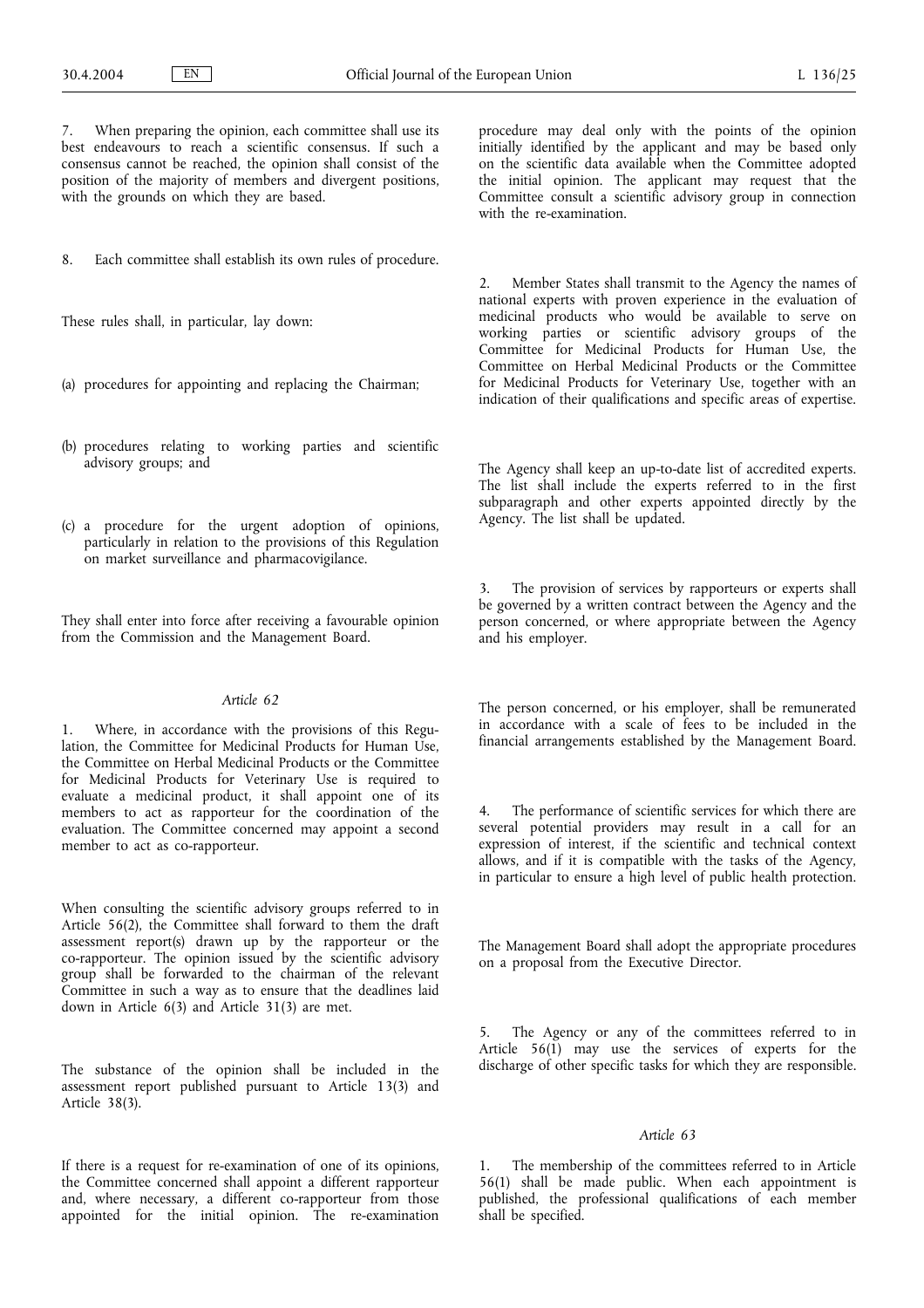Members of the Management Board, members of the committees, rapporteurs and experts shall not have financial or other interests in the pharmaceutical industry which could affect their impartiality. They shall undertake to act in the public interest and in an independent manner, and shall make an annual declaration of their financial interests. All indirect interests which could relate to this industry shall be entered in a register held by the Agency which is accessible to the public, on request, at the Agency's offices.

The Agency's code of conduct shall provide for the implementation of this Article with particular reference to the acceptance of gifts.

Members of the Management Board, members of the committees, rapporteurs and experts who participate in meetings or working groups of the Agency shall declare, at each meeting, any specific interests which could be considered to be prejudicial to their independence with respect to the items on the agenda. These declarations shall be made available to the public.

### *Article 64*

1. The Executive Director shall be appointed by the Management Board, on a proposal from the Commission, for a period of five years on the basis of a list of candidates proposed by the Commission following a call for expressions of interest published in the *Official Journal of the European Union* and elsewhere. Before appointment, the candidate nominated by the Management Board shall be invited forthwith to make a statement to the European Parliament and to answer any questions put by its Members. His mandate may be renewed once. The Management Board may, upon a proposal from the Commission, remove the Executive Director from his post.

2. The Executive Director shall be the legal representative of the Agency. He shall be responsible:

- (a) for the day-to-day administration of the Agency;
- (b) for managing all the Agency resources necessary for conducting the activities of the committees referred to in Article 56(1), including making available appropriate scientific and technical support;
- (c) for ensuring that the time-limits laid down in Community legislation for the adoption of opinions by the Agency are complied with;
- (d) for ensuring appropriate coordination between the committees referred to in Article 56(1);
- (e) for the preparation of the draft statement of estimates of the Agency's revenue and expenditure, and execution of its budget;

(f) for all staff matters;

(g) for providing the secretariat for the Management Board.

3. Each year the Executive Director shall submit a draft report covering the activities of the Agency in the previous year and a draft work programme for the coming year to the Management Board for approval, making a distinction between the Agency's activities concerning medicinal products for human use, those concerning herbal medicinal products and those concerning veterinary medicinal products.

The draft report covering the activities of the Agency in the previous year shall include information about the number of applications evaluated within the Agency, the time taken for completion of the evaluation and the medicinal products authorised, rejected or withdrawn.

*Article 65*

1. The Management Board shall consist of one representative of each Member State, two representatives of the Commission and two representatives of the European Parliament.

In addition, two representatives of patients' organisations, one representative of doctors' organisations and one representative of veterinarians' organisations shall be appointed by the Council in consultation with the European Parliament on the basis of a list drawn up by the Commission which includes appreciably more names than there are posts to be filled. The list drawn up by the Commission shall be forwarded to the European Parliament, together with the relevant background documents. As quickly as possible, and within three months of notification, the European Parliament may submit its views for consideration to the Council, which shall then appoint the Management Board.

The members of the Management Board shall be appointed in such a way as to guarantee the highest levels of specialist qualifications, a broad spectrum of relevant expertise and the broadest possible geographic spread within the European Union.

The members of the Management Board shall be appointed on the basis of their relevant expertise in management and, if appropriate, experience in the field of medicinal products for human or veterinary use.

Each Member State and the Commission shall appoint their members of the Management Board as well as an alternate who will replace the member in his absence and vote on his behalf.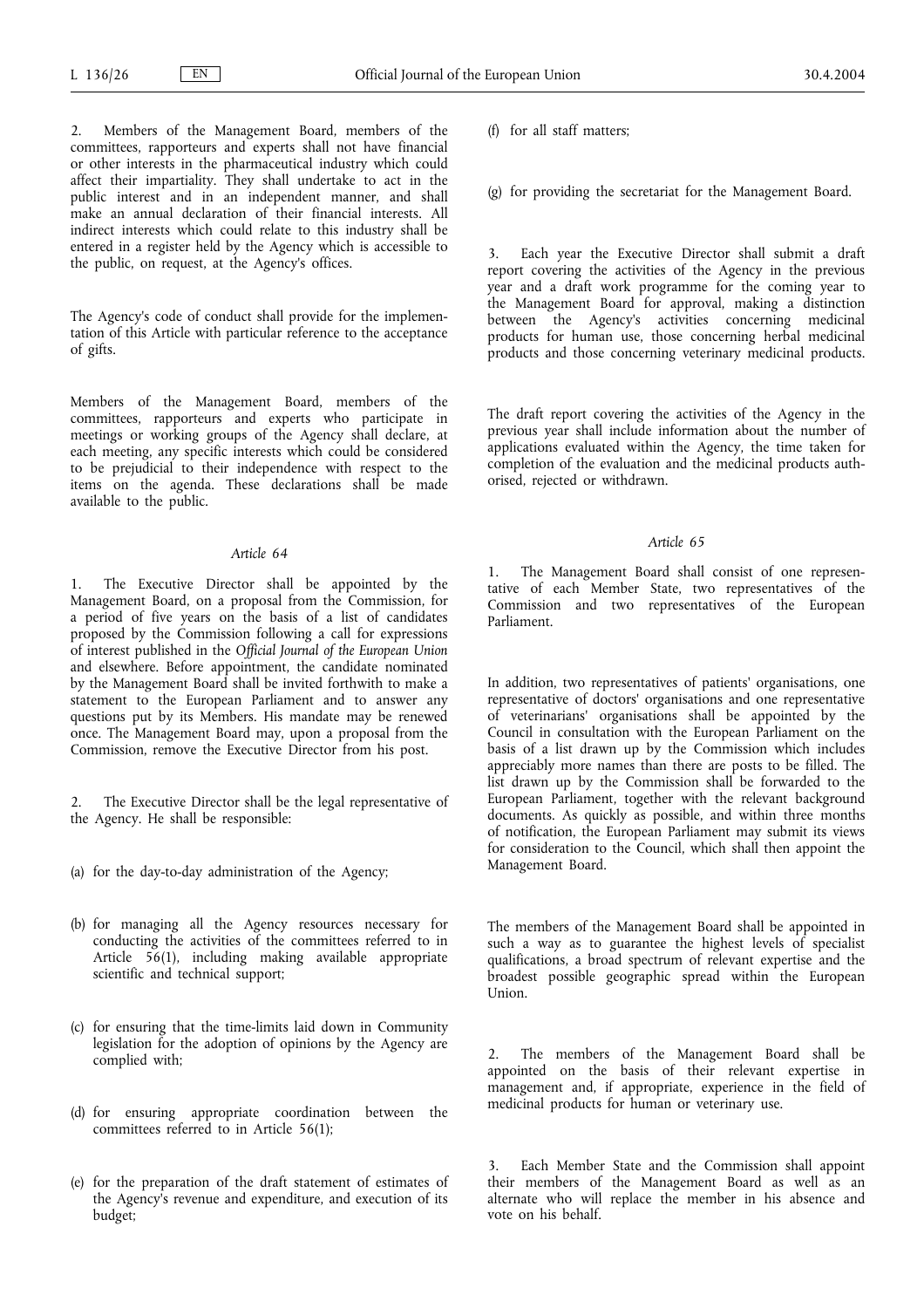The term of office of the representatives shall be three years. The term of office may be renewed.

5. The Management Board shall elect its Chairman from among its members.

The term of office of the Chairman shall be three years and shall expire when he ceases to be a member of the Management Board. The term of office may be renewed once.

6. Decisions of the Management Board shall be adopted by a majority of two-thirds of its members.

7. The Management Board shall adopt its rules of procedure.

8. The Management Board may invite the chairmen of the scientific committees to attend its meetings, but they shall not have the right to vote.

9. The Management Board shall approve the annual work programme of the Agency programme and forward it to the European Parliament, the Council, the Commission and the Member States.

10. The Management Board shall adopt the annual report on the Agency's activities and forward it by 15 June at the latest to the European Parliament, the Council, the Commission, the European Economic and Social Committee, the Court of Auditors and the Member States.

# *Article 66*

The Management Board shall:

- (a) adopt an opinion on the rules of procedures of the Committee for Medicinal Products for Human Use and the Committee for Medicinal Products for Veterinary Use (Article 61);
- (b) adopt procedures for the performance of scientific services (Article 62);
- (c) appoint the Executive Director (Article 64);
- (d) adopt the annual work programme and forward it to the European Parliament, the Council, the Commission and the Member States (Article 65);
- (e) approve the annual report on the Agency's activities and forward it by 15 June at the latest to the European Parliament, the Council, the Commission, the European Economic and Social Committee, the Court of Auditors and the Member States (Article 65);
- (f) adopt the budget of the Agency (Article 67);
- (g) adopt the internal financial provisions (Article 67);
- (h) adopt provisions implementing the Staff Regulations  $(A<sup>right</sup>$   $75)$ ;
- (i) develop contacts with stakeholders and stipulate the conditions applicable (Article 78);
- (j) adopt provisions for providing assistance to pharmaceutical companies (Article 79);
- (k) adopt rules to ensure the availability to the public of information concerning the authorisation or supervision of medicinal products (Article 80).

### Chapter 2

### **Financial Provisions**

# *Article 67*

1. Estimates of all the revenue and expenditure of the Agency shall be prepared for each financial year, corresponding to the calendar year, and shall be shown in the budget of the Agency.

2. The revenue and expenditure shown in the budget shall be in balance.

3. The Agency's revenue shall consist of a contribution from the Community and fees paid by undertakings for obtaining and maintaining Community marketing authorisations and for other services provided by the Agency.

The European Parliament and the Council (hereinafter referred to as 'the budgetary authority') shall re-examine, when necessary, the level of the Community contribution on the basis of an evaluation of needs and taking account of the level of fees.

4. Activities relating to pharmacovigilance, to the operation of communications networks and to market surveillance shall receive adequate public funding commensurate with the tasks conferred.

The expenditure of the Agency shall include staff remuneration, administrative and infrastructure costs, and operating expenses as well as expenses resulting from contracts entered into with third parties.

6. Each year the Management Board, on the basis of a draft drawn up by the Executive Director, shall produce an estimate of revenue and expenditure for the Agency for the following financial year. This estimate, which shall include a draft establishment plan, shall be forwarded by the Management Board to the Commission by 31 March at the latest.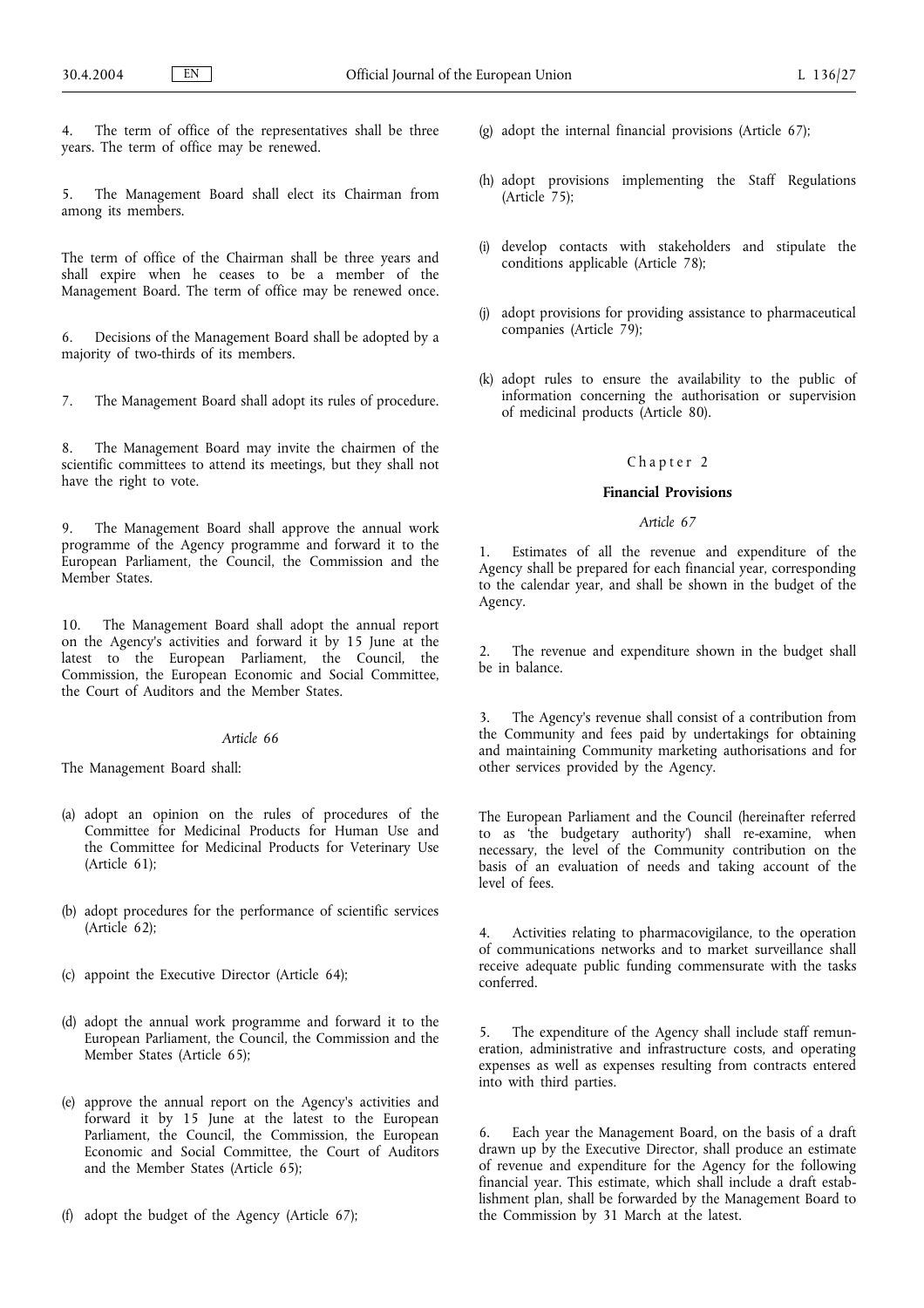The estimate shall be forwarded by the Commission to the budgetary authority together with the preliminary draft general budget of the European Union.

8. On the basis of the estimate, the Commission shall enter in the preliminary draft general budget of the European Union the estimates it deems necessary for the establishment plan and the amount of the subsidy to be charged to the general budget, which it shall place before the budgetary authority in accordance with Article 272 of the Treaty.

The budgetary authority shall authorise the appropriations for the subsidy to the Agency.

The budgetary authority shall adopt the establishment plan for the Agency.

10. The budget shall be adopted by the Management Board. It shall become final following final adoption of the general budget of the European Union. Where appropriate, it shall be adjusted accordingly.

Any modification of the establishment plan and of the budget shall be the subject of an amending budget, which is forwarded for the purposes of information to the budgetary authority.

12. The Management Board shall, as soon as possible, notify the budgetary authority of its intention to implement any project which may have significant financial implications for the funding of its budget, in particular any projects relating to property such as the rental or purchase of buildings. It shall inform the Commission thereof.

Where a branch of the budgetary authority has notified its intention to deliver an opinion, it shall forward its opinion to the Management Board within a period of six weeks from the date of notification of the project.

### *Article 68*

1. The Executive Director shall implement the budget of the Agency.

2. By 1 March at the latest following each financial year, the Agency's accounting officer shall communicate the provisional accounts to the Commission's accounting officer together with a report on the budgetary and financial management for that financial year. The Commission's accounting officer shall consolidate the provisional accounts of the institutions and decentralised bodies in accordance with Article 128 of the Financial Regulation applicable to the general budget of the European Communities  $(1)$  (hereinafter referred to as the 'general Financial Regulation').

3. By 31 March at the latest following each financial year, the Commission's accounting officer shall submit the Agency's provisional accounts to the Court of Auditors, together with a report on the budgetary and financial management for that financial year. The report on the budgetary and financial management for the financial year shall also be forwarded to the European Parliament and the Council.

4. On receipt of the Court of Auditors' observations on the Agency's provisional accounts, pursuant to Article 129 of the general Financial Regulation, the Executive Director shall draw up the Agency's final accounts under his own responsibility and submit them to the Management Board for an opinion.

5. The Management Board of the Agency shall deliver an opinion on the Agency's final accounts.

6. The Executive Director shall, by 1 July at the latest following each financial year, forward the final accounts to the European Parliament, the Council, the Commission and the Court of Auditors, together with the Management Board's opinion.

7. The final accounts shall be published.

8. The Agency's Executive Director shall send the Court of Auditors a reply to its observations by 30 September at the latest. He shall also send this reply to the Management Board.

9. The Executive Director shall submit to the European Parliament, at the latter's request, any information required for the smooth application of the discharge procedure for the financial year in question, as laid down in Article 146(3) of the general Financial Regulation.

10. The European Parliament, on a recommendation from the Council acting by a qualified majority, shall, before 30 April of year  $N + 2$ , give a discharge to the Executive Director in respect of the implementation of the budget for year N.

11. The financial rules applicable to the Agency shall be adopted by the Management Board after the Commission has been consulted. They may not depart from Commission Regulation (EC, Euratom) No 2343/2002 of 19 November 2002 on the framework Financial Regulation for the bodies referred to in Article 185 of Council Regulation (EC, Euratom) No 1605/2002 on the Financial Regulation applicable to the general budget of the European Communities (2), unless specifically required for the Agency's operation and with the Commission's prior consent.

 $(1)$ 1) Council Regulation (EC, Euratom) No 1605/2002 of 25 June 2002 on the Financial Regulation applicable to the general budget of the European Communities (OJ  $\vec{L}$  248, 16.9.2002, p. 1).

<sup>2)</sup> OJ L 357, 31.12.2002, p. 72.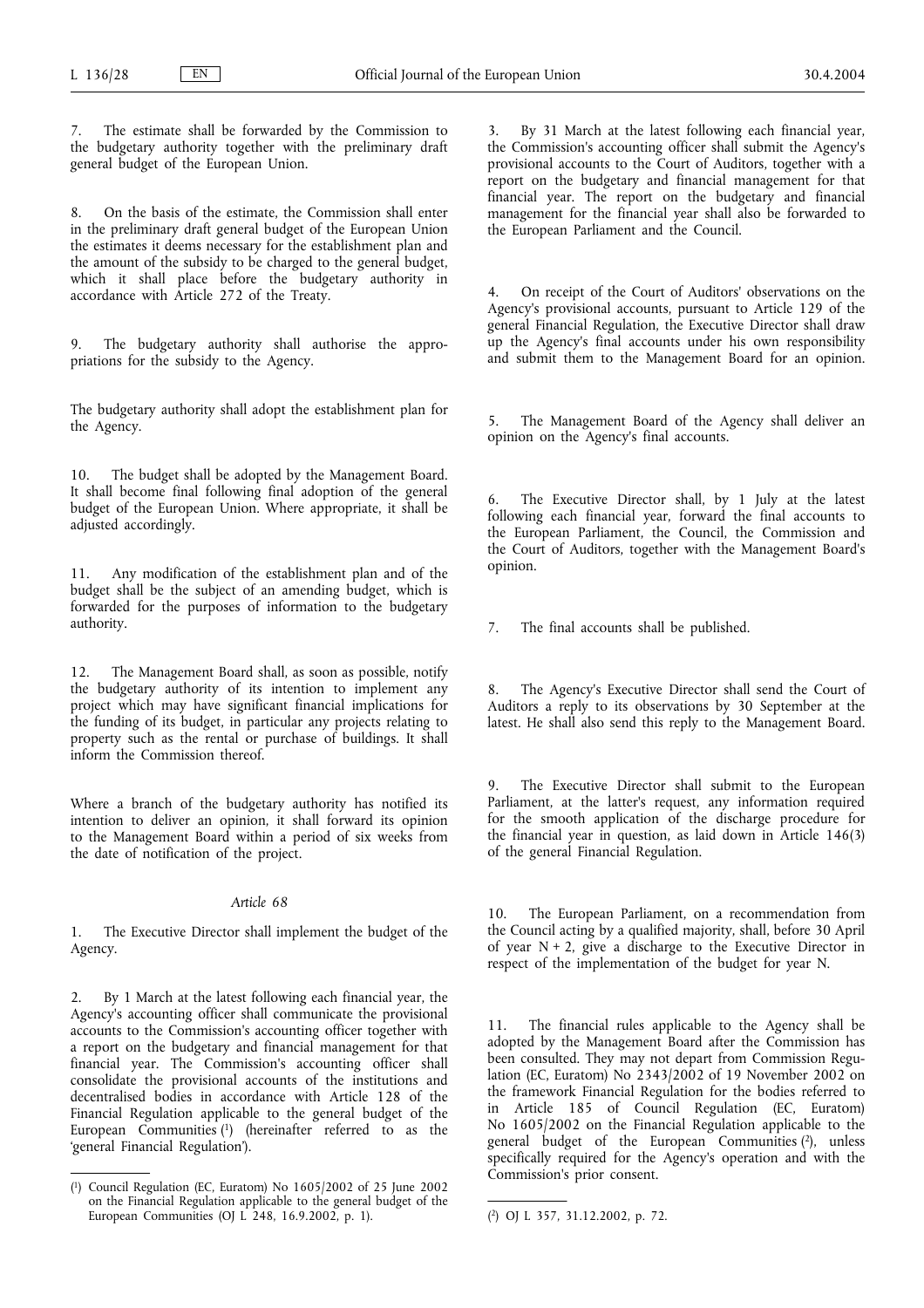1. In order to combat fraud, corruption and other unlawful activities the provisions of Regulation (EC) No 1073/1999 of the European Parliament and of the Council of 25 May 1999 concerning investigations conducted by the European Anti-Fraud Office (OLAF) (1) shall apply without restriction.

2. The Agency shall accede to the Interinstitutional Agreement of 25 May 1999 concerning internal investigations by the European Anti-Fraud Office (OLAF) and shall issue, without delay, the appropriate provisions applicable to all the employees of the Agency.

#### *Article 70*

1. The structure and the level of the fees referred to in Article 67(3) shall be established by the Council acting under the conditions provided for by the Treaty on a proposal from the Commission, once the Commission has consulted organisations representing the interests of the pharmaceutical industry at Community level.

2. However, provisions shall be adopted in accordance with the procedure referred to in Article 87(2), establishing the circumstances in which small and medium-sized enterprises may pay reduced fees, defer payment of the fee, or receive administrative assistance.

### Chapter 3

## **General Provisions governing the Agency**

# *Article 71*

The Agency shall have legal personality. In all Member States it shall enjoy the most extensive legal capacity accorded to legal persons under their laws. It may in particular acquire or dispose of movable and immovable property and may be a party to legal proceedings.

### *Article 72*

1. The contractual liability of the Agency shall be governed by the law applicable to the contract in question. The Court of Justice of the European Communities shall have jurisdiction pursuant to any arbitration clause contained in a contract concluded by the Agency.

2. In the case of non-contractual liability, the Agency shall, in accordance with the general principles common to the laws of the Member States, make good any damage caused by it or by its servants in the performance of their duties.

The Court of Justice shall have jurisdiction in any dispute relating to compensation for any such damage.

3. The personal liability of its servants towards the Agency shall be governed by the relevant rules applying to the staff of the Agency.

#### *Article 73*

Regulation (EC) No 1049/2001 of the European Parliament and of the Council of 30 May 2001 regarding public access to European Parliament, Council and Commission documents (2) shall apply to documents held by the Agency.

The Agency shall set up a register pursuant to Article 2(4) of Regulation (EC) No 1049/2001 to make available all documents that are publicly accessible pursuant to this Regulation.

The Management Board shall adopt the arrangements for implementing Regulation (EC) No 1049/2001 within six months of entry into force of this Regulation.

Decisions taken by the Agency pursuant to Article 8 of Regulation (EC) No 1049/2001 may give rise to the lodging of a complaint with the Ombudsman or form the subject of an action before the Court of Justice, under the conditions laid down in Articles 195 and 230 of the Treaty respectively.

#### *Article 74*

The Protocol on the Privileges and Immunities of the European Communities shall apply to the Agency.

## *Article 75*

The staff of the Agency shall be subject to the rules and regulations applicable to officials and other staff of the European Communities. In respect of its staff, the Agency shall exercise the powers which have been devolved to the appointing authority.

The Management Board, in agreement with the Commission, shall adopt the necessary implementing provisions.

## *Article 76*

Members of the Management Board, members of the committees referred to in Article 56(1), and experts and officials and other servants of the Agency, shall be required, even after their duties have ceased, not to disclose information of the kind covered by the obligation of professional secrecy.

<sup>(</sup> 1) OJ L 136, 31.5.1999, p. 1. (

<sup>2)</sup> OJ L 145, 31.5.2001, p. 43.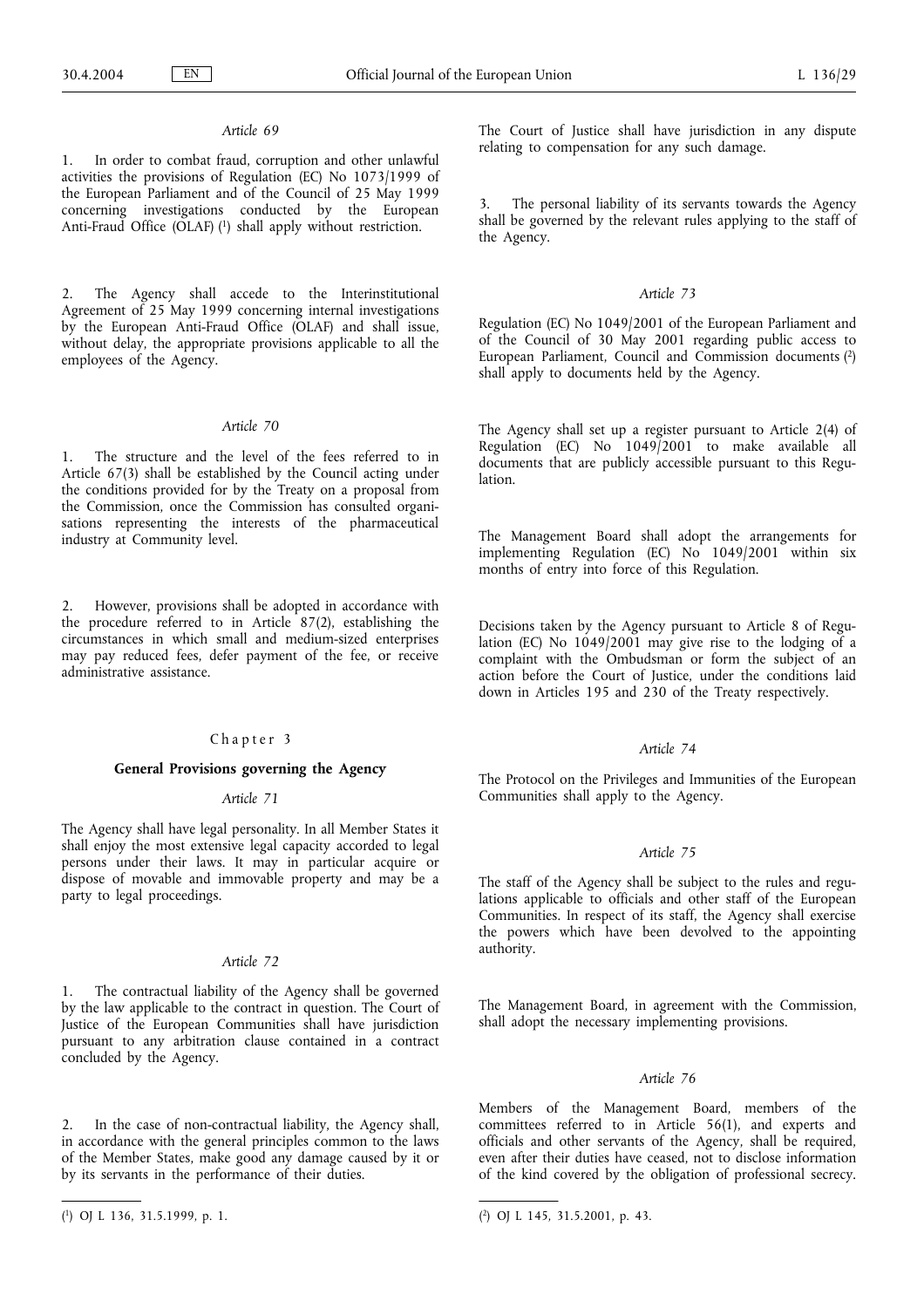The Commission may, in agreement with the Management Board and the relevant committee, invite representatives of international organisations with an interest in the harmonisation of regulations applicable to medicinal products to participate as observers in the work of the Agency. The conditions for participation shall be determined beforehand by the Commission.

# *Article 78*

The Management Board shall, in agreement with the Commission, develop appropriate contacts between the Agency and the representatives of the industry, consumers and patients and the health professions. These contacts may include the participation of observers in certain aspects of the Agency's work, under conditions determined beforehand by the Management Board, in agreement with the Commission.

2. The committees referred to in Article 56(1) and any working parties and scientific advisory groups established in accordance with that Article shall in general matters establish contacts, on an advisory basis, with parties concerned with the use of medicinal products, in particular patient organisations and health-care professionals' associations. Rapporteurs appointed by these committees may, on an advisory basis, establish contacts with representatives of patient organisations and health-care professionals' associations relevant to the indication of the medicinal product concerned.

#### *Article 79*

The Management Board shall, in the case of veterinary medicinal products which have limited markets, or in the case of veterinary medicinal products intended for diseases with a regional distribution, adopt the necessary measures to provide assistance to companies at the time of submission of their applications.

### *Article 80*

To ensure an appropriate level of transparency, the Management Board, on the basis of a proposal by the Executive Director and in agreement with the Commission, shall adopt rules to ensure the availability to the public of regulatory, scientific or technical information concerning the authorisation or supervision of medicinal products which is not of a confidential nature.

The internal rules and procedures of the Agency, its committees and its working groups shall be made available to the public at the Agency and on the Internet.

#### TITLE V

### **GENERAL AND FINAL PROVISIONS**

### *Article 81*

1. All decisions to grant, refuse, vary, suspend, withdraw or revoke a marketing authorisation which are taken in accordance with this Regulation shall state in detail the reasons on which they are based. Such decisions shall be notified to the party concerned.

2. An authorisation to place a medicinal product governed by this Regulation on the market shall not be granted, refused, varied, suspended, withdrawn or revoked except through the procedures and on the grounds set out in this Regulation.

#### *Article 82*

1. Only one authorisation may be granted to an applicant for a specific medicinal product.

However, the Commission shall authorise the same applicant to submit more than one application to the Agency for that medicinal product when there are objective verifiable reasons relating to public health regarding the availability of medicinal products to health-care professionals and/or patients, or for co-marketing reasons.

2. As regards medicinal products for human use, Article 98(3) of Directive 2001/83/EC shall apply to medicinal products authorised under this Regulation.

Without prejudice to the unique, Community nature of the content of the documents referred to in Article 9(4)(a), (b), (c) and (d) and in Article 34(4)(a) to (e), this Regulation shall not prohibit the use of two or more commercial designs for a given medicinal product covered by a single authorisation.

## *Article 83*

By way of exemption from Article 6 of Directive 2001/83/EC Member States may make a medicinal product for human use belonging to the categories referred to in Article 3(1) and (2) of this Regulation available for compassionate use.

2. For the purposes of this Article, 'compassionate use' shall mean making a medicinal product belonging to the categories referred to in Article 3(1) and (2) available for compassionate reasons to a group of patients with a chronically or seriously debilitating disease or whose disease is considered to be lifethreatening, and who can not be treated satisfactorily by an authorised medicinal product. The medicinal product concerned must either be the subject of an application for a marketing authorisation in accordance with Article 6 of this Regulation or must be undergoing clinical trials.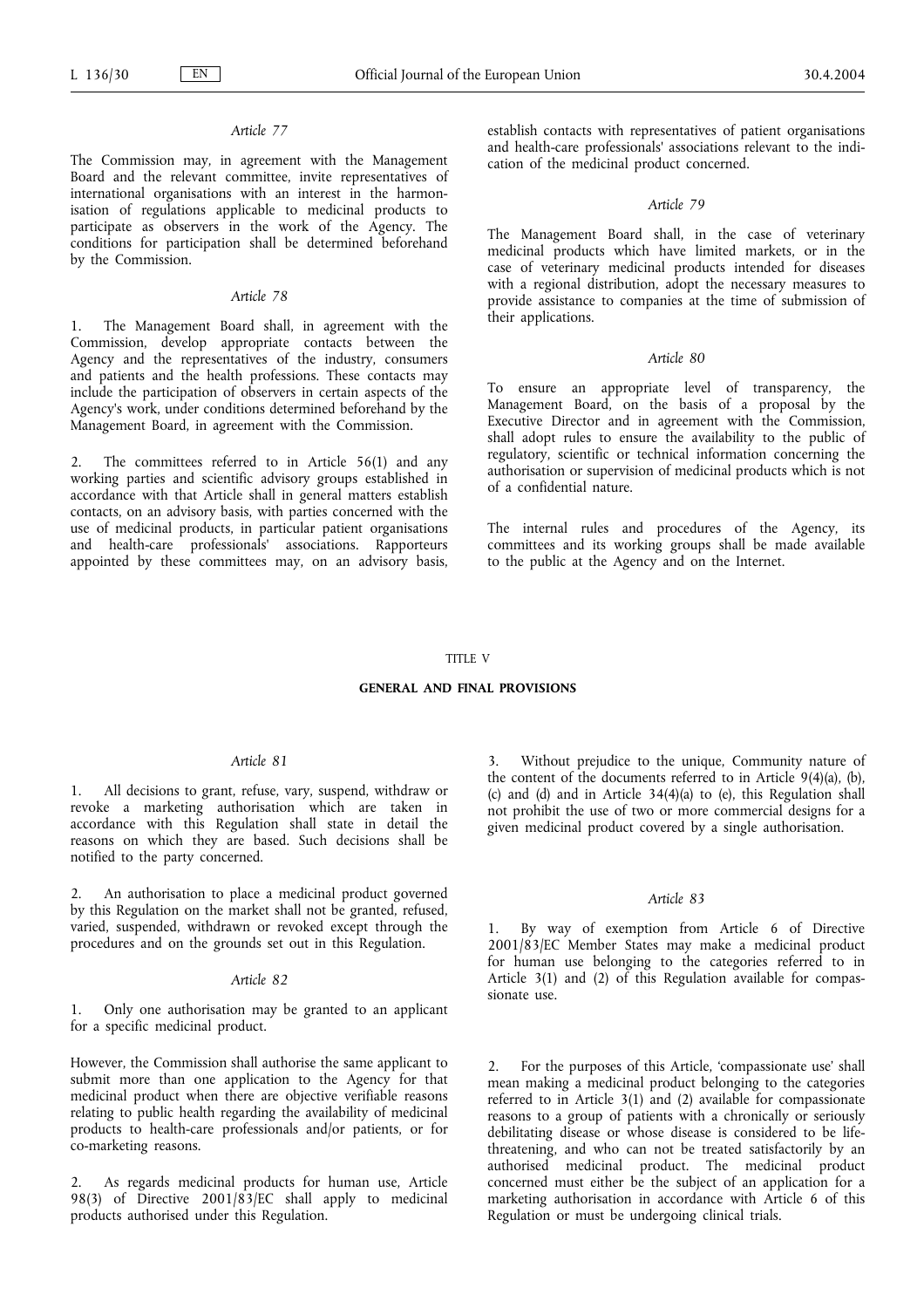When a Member State makes use of the possibility provided for in paragraph 1 it shall notify the Agency.

When compassionate use is envisaged, the Committee for Medicinal Products for Human Use, after consulting the manufacturer or the applicant, may adopt opinions on the conditions for use, the conditions for distribution and the patients targeted. The opinions shall be updated on a regular basis.

5. Member States shall take account of any available opinions.

6. The Agency shall keep an up-to-date list of the opinions adopted in accordance with paragraph 4, which shall be published on its website. Article  $24(1)$  and Article 25 shall apply *mutatis mutandis*.

7. The opinions referred to in paragraph 4 shall not affect the civil or criminal liability of the manufacturer or of the applicant for marketing authorisation.

8. Where a compassionate use programme has been set up, the applicant shall ensure that patients taking part also have access to the new medicinal product during the period between authorisation and placing on the market.

9. This Article shall be without prejudice to Directive 2001/20/EC and to Article 5 of Directive 2001/83/EC.

#### *Article 84*

1. Without prejudice to the Protocol on the Privileges and Immunities of the European Communities, each Member State shall determine the penalties to be applied for infringement of the provisions of this Regulation or the regulations adopted pursuant to it and shall take all measures necessary for their implementation. The penalties shall be effective, proportionate and dissuasive.

Member States shall inform the Commission of these provisions no later than 31 December 2004. They shall notify any subsequent alterations as soon as possible.

2. Member States shall inform the Commission immediately of any litigation instituted for infringement of this Regulation.

3. At the Agency's request, the Commission may impose financial penalties on the holders of marketing authorisations granted under this Regulation if they fail to observe certain

obligations laid down in connection with the authorisations. The maximum amounts as well as the conditions and methods for collection of these penalties shall be laid down in accordance with the procedure referred to in Article 87(2).

The Commission shall publish the names of the marketing authorisation holders involved and the amounts of and reasons for the financial penalties imposed.

## *Article 85*

This Regulation shall not affect the competences vested in the European Food Safety Authority created by Regulation (EC) No  $\frac{178}{2002}$  (1).

### *Article 86*

At least every ten years, the Commission shall publish a general report on the experience acquired as a result of the operation of the procedures laid down in this Regulation, in Chapter 4 of Title III of Directive 2001/83/EC and in Chapter 4 of Title III of Directive 2001/82/EC.

#### *Article 87*

1. The Commission shall be assisted by the Standing Committee on Medicinal Products for Human Use set up by Article 121 of Directive 2001/83/EC and by the Standing Committee on Veterinary Medicinal Products set up by Article 89 of Directive 2001/82/EC.

2. Where reference is made to this paragraph, Articles 5 and 7 of Decision 1999/468/EC shall apply, having regard to the provisions of Article 8 thereof.

The period laid down in Article 5(6) of Decision 1999/468/EC shall be set at three months.

Where reference is made to this paragraph, Articles 4 and 7 of Decision 1999/468/EC shall apply, having regard to the provisions of Article 8 thereof.

The period laid down in Article 4(3) of Decision 1999/468/EC shall be set at one month.

4. The committees shall adopt their Rules of Procedure.

<sup>(</sup> 1) Regulation (EC) No 178/2002 of the European Parliament and of the Council of 28 January 2002 laying down the general principles and requirements of food law, establishing the European Food Safety Authority and laying down procedures in matters of food safety (OJ L 31, 1.2.2002, p. 1).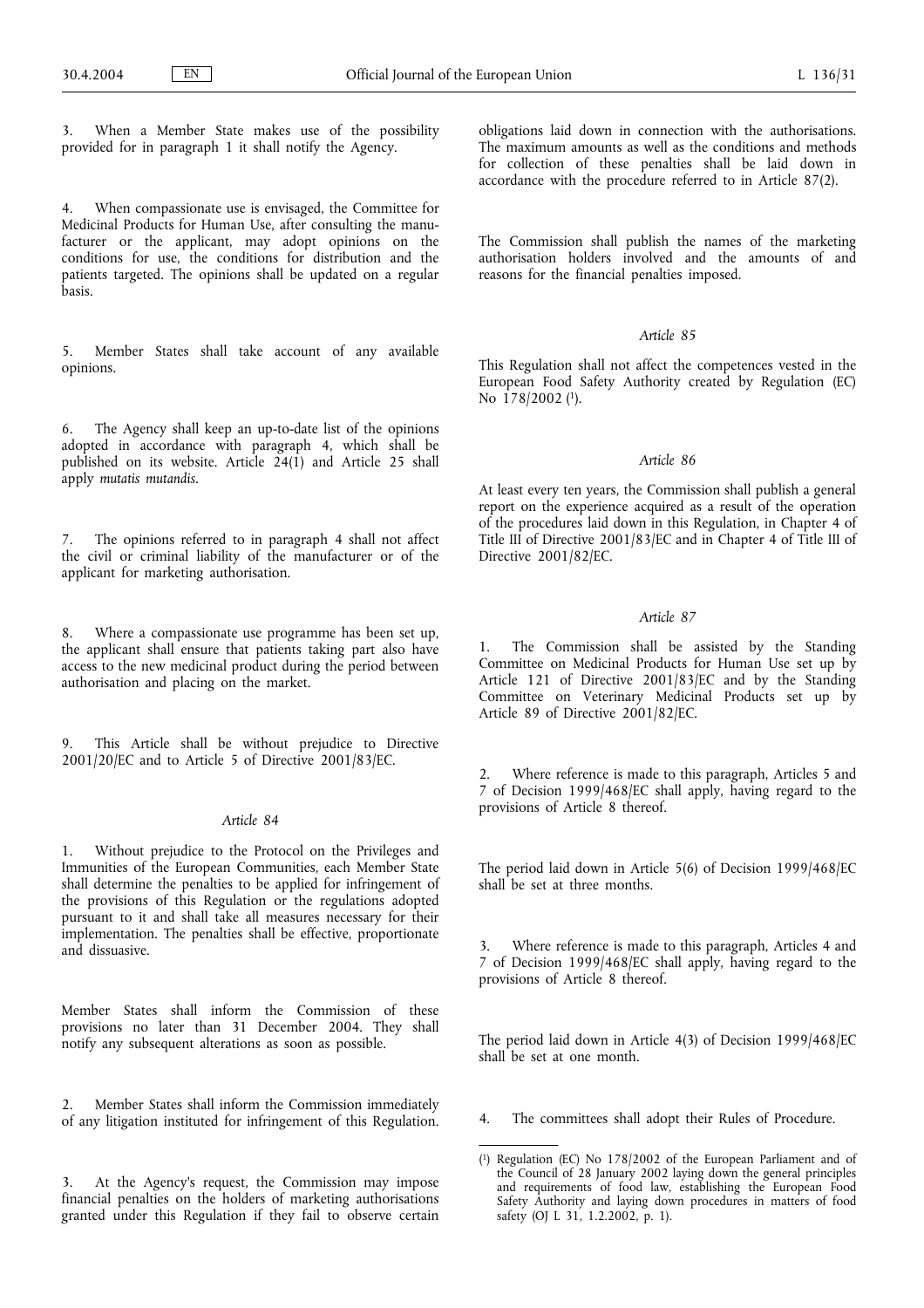Regulation (EEC) No 2309/93/EC is hereby repealed.

References to the repealed Regulation shall be construed as references to this Regulation.

# *Article 89*

The periods of protection provided for in Articles 14(11) and 39(10) shall not apply to reference medicinal products for which an application for authorisation has been submitted before the date referred to in Article 90, second paragraph.

*Article 90*

This Regulation shall enter into force on the twentieth day following that of its publication in the *Official Journal of the European Union*.

By way of derogation from the first paragraph, Titles I, II, III and V shall apply from 20 November 2005 and point 3, fifth and sixth indent of the Annex shall apply from 20 May 2008.

This Regulation shall be binding in its entirety and directly applicable in all Member States.

Done at Strasbourg 31 March 2004.

*For the European Parliament The President* P. COX

*For the Council The President* D. ROCHE